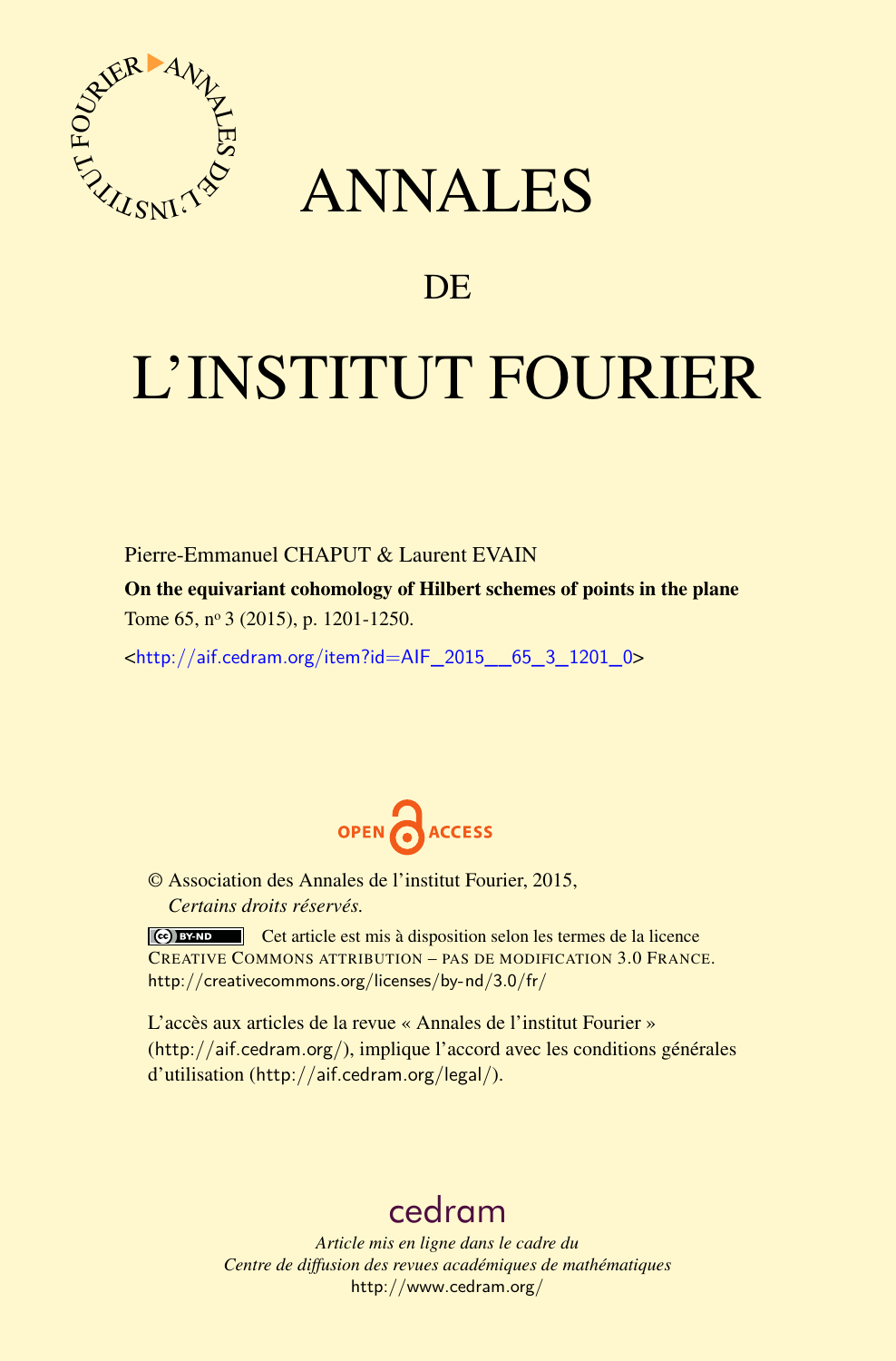### ON THE EQUIVARIANT COHOMOLOGY OF HILBERT SCHEMES OF POINTS IN THE PLANE

### **by Pierre-Emmanuel CHAPUT & Laurent EVAIN (\*)**

ABSTRACT.  $\qquad$  Let *S* be the affine plane regarded as a toric variety with an action of the 2-dimensional torus *T*. We study the equivariant Chow ring  $A_K^*(S^{[n]})$ of the punctual Hilbert scheme  $S^{[n]}$  with equivariant coefficients inverted. We compute base change formulas in  $A_K^*(S^{[n]})$  between the natural bases introduced by Nakajima, Ellingsrud and Str mme, and the classical basis associated to the fixed points. We compute the equivariant commutation relations between creation/annihilation operators. We express the class of the small diagonal in *S* [*n*] in terms of the equivariant Chern classes of the tautological bundle. We prove that the nested Hilbert scheme  $S_0^{[n,n+1]}$  parametrizing nested punctual subschemes of degree *n* and  $n + 1$  is irreducible.

Résumé. — Soit *S* le plan affine muni de sa structure de variété torique via l'action du tore *T* de dimension deux. Nous étudions l'anneau de Chow équivariant *A*<sup>∗</sup><sub>*K*</sub>(*S*<sup>[*n*]</sup>) du schéma de Hilbert *S*<sup>[*n*]</sup>. Nous calculons les formules de changement de base entre les bases naturelles introduites par Nakakjima, Ellingsrud et Strømme, et la base classique associée aux points fixes. Nous calculons les relations de commutation quivariantes entre les opérateurs de création/destruction. Nous exprimons la classe de la petite diagonale de *S* [*n*] en fonction des classes de Chern équivariante du fibré tautologique. Nous montrons que le schéma de Hilbert imbriqué paramétrant les couples de schémas ponctuels imbriqués de degrés respectifs *n* et *n* + 1 est irréductible.

### **Introduction**

#### **Relation to previous work**

If *S* is a quasi-projective smooth surface, let *S* [*n*] be the Hilbert scheme parameterizing the zero dimensional subschemes of degree *n* in *S*. Following

Keywords: equivariant cohomology, Hilbert schemes, Chow ring.

Math. classification: 14C05,14C15.

<sup>(\*)</sup> We thank the Institut Henri Poincaré in Paris and the Mathematisches Forschungsinstitut Oberwolfach where part of this reaserch took place. We thank the developers of the Sage project for their software.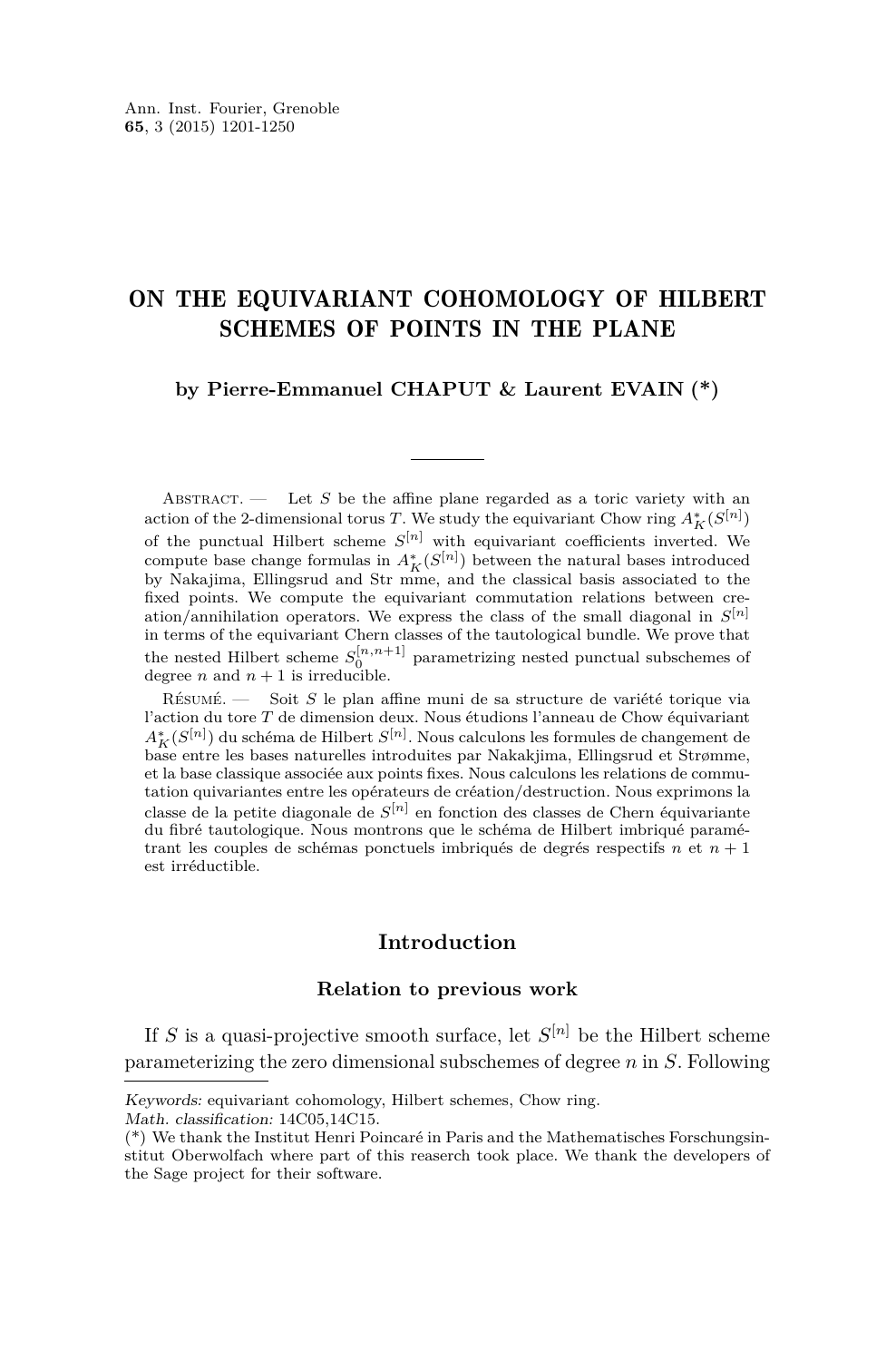Nakajima and Grojnowski, a first tool to study the Chow ring  $A^*(S^{[n]}, \mathbb{Q})$  is to consider the direct sum  $\bigoplus_{n \in \mathbb{N}} A^*(S^{[n]}, \mathbb{Q})$  and operators acting linearly on this direct sum. Then, a lot of structure and information lies in the commutation relations between the various operators. In the case  $S = \mathbb{A}^2$ , this approach yields a basis of  $A^*(S^{[n]}, \mathbb{Q})$  that we call Nakajima's basis and a description of the ring structure on it [\[16,](#page-50-0) [15\]](#page-50-0).

When  $S = \mathbb{A}^2$ , another approach is the use of the equivariant Chow rings. The 2-dimensional torus  $T$  acts on  $S^{[n]}$ . The equivariant Chow ring with respect to the action of the full torus  $T$  has been computed in [\[9\]](#page-50-0) in the case  $S = \mathbb{P}^2$ , but this is a purely equivariant approach independent of Nakajima's framework. Similarly Bialynicki-Birula's theorem [\[1\]](#page-49-0) yields a basis of the classical and equivariant Chow rings which has been studied in [\[8\]](#page-50-0) and which we call Ellingsrud-Strømme's basis.

There are equivariant analogues of the operators introduced by Nakajima et al which act on the equivariant Chow ring. Following Vasserot [\[18\]](#page-50-0), it is natural to compute these equivariant operators. In his paper, Vasserot does not consider the full action of the torus *T*, but the action of a nongeneric one-dimensional subtorus  $T' \subset T$ . He computes several operators in  $T'$ -equivariant Chow rings and their commutators. As a consequence, he obtains a description of the  $T'$ -equivariant and of the classical Chow ring of the Hilbert scheme of  $\mathbb{A}^2$ .

On the other hand, Schiffmann and Vasserot study an algebra of operators acting on the equivariant *K*-theory of Hilbert schemes [\[17\]](#page-50-0). Since the correspondences defining  $q_i$  for  $i > 1$  are singular, they do not define operators on the *K*-theory, this is the reason why the authors only consider the operator algebra generated by  $q_1, q_{-1}$  and multiplication by some tautological bundles.

In this work we consider the action of the operators  $q_i$  for all  $i$  on the *T*-equivariant Chow rings.

#### **Our approach and the main results**

Each of the above approaches comes with its own formalism. Vasserot's approach relies on the representation theory of symmetric groups. Lehn's work relies on Virasoro operators. In our approach, we use restriction to fixed points, so the geometric analysis is done in the tensored equivariant Chow ring  $A_T^*(S^{[n]}) \otimes_{A_T^*(pt)} K$ , where *K* is the fraction field of  $A_T^*(pt)$ , the equivariant Chow ring of a point. As an algebraic counterpart, we manipulate linear combinations of Young diagrams with rational functions in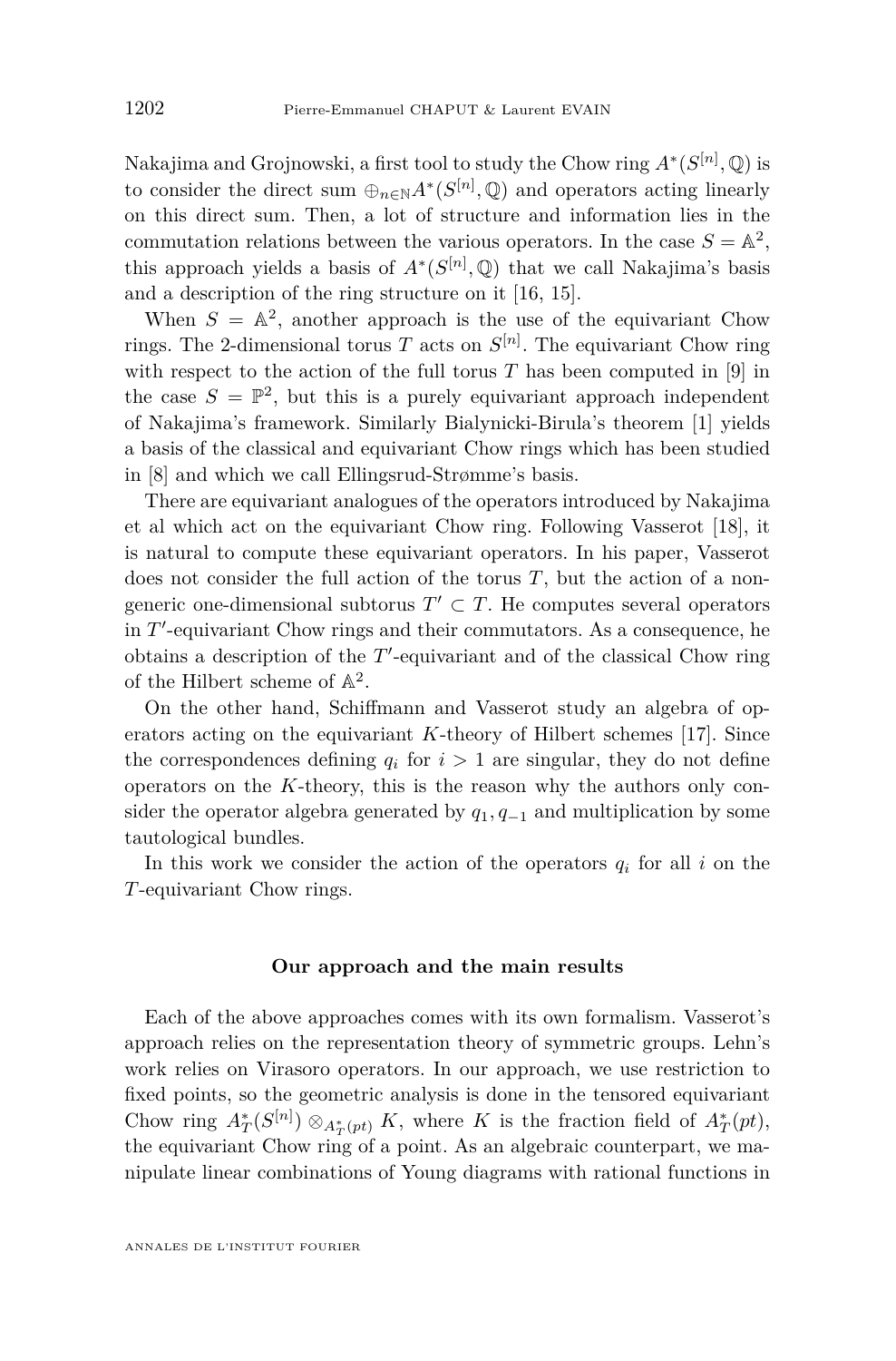two variables as coefficients. Addition and multiplication of cohomology classes is straightforward in this formalism, whereas creation and destruction operators is described through a combinatorial formalism on Young diagrams.

Using this formalism we recover several equivariant analogs of formulas proved by Lehn, Vasserot, Nakajima... For instance, the analog of the commutation relation between the operators  $q_i, q_j$  is the following.

THEOREM  $4.25.$  — Let *i* and *j* be any integers. We have

$$
[q_i, q_{-j}] = \begin{cases} 0 & \text{if } i \neq j \\ \frac{i(-1)^{i+1}}{UV}Id & \text{if } i = j \end{cases}
$$

We also provide equivariant formulas which are really new, in the sense that their projection in the non equivariant context is new. We illustrate this claim with the following two theorems.

THEOREM  $6.7.$  — The basis introduced by Nakajima and Ellingsrud-Strømme are equal up to sign and a normalizing constant in the Chow ring  $A^*(S^{[n]})$ .

An important role is played by an operator  $\rho : \oplus_n A^*_T(S^{[n]}) \to$  $\bigoplus_n A_T^{*+1}(S^{[n+1]})$  which adds a point to a family of zero dimensional subschemes without changing the support. Its dual  $\rho : \oplus_n A^*_T(S^{[n]}) \to$  $\bigoplus_n A_T^{*-1}(S^{[n-1]})$  removes a point without changing the support.

THEOREM  $4.16.$  – We have:

$$
[\rho, \rho^{\vee}] = \bigoplus_{n \geqslant 0} 2n \; Id_{A_K^*(S^{[n]})}.
$$

The following theorem, together with the description of  $q_1$  and  $q_{-1}$ (Proposition [4.1](#page-24-0) and [4.2\)](#page-25-0), gives a full inductive description of the creation operators in our context and explain the central role played by the operator *ρ*. In next theorem  $\partial$  denotes the class of the set of non reduced schemes.

THEOREM  $4.8.$  – We have

$$
(i-1)q_i = \rho q_{i-1} - q_{i-1}\rho \quad \text{for } i > 1
$$
  
\n
$$
(i+1)q_i = \rho^{\vee} q_{i+1} - q_{i+1}\rho^{\vee} \quad \text{for } i < -1
$$
  
\n
$$
2\rho = \partial q_1 - q_1\partial
$$
  
\n
$$
2\rho^{\vee} = q_{-1}\partial - \partial q_{-1}
$$

The induction suggested by the theorem is easily programmed on a computer. This makes it possible to experiment and to check results (most of the results of this article have been computer checked). Note however that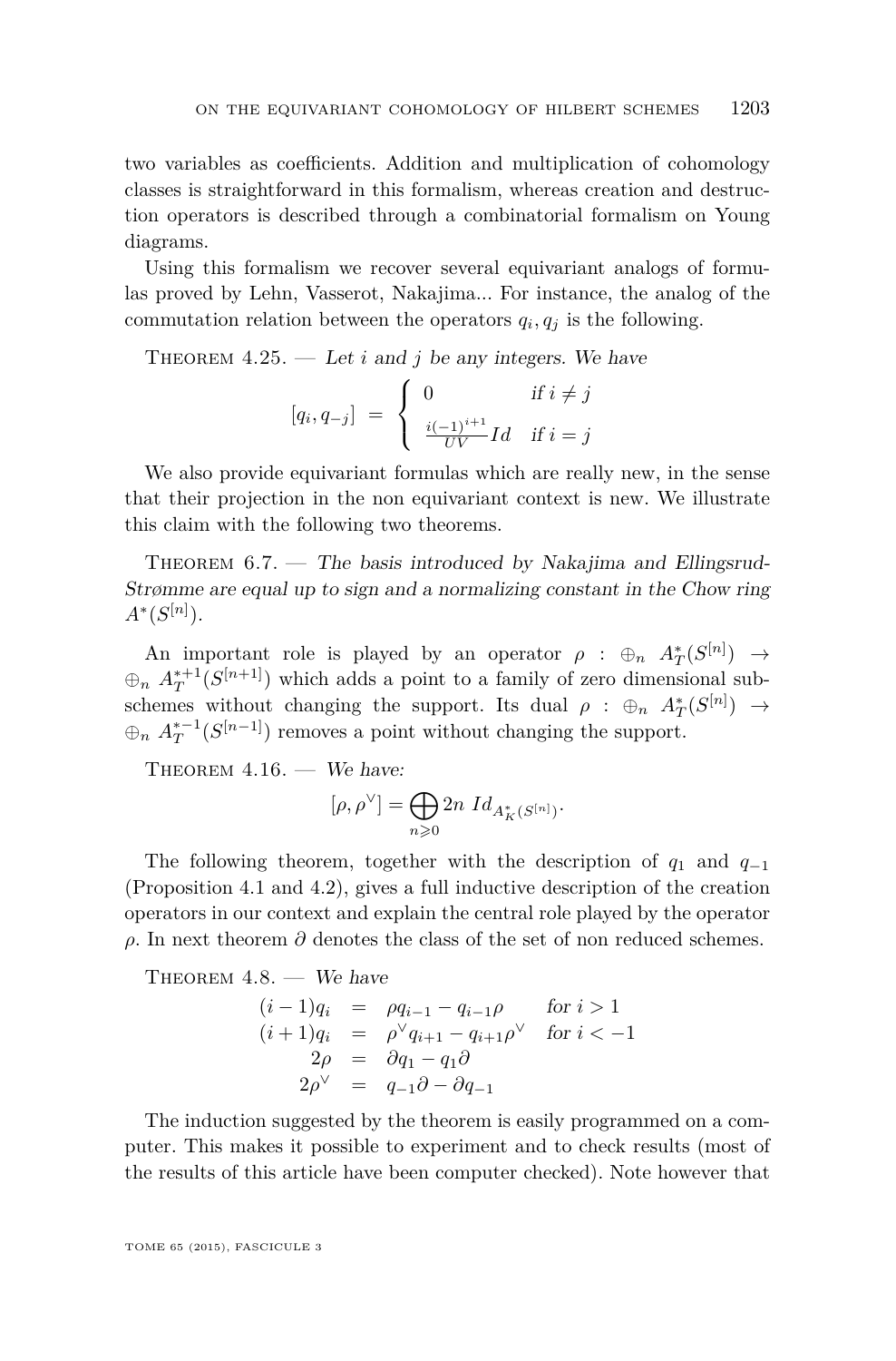the computations are very tricky and impossible to follow by hand in general. For instance, we have not been able to give a purely algebraic proof of the above formulas: instead we use geometric arguments.

To prove our results, a nested analog of the irreducibility theorem of Briançon was needed. Let  $S_0^{[n]}$  denote the set of subschemes  $z_n$  of length *n* supported as the origin, and let  $S_0^{[p,q]}$  denote the similar set of couples of nested subschemes  $(z_p \subset z_q)$ .

Recall that the irreducibility of the Hilbert scheme  $S^{[n]}$  was proved by Fogarty and Hartshorne. The irreducibility of the punctual analog  $S_0^{[n]}$  is not a consequence of the irreducibility of  $S^{[n]}$ . It was first proved by Briançon [\[2\]](#page-49-0) in a difficult proof with many technical steps. In the nested context, Cheah proved the irreducibility of  $S^{[n,n+1]}$  [\[6\]](#page-49-0). We prove the punctual analog of Cheah's result.

THEOREM [2.9.](#page-15-0) — The incidence  $S_0^{[n,n+1]}$  is irreducible of dimension *n*. At the generic point (*s, b*), the subschemes *s* and *b* are curvilinear.

We remark that  $S_0^{[p,q]}$  is not irreducible in general. An example is given in Proposition [2.8](#page-15-0) and it is proved in [\[4\]](#page-49-0) that the only irreducible cases are  $p = 0, 1, q - 1$  or *q*.

### **General strategy for the computations**

The apparent difficulty coming from the non projectivity of  $\mathbb{A}^2$  is not severe : we have all the standard constructions and properties of intersection theory that we need (pushforward, correspondences, composition of correspondences...) provided that we work in the tensored equivariant Chow ring  $A^*_T(S^{[n]}) \otimes_{A^*_T(pt)} K$ , instead of  $A^*_T(S^{[n]})$  (Section [1\)](#page-6-0).

However this construction also has its drawback: the pushforward of a contractant non proper morphism does not need to vanish (see Lemma [4.13](#page-32-0) for an example) and some key arguments of the classical situation are not valid in our equivariant context. When one wants to compute the composition of two correspondences, the ubiquitous local situation that one has to understand are the classes  $\pi_*[C]$ , where *C* is some subvariety in  $S^{[p,q]}$  and  $\pi$  is the projection to  $S^{[p]}$  or to  $S^{[q]}$ . The geometry is under control when both  $z_p$  and  $z_q$  are curvilinear for the generic pair  $(z_p, z_q) \in C$ . In the other cases, the restriction of  $\pi$  to  $C$  is contractant and therefore  $\pi_*[C]$  is zero in the classical Chow ring [\[16,](#page-50-0) [15\]](#page-50-0). However  $\pi_*[C]$  need not vanish in the equivariant Chow ring. Our remedy is to prove the analog of the theorem of Briançon quoted above:  $S_0^{[n,n+1]}$  is irreducible and the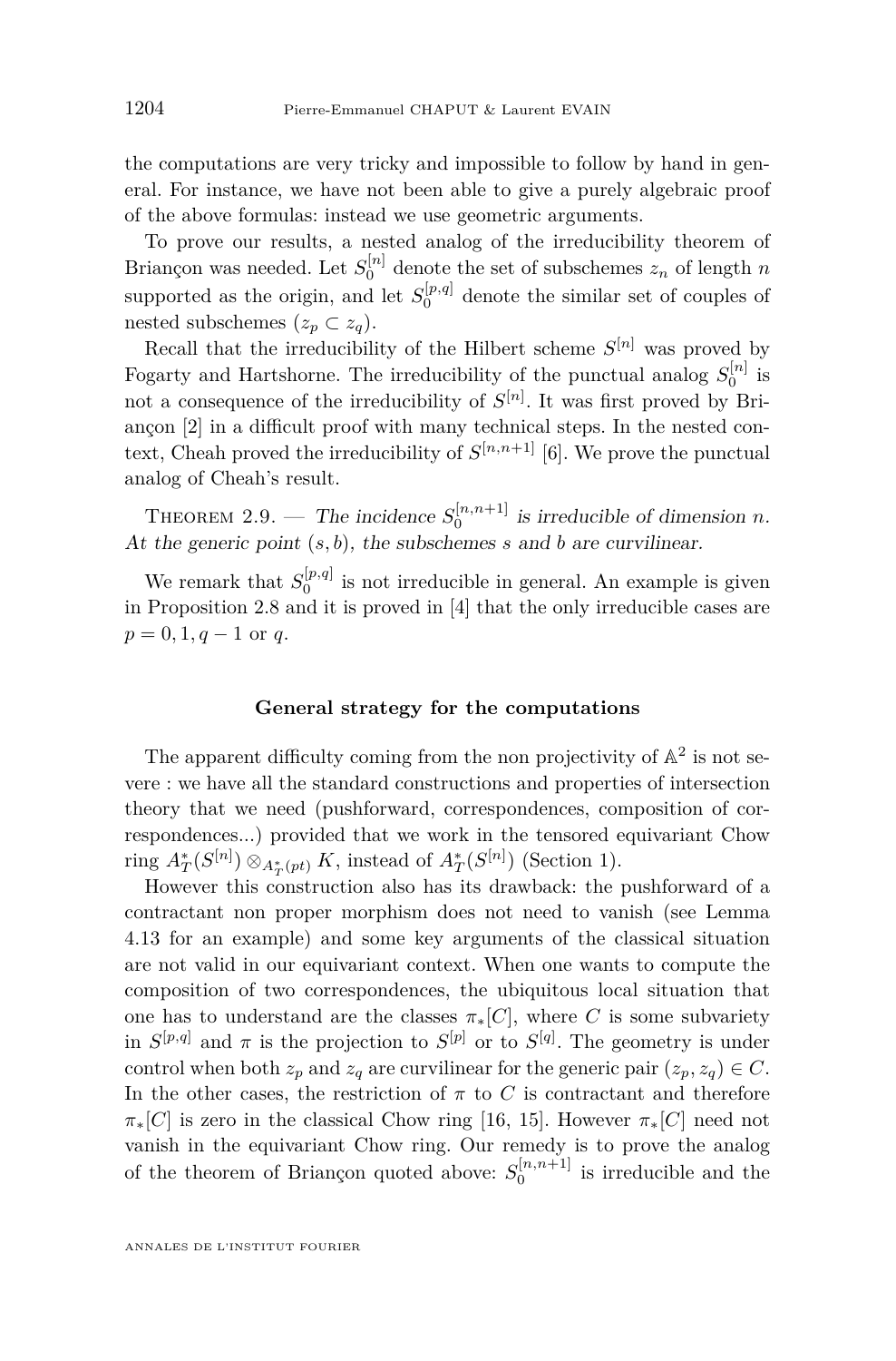generic pair  $(z_n, z_{n+1})$  parametrizes curvilinear subschemes. Then follows our construction to compute the commutators: we use algebraic arguments to reduce to the case when one of the operators adds only one point.

### **Contents of the paper**

The first three sections develop the technical material useful in the paper : pushforward with non proper morphisms, computations of equivariant tangent spaces, basis of the Chow ring, and the analog of Briançon's theorem.

 $\bigoplus A_T^*(S^{[n]}) \otimes_{A_T^*(pt)} K$ , namely the creation/destruction operators  $q_i$ , the In Section [4,](#page-24-0) we consider the classical operators acting on  $A_K$ := *n*∈N boundary operator  $\partial$ , and an auxiliary operator  $\rho$ . All these operators are defined by a correspondence. Provided that the correspondence is smooth, the computation is easily done with the Bott formula. This is the strategy to compute  $q_1$  and  $q_{-1}$  in the fixed point basis (Proposition [4.1](#page-24-0) and [4.2\)](#page-25-0). All the other correspondences are singular at some points and a turnaround is needed to compute the corresponding operators.

Computing restriction to fixed points, we prove the formula  $\partial =$  $-2c_1(\mathcal{O}_X[n])$ , where  $\mathcal{O}_X[n]$  denotes the tautological bundle. Following Lehn and Schiffmann-Vasserot's ideas, we consider various commutators starting with *q*1*, q*<sup>−</sup><sup>1</sup> and *∂*. We end up with the recursion formulas for the  $q_i$ 's,  $|i| > 1$  (Theorem [4.8\)](#page-28-0). In particular this yields base change formulas between the fixed point basis and Nakajima's basis.

To compute the commutation relations between the  $q_i$ 's (Theorem [4.25\)](#page-40-0), using once again the same general idea as in [\[17\]](#page-50-0), we use algebraic computations to reduce to the case of operators of conformal degree one. After the algebraic reduction, it remains to prove Theorem [4.16.](#page-34-0) Most of the technical difficulty lies in this theorem, since excess intersection components appear in the computation.

The class  $\delta_n \in A^{n-1}(S^{[n]})$  of the small diagonal  $\Delta_n \subset S^{[n]}$  parameterizing the subschemes supported on a single point has an expression in terms of the equivariant Chern classes of the tautological bundle:  $\delta_n$  =  $(-1)^{n-1}nc_{n-1}(\mathcal{O}_X[n])$ . The originial proof by Lehn [\[15,](#page-50-0) Theorem 4.6] remains true in our context. We give a new proof which relies on an algebraic expression for the operator  $q_n$  (Theorem [5.3\)](#page-42-0).

Finally, we give an application of our equivariant computations at the level of classical Chow rings and we prove Theorem [6.7](#page-49-0) which identifies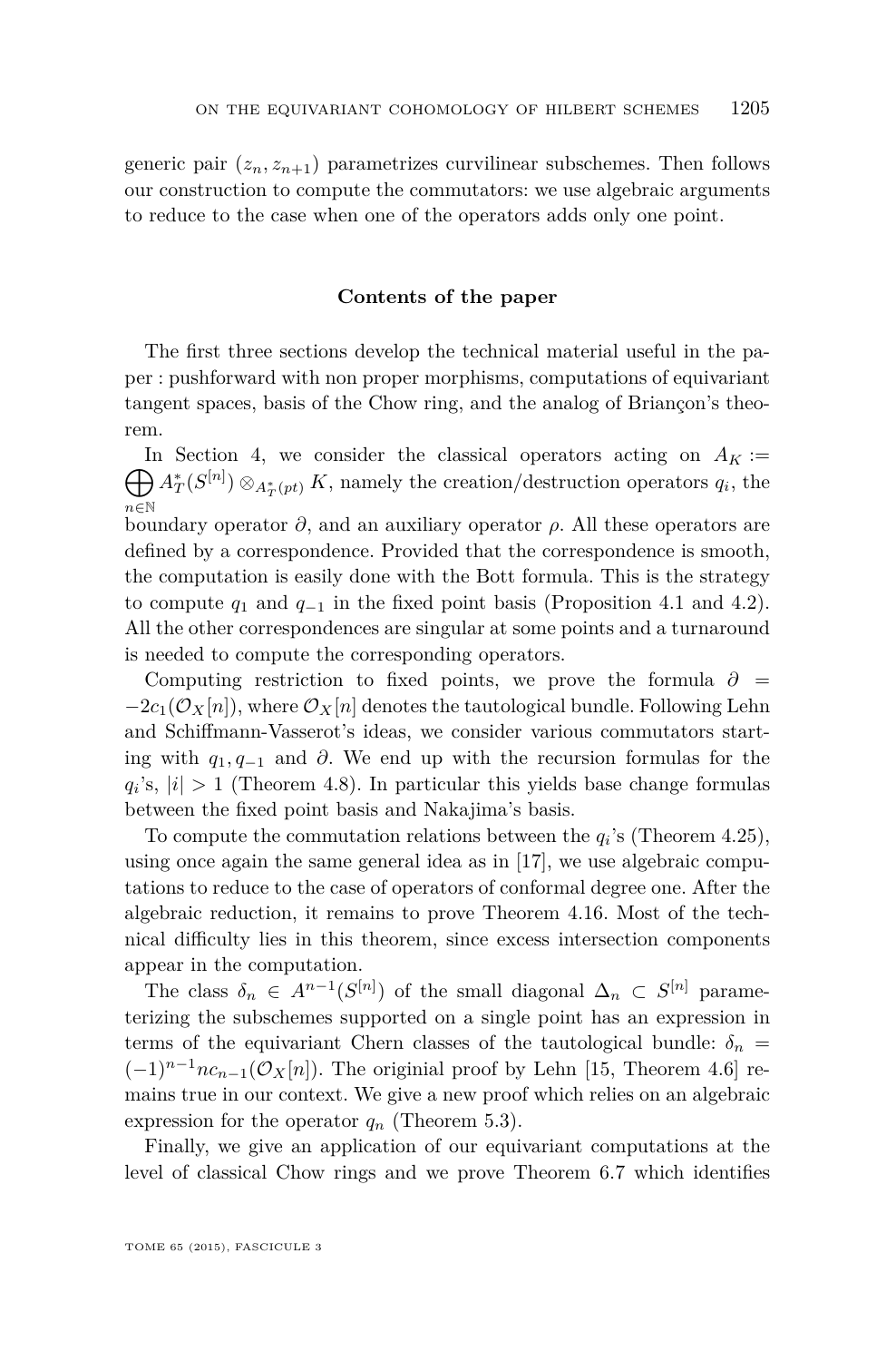<span id="page-6-0"></span>Nakajima's basis and Ellingsrud and Strømme's basis. Our strategy of proof is to interpret the Bialynicki-Birula cells in terms of operators: we introduce new creation operators  $q_{i,X}$  such that the basis introduced by Ellingsrud and Strømme is obtained applying these operators on the vacuum. We express the  $q_i$ <sub>X</sub> in terms of the creation operators  $q_i$  and we get a base change formula in the equivariant Chow ring. Projecting this relation in the usual Chow ring gives the asserted formula.

### **1. Pushforward with non proper morphisms**

We work over an algebraically closed field *k* of any characteristic. Let *T* be a 2-dimensional torus. The *T*-equivariant Chow ring  $A_T^*(pt)$  of a point is isomorphic to a polynomial ring in two variables  $U, V$ . We denote by  $K = \mathbb{Q}(U, V)$  the field of fractions of  $A_T^*(pt)$ . Moreover, if *X* is any *T*variety, we denote by  $A_K^*(X)$  the tensor product  $A_T^*(X) \otimes_{\mathbb{Z}[U,V]} K$ . We denote the product of two classes *x, y* in a Chow ring indifferently by *x.y* or by  $x \cup y$ .

In this section  $f: X \to Y$  is an equivariant morphism between smooth varieties. Moreover, we assume that *X* and *Y* are filtrable, in the sense of Definition 3.2 in [\[3\]](#page-49-0).

When  $f: X \to Y$  is a proper equivariant morphism, there is a well defined pushforward  $f_*: A^*_T(X) \to A^*_T(Y)$ . Since we shall work with the affine plane, we are in a non projective setting and we have to deal with non proper morphisms.

The goal of this section is to explain that a good notion of pushforward  $f_*^K$  exists, when *f* is a non proper morphism, provided that the restriction to fixed points  $f^T: X^T \to Y^T$  is proper. This notion is applied to define correspondences. These results are standard and proofs of them can be found in [\[5\]](#page-49-0).

DEFINITION 1.1. — If *f* is as above,  $f^T: X^T \to Y^T$  will denote the restriction of *f* to *T*-fixed points. When *f* is proper, the morphisms  $f_*^K$ :  $A_K^*(X) \to A_K^{* + \dim Y - \dim X}(Y)$  and  $f_K^* : A_K^*(Y) \to A_K^*(X)$  are derived from the standard morphisms  $f_*^T : A^*_T(X) \to A^{*+\dim Y - \dim X}_T(Y)$  and  $f^*_T$ :  $A_T^*(Y) \to A_T^*(X)$  after tensorisation over  $\mathbb{Z}[U, V]$  by *K*.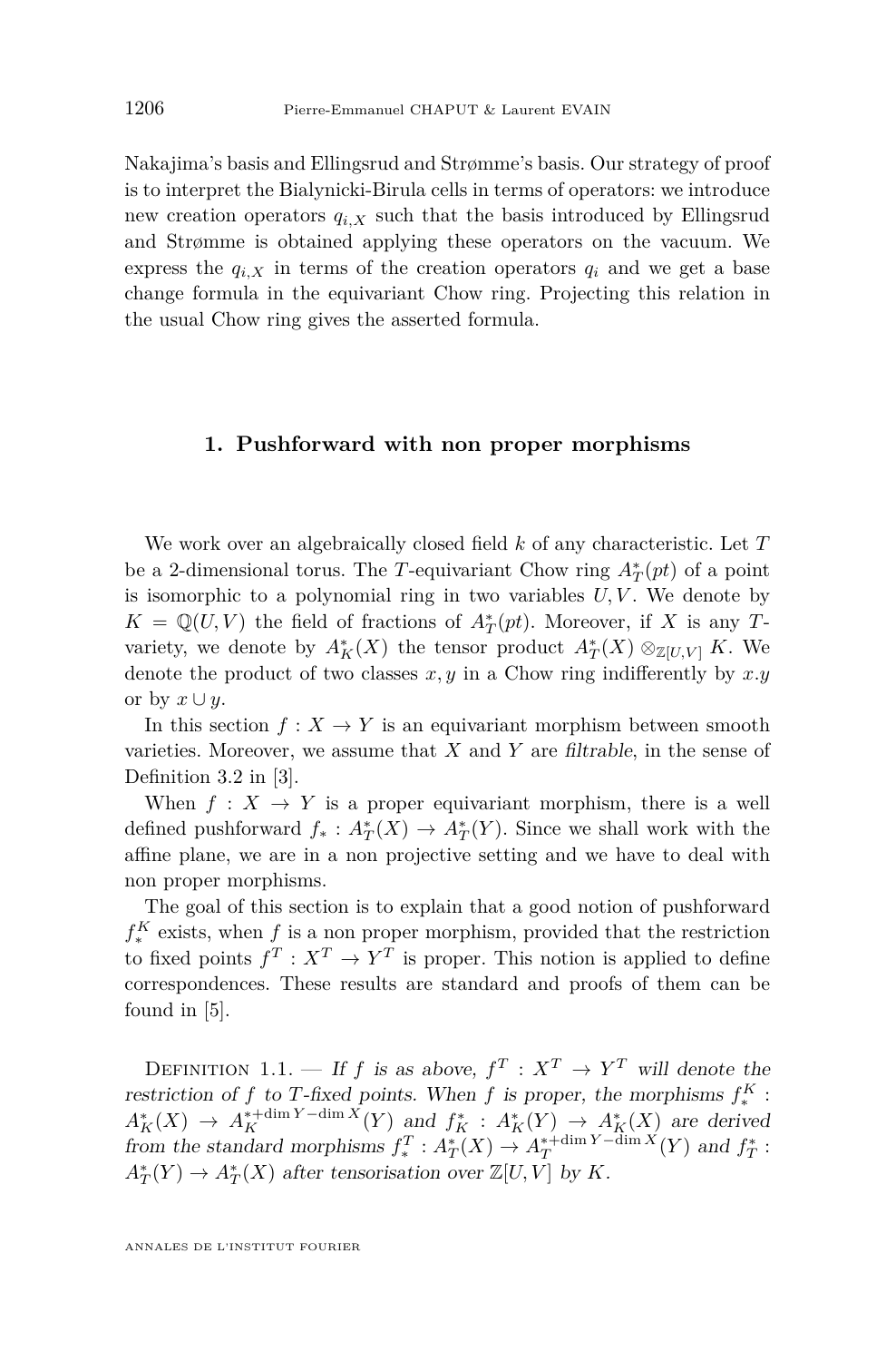<span id="page-7-0"></span>Let  $f: X \to Y$  be any *T*-equivariant morphism, and consider the following commutative diagram:

(1.1) 
$$
\begin{array}{ccc}\n & X^T & \stackrel{i}{\hookrightarrow} & X \\
\downarrow f^T & & \downarrow f \\
 & Y^T & \stackrel{j}{\hookrightarrow} & Y\n\end{array}
$$

Since  $i_{*}^{K}$  is an isomorphism by [\[7,](#page-49-0) Theorem 1], the following definition is meaningful:

DEFINITION 1.2. — If  $f<sup>T</sup>$  is proper, define

$$
f_*^{T,K} = j_*^K (f^T)_*^K (i_*^K)^{-1} : A_K^* (X) \to A_K^{* + \dim Y - \dim X} (Y) .
$$

If *f* is proper, then  $f_*^{T,K} = f_*^K$ , by the functoriality of the pushforward in the proper case. Since there is therefore no possible confusion, we will denote  $f_*^{T,K}$  simply by  $f_*^K$ .

THEOREM 1.3. — The morphism  $f_*^K$  satisfies the following properties:

- (1) Functoriality: if we have *T*-equivariant morphisms  $X \stackrel{f}{\rightarrow} Y \stackrel{g}{\rightarrow} Z$ such that  $f^T$  and  $g^T$  are proper, then  $(g \circ f)_*^K = g_*^K \circ f_*^K$ .
- (2) Projection formula: assume here that *X* and *Y* are smooth, so that  $A_K^*(X)$  and  $A_K^*(Y)$  are rings. For any  $\alpha \in A_K^*(X)$  and  $\beta \in A_K^*(Y)$ , we have the equality  $f_*^K(\alpha) \cdot \beta = f_*^K(\alpha \cdot f_K^*(\beta)).$
- (3) We have the equality  $g_*^K f_K^* = l_K^* h_*^K$  if  $f, g, h, l$  are as in the following diagram:

$$
\begin{array}{ccc}\nX \times Y \times Z & \xrightarrow{g} & Y \times Z \\
\downarrow f & & l \downarrow \\
X \times Y & \xrightarrow{h} & Y\n\end{array}
$$

In practice,  $f_*^K$  can be computed by a "Bott formula", as in the proper case. Assume that *X* is smooth. Since  $X^T$  is smooth,  $A_T^*(X^T) = \bigoplus A_T^*(X_i)$ where the sum runs through the irreducible components  $X_i$  of  $X^T$ . We denote by  $c_{top}(N_{X^T,X})$  the operator which acts on  $A_T^*(X^T)$  through multiplication by the equivariant Chern class  $c_{d_i}$  of the normal bundle  $N_{X_i, X}$ on the component  $A_T^*(X_i)$ , where  $d_i$  is the codimension of  $X_i$  in  $X$ . Similarly, there is a class  $c_{top}(N_{Y^T,Y})$ . In  $A_K^*(X)$  (or  $A_K^*(Y)$ ), the Chern class  $c_{d_i}$  is equal to the sum of an invertible element and a nilpotent element, according to the proof of  $[3,$  Proposition  $3.2(i)$ . Therefore it is invertible and  $c_{top}(N_{XT,X})$  is an invertible operator.

LEMMA 1.4. — Assume that *X* is smooth. Let  $i: X^T \to X$  be the natural inclusion. The pullback  $i_K^*$  is invertible with inverse  $i_*^K \frac{1}{c_{top}(N_X \tau_{,X})}$ .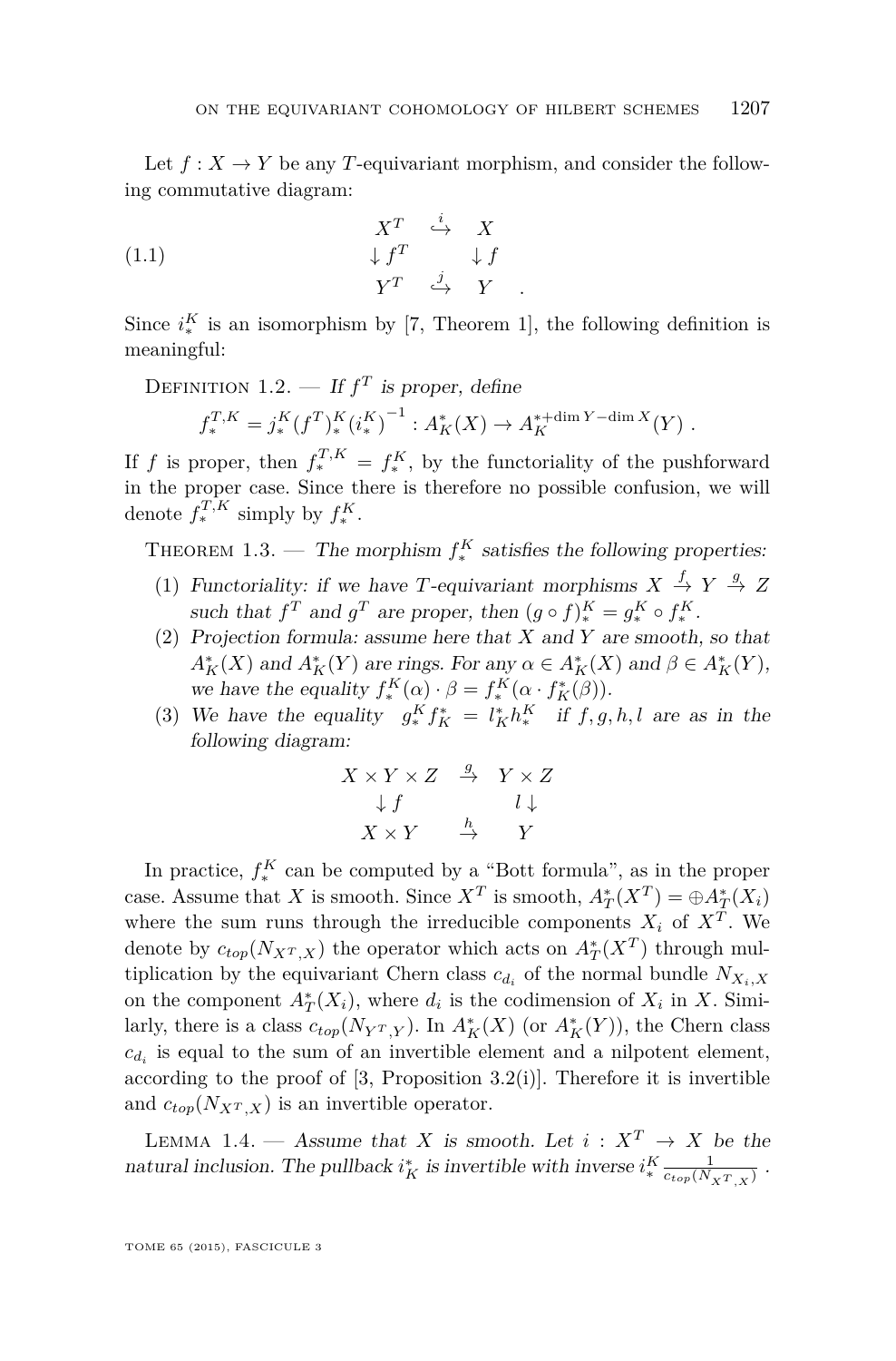<span id="page-8-0"></span>THEOREM 1.5 (Bott Formula). — Recall the diagram  $(1.1)$  and assume that *X* and *Y* are smooth. Let  $\alpha \in A_T^*(X)$ . Then

$$
j_K^* f_*^K(\alpha) = c_{top}(N_{Y^T,Y}) (f^T)_*^K \left( \frac{1}{c_{top}(N_{X^T,X})} i_K^*(\alpha) \right).
$$

In particular, when both *X* and *Y* have a finite number of fixed points  $x_1, \ldots, x_n, y_1, \ldots, y_p$ , the formula expresses  $f_*^K$  in terms of the localization at these fixed points:

$$
(f_*^K \alpha)(y_k) = \sum_{f(x_i)=y_k} \frac{c_{top}(T_{y_k,Y})}{c_{top}(T_{x_i,X})} \alpha_{x_i} ,
$$

where  $T_{y_k, Y}$  and  $T_{x_i, X}$  are the tangent *T*-representations.

Definition 1.6. — An equivariant correspondence is a closed *T*-stable subvariety  $C \subset X \times Y$  such that  $C^T \to Y^T$  is a proper morphism. Let  $\pi_X$  and  $\pi_Y$  be the projections from *C* to *X* and *Y* respectively. The classes of such varieties *C* generate a subspace in  $A_K^*(X \times Y)$  and we still call equivariant correspondence a class in this subspace. An equivariant correspondence *C* yields a morphism  $f: A_K^*(X) \to A_K^*(Y)$  defined by  $f(\alpha) = (\pi_Y)_*^K (\pi_X)_*^* (\alpha).$ 

PROPOSITION 1.7. — Assume that *X,Y,Z* are smooth varieties. Let  $C \subset X \times Y$  and  $D \subset Y \times Z$  be two equivariant correspondences, and f and *g* the associated morphisms. Let  $\pi_{12}, \pi_{13}, \pi_{23}$  the projections from  $X \times Y \times Z$ to  $X \times Y, X \times Z$  and  $Y \times Z$  respectively. Then the class  $(\pi_{13})_*^K((\pi_{12})_K^*[C] \cup$  $(\pi_{23})^*_K\left[D\right])$  is an equivariant correspondence with associated morphism  $g\,\circ$ *f*.

DEFINITION 1.8. — Suppose that  $\pi: X^T \to \text{Spec } k$  is proper. *K*-bilinear product on  $A_K^*(X)$  defined by  $\langle \alpha, \beta \rangle_X = \pi_*^K(\alpha \cup \beta)$ .

When  $\langle ., .\rangle_X$  and  $\langle ., .\rangle_Y$  are both non degenerate (for instance when X and *Y* have a finite number of fixed points), then every map  $f: A_K^*(X) \to$  $A_K^*(Y)$  admits a dual map  $f^{\vee}: A_K^*(Y) \to A_K^*(X)$ .

DEFINITION 1.9. — If  $C \subset X \times Y$  is a correspondence, the dual correspondence  $C^{\vee}$  is the correspondence in  $Y \times X$  which is canonically identified with *C* under the natural isomorphism  $X \times Y \simeq Y \times X$ . In particular, if  $C^{\vee}$  is an equivariant correspondence, it yields a map  $A_K^*(Y) \to A_K^*(X)$ .

PROPOSITION 1.10. — Assume that *X* and *Y* are smooth. Let  $C \subset$  $X \times Y$  be an equivariant correspondence and  $f: A_K^*(X) \to A_K^*(Y)$  the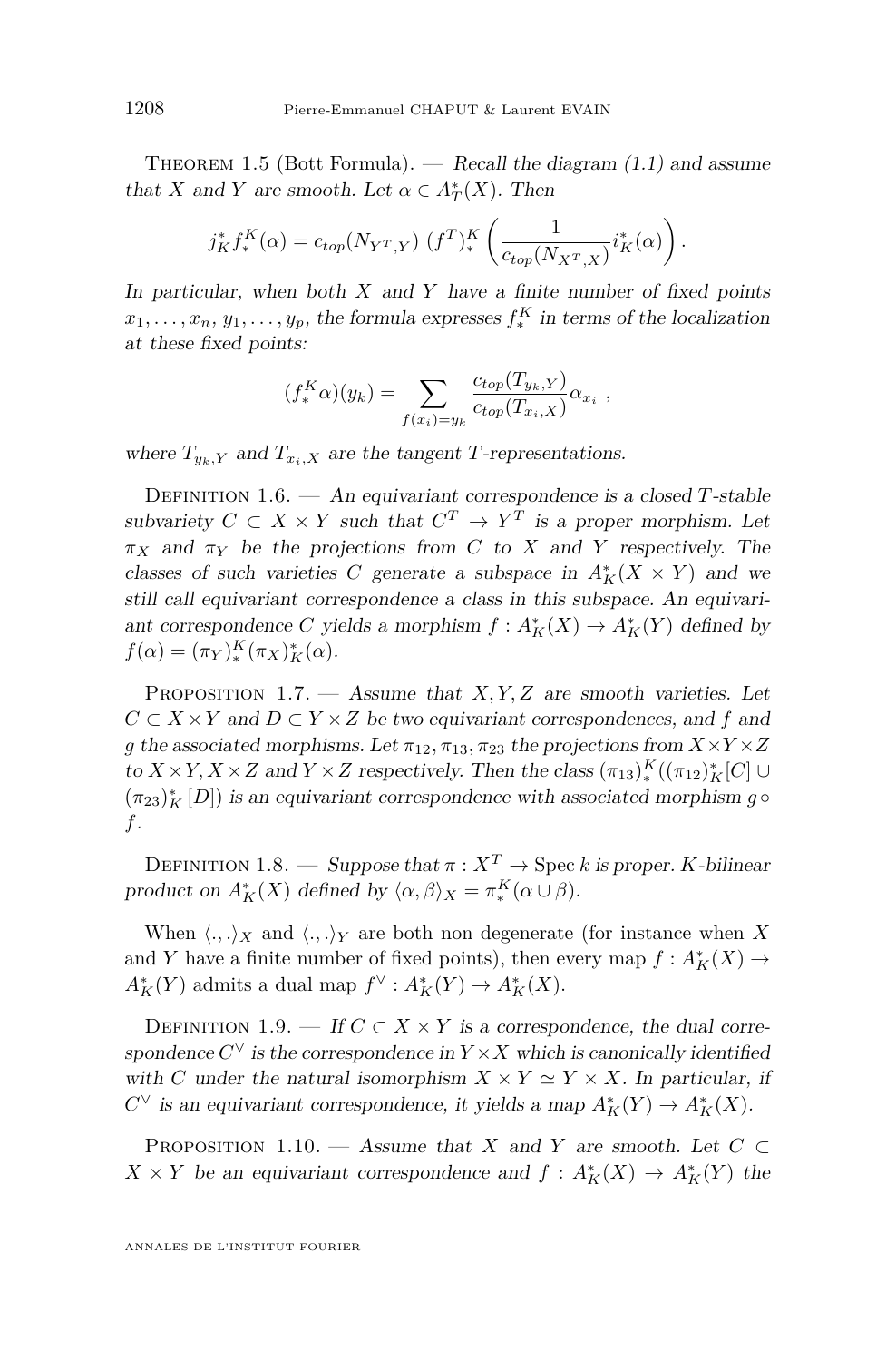<span id="page-9-0"></span>associated morphism. Suppose that  $C^{\vee} \subset Y \times X$  is an equivariant correspondence and that  $\langle ., .\rangle_X$  and  $\langle ., .\rangle_Y$  are non degenerate. Then the dual map  $f^{\vee}$  is defined by the dual correspondence  $C^{\vee}$ .

 $Remark 1.11.$  - Restriction to fixed points does not commute with the bilinear product (see Lemma [3.4\)](#page-24-0). This remark is important when one wants to compute  $f^{\vee}$  on fixed points.

### **2.** Tangent space to  $S^{[n,n+1]}$

We denote by *S* the affine plane  $\mathbb{A}^2$ . Let  $n \geq 0$  be an integer, we denote by  $S^{[n]}$  the Hilbert scheme parameterizing length *n* subschemes of  $S$  [\[13\]](#page-50-0)  $(S^{[0]} = \text{Spec } k)$ . Given  $z \in S^{[n]}$ , we denote by  $I_z \subset k[X, Y]$  the corresponding ideal, of codimension *n*. Given *p*, *q* integers with  $0 \leq p \leq q$ , we denote by  $S^{[p,q]}$  the "nested" Hilbert scheme, namely the subscheme of  $S^{[p]} \times S^{[q]}$  consisting of pairs  $(s, b)$  such that  $I_s \supset I_b$ . The torus  $(k^*)^2$  will be denoted by *T*. It acts on the plane *S*: we use the convention that an element  $(u, v) \in T$ acts on a monomial  $X^a Y^b \in k[X, Y]$  by  $(u, v) \cdot X^a Y^b = (uX)^a (vY)^b$ . This induces an action of *T* on each Hilbert scheme  $S^{[n]}$  and  $S^{[p,q]}$ . We will denote by  $aU + bV$  the weight on *T* defined by  $(aU + bV)(u, v) = u^a v^b$ . Given a monomial  $m = X^a Y^b$ , we denote by  $wt(m) = aU + bV$  its weight. Any character of *T* defines naturally an element in  $A^1(pt)$ , thus our notation is compatible with the notation  $A^*(pt) = \mathbb{Z}[U, V]$  in Section [1.](#page-6-0)

Several arguments in the present paper rely on a tangent space argument. In fact, at a *T*-fixed point  $z \in S^{[n]}$ , the tangent space  $T_z S^{[n]}$  has several combinatorial descriptions. One [\[10\]](#page-50-0) is in terms of significant cleft pairs and another [\[16\]](#page-50-0) in terms of boxes of the corresponding staircase. We recall in this section the necessary material to be comfortable with these two notions. We give two applications. First, we compute the tangent space at a toric point in  $S^{[n,n+1]}$  as a representation of *T*. Then Theorem [2.9](#page-15-0) proves the irreducibility of  $S_0^{[n,n+1]} \subset S^{[n,n+1]}$  parameterizing the pairs of subschemes  $s \subset b$  with the support of  $b$  equal to the origin.

### **2.1. Tangent space to the Hilbert schemes**

First, observe that a T-fixed point  $z$  in  $S^{[n]}$  is defined by an ideal

$$
I_z = \bigoplus_{(a,b)\notin E} k \cdot X^a Y^b \quad ,
$$

TOME 65 (2015), FASCICULE 3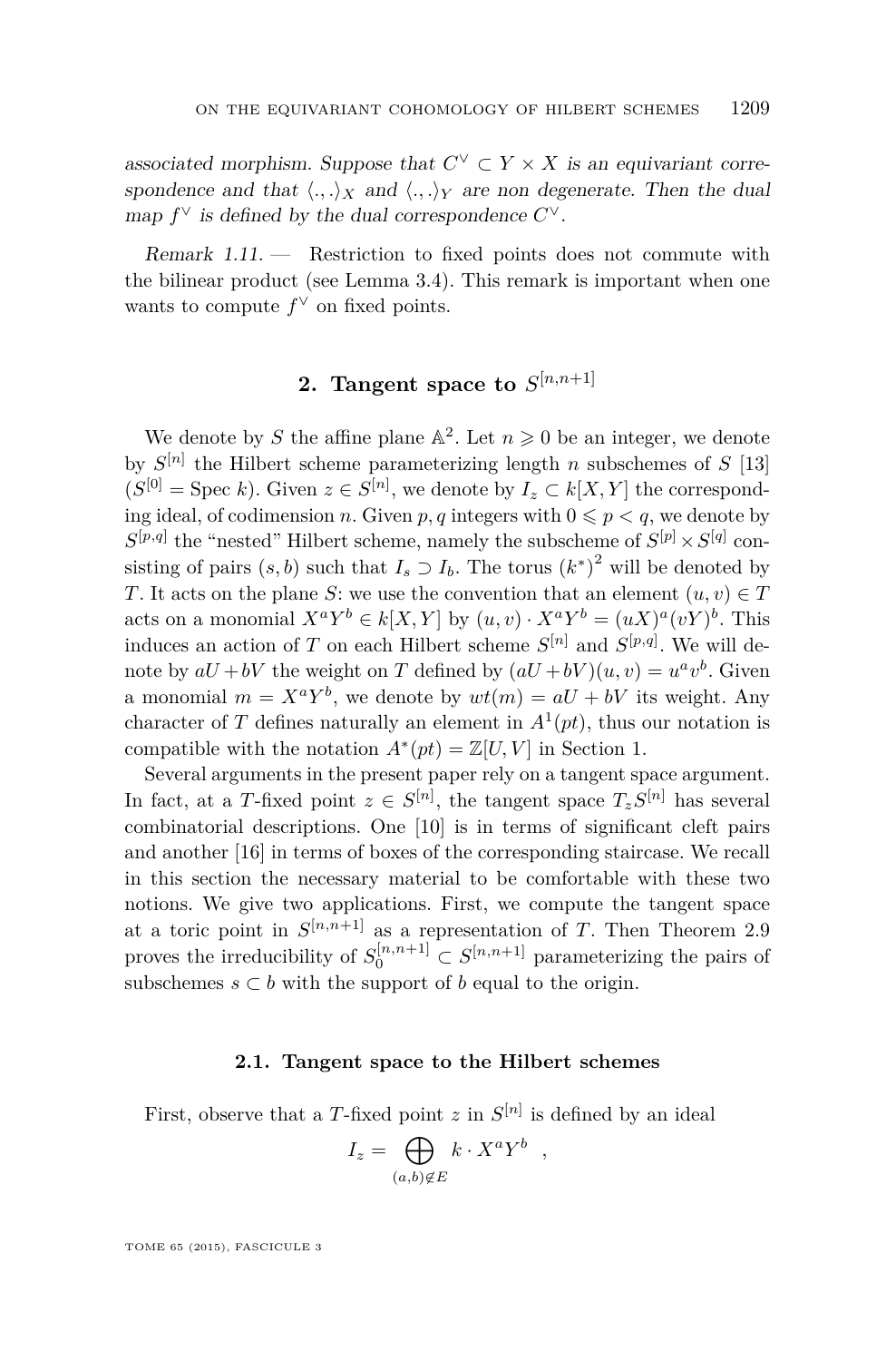where  $E \subset \mathbb{N}^2$  satisfies  $(\mathbb{N}^2 \setminus E) + \mathbb{N}^2 \subset (\mathbb{N}^2 \setminus E)$ . Such (finite) subsets  $E \subset \mathbb{N}^2$  will be called *staircases*. A partition  $\lambda = (\lambda_1 \geq \ldots \geq \lambda_l > 0)$  is by definition a finite sequence of non increasing positive natural numbers, *l* is called the length of  $\lambda$ , and  $|\lambda| = \sum_{i=1}^{l} \lambda_i$  is the weight of  $\lambda$ . We denote by  $P_n$  the set of partitions of weight *n*. If *E* is a finite staircase associated with a *T*-fixed point  $z \in S^{[n]}$ , there exists a unique partition  $\lambda$  with weight *n* such that  $(a, b) \in E \Leftrightarrow a + 1 \leq l, b < \lambda_{a+1}$ .

We begin by recalling the description given in [\[10\]](#page-50-0) of  $T_z S^{[n]}$  when  $z \in S^{[n]}$ is a *T*-fixed point.

- A monomial  $c \in I_z$  is called a *cleft* whenever  $X^{-1} \cdot c \notin I_z$  and *Y*<sup>-1</sup> ⋅ *c* ∉ *I*<sub>z</sub>.
- A Laurent monomial is called positive (resp., negative) if it belongs to  $Y^{-1}k[X, Y^{-1}]$  (resp.,  $X^{-1}k[X^{-1}, Y]$ ).
- A weight  $aU + bV$  with  $a \ge 0$  and  $b < 0$  resp.  $a < 0$  and  $b \ge 0$  will be called positive resp. negative.
- A cleft pair is a pair  $(c, m)$  such that  $c$  is a cleft,  $m$  is a monomial not belonging to  $I_z$ , and  $m/c$  is either positive or negative (in which case, we say that  $(c, m)$  is positive or negative, respectively).

Now let  $C := \{c_1, \ldots, c_l\}$  denote the set of clefts, which we order following the convention that  $c_{i+1}/c_i$  be positive for  $1 \leq i \leq l-1$ .

For each positive (resp., negative) cleft pair  $(c_i, m)$ , let  $s := s_i$  denote the least common multiple of  $c_i$  and  $c_{i+1}$  (resp.,  $c_i$  and  $c_{i-1}$ ). We say that  $(c_i, m)$  is significant if  $ms/c_i \in I_z$ . To  $(c_i, m)$  we associate the vector  $\varphi = \varphi_{(c_i,m)}$  in  $T_z S^{[n]} \simeq Hom_{k[X,Y]}(I_z, k[X,Y]/I_z)$  defined by

$$
\begin{cases} \varphi(c_j) = mc_j/c_i \text{ if } j \leq i \\ \varphi(c_j) = 0 \text{ if } j > i \end{cases} \text{ resp. } \begin{cases} \varphi(c_j) = 0 \text{ if } j < i \\ \varphi(c_j) = mc_j/c_i \text{ if } j \geq i \end{cases}
$$

According to [\[10,](#page-50-0) Theorem 3], the set of elements  $\varphi_{(c,m)}$  for all significant cleft pairs  $(c, m)$  is a basis of  $T_z S^{[n]}$ .

On the other hand, Nakajima gives a combinatorial description of the weights occurring in  $T_z S^{[n]}$  [\[16,](#page-50-0) Proposition 5.8]. Given a staircase *E* and  $e \in E$ , let  $a(e) := \max\{i \mid X^i \cdot e \in E\}$  and let  $b(e) := \max\{j \mid Y^j \cdot e \in E\}$ . The set of positive weights in  $T_z S^{[n]}$ , counted with multiplicities, is the set of weights of the form  $w_+(e) := a(e)U - (b(e)+1)V$ , and the set of negative weights is the set of weights the form  $w_-(e) := -(a(e) + 1)U + b(e)V$ .

We now give a bijection  $h_+$  resp.  $h_-$  between the staircase  $E$  and the set of positive resp. negative significant cleft couples, preserving the weights, meaning that  $wt(\varphi_{(h_+(\epsilon))}) = w_\pm(e)$ . The bijection  $h_+$  resp.  $h_-$  is defined as follows: given  $e \in E$ , we denote  $c_1 = Y^b \cdot e$  resp.  $c_1 = X^a \cdot e$ , where *b* resp.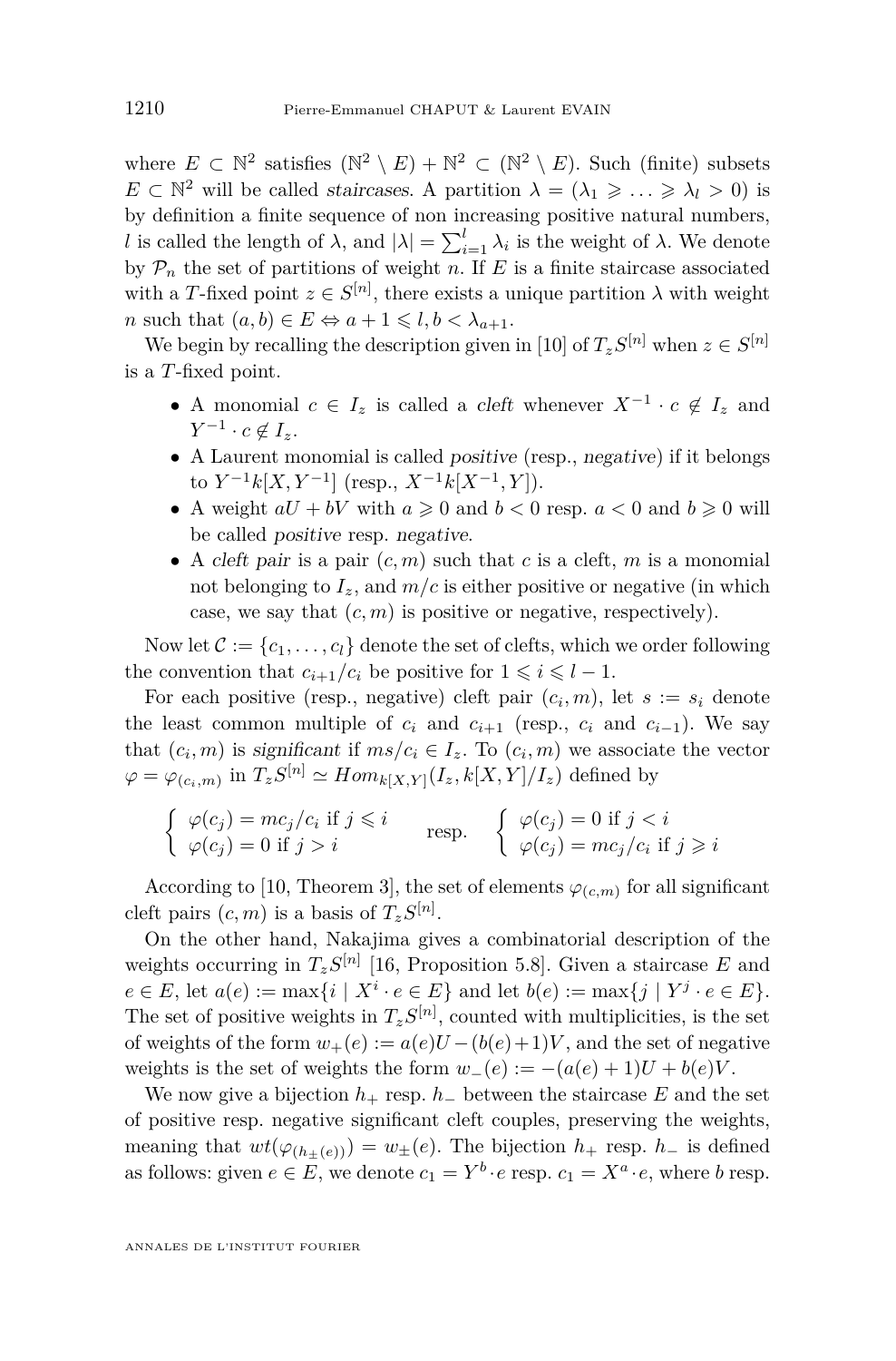<span id="page-11-0"></span>*a* is the minimal integer such that  $Y^b \cdot e \notin E$  resp.  $X^a \cdot e \notin E$ . We denote  $c_2 = X^a \cdot e$  resp.  $c_2 = Y^b \cdot e$ , where *a* resp. *b* is the maximal integer such that  $X^a \cdot e \in E$  resp.  $Y^b \cdot e \in E$ . We let *i* resp. *j* be the maximal integer such that  $X^{-i} \cdot c_1 \notin E$  resp.  $Y^{-j} \cdot c_1 \notin E$  (thus  $X^{-i} \cdot c_1$  resp.  $Y^{-j} \cdot c_1$  is a cleft). Finally we set  $h_+(e) = (X^{-i} \cdot c_1, X^{-i} \cdot c_2)$  resp.  $h_-(e) = (Y^{-j} \cdot c_1, Y^{-j} \cdot c_2)$ : by construction of  $(c_1, c_2)$  this is a significant cleft couple.

PROPOSITION 2.1. — The map  $h_+$  resp.  $h_-$  is a bijection between  $E$ and the set of positive resp. negative significant cleft couples, and we have  $wt(\varphi_{(h_+(e))}) = w_+(e)$  and  $wt(\varphi_{(h_-(e))}) = w_-(e)$ .

 $Proof.$   $-$  By symmetry, we give the proof only in the positive case. With the notations before the proposition, we have  $wt(\varphi_{(h_+(e))}) = wt(c_2c_1^{-1}),$ which is readily  $w_{+}(e)$ . Thus to prove the proposition it suffices to describe the inverse of  $h_+$ . Given a positive significant cleft couple  $(c, m)$ , let *i* be the maximal integer such that  $X^i \cdot m \in E$ . The inverse of  $h_+$  maps  $(c, m)$ to the greatest common divisor of  $X^i \cdot c$  and  $X^i \cdot m$ .

### **2.2.** Computation of the tangent space of  $S^{[n,n+1]}$

Let  $(s, b) \in (S^{[n,n+1]})^T$  (*s* and *b* stand for small and big). We denote by  $E_s, E_b$  their staircases. Let  $q: S^{[n,n+1]} \to S^{[n+1]}$  denote the natural projection, and let *dq* denote its differential at (*s, b*). There is a natural exact sequence

$$
0 \to \ker dq \to T_{(s,b)}S^{[n,n+1]} \stackrel{dq}{\to} T_bS^{[n+1]}.
$$

The following is immediate:

LEMMA 2.2. — The tangent space  $T_{(s,b)}S^{[p,q]}$  of  $S^{[p,q]}$  at  $(s,b)$  is the set of couples of homomorphisms  $(\varphi, \psi) \in Hom_{k[X,Y]}(I_s, k[X,Y]/I_s) \times$ *Hom*<sub>*k*[*X,Y*]( $I_b$ ,  $k[X, Y]/I_b$ ) such that for all  $f \in I_b$ , we have</sub>

$$
\varphi(f) = \psi(f) \text{ mod } I_s.
$$

Proof. — This tangent space is included in the tangent space  $T_{(s,b)}(S^{[p]} \times S^{[q]}),$  which is the direct sum  $Hom_{k[X,Y]}(I_s, k[X,Y]/I_s) \oplus$  $Hom_{k[X,Y]}(I_b, k[X,Y]/I_b)$ . Consider the ring  $k[\epsilon]$ , where  $\epsilon^2 = 0$ . Identifying the tangent bundle of  $S^{[p]}$  resp.  $S^{[q]}$  with the  $k[\epsilon]$ -points of  $S^{[p]}$  resp.  $S^{[q]}$ , we see that  $(\varphi, \psi) \in T_{(s,b)} S^{[p,q]}$  if and only if the restriction of  $\varphi$  to  $I_b$ is equal to the quotient of  $\psi$  modulo  $I_s$ .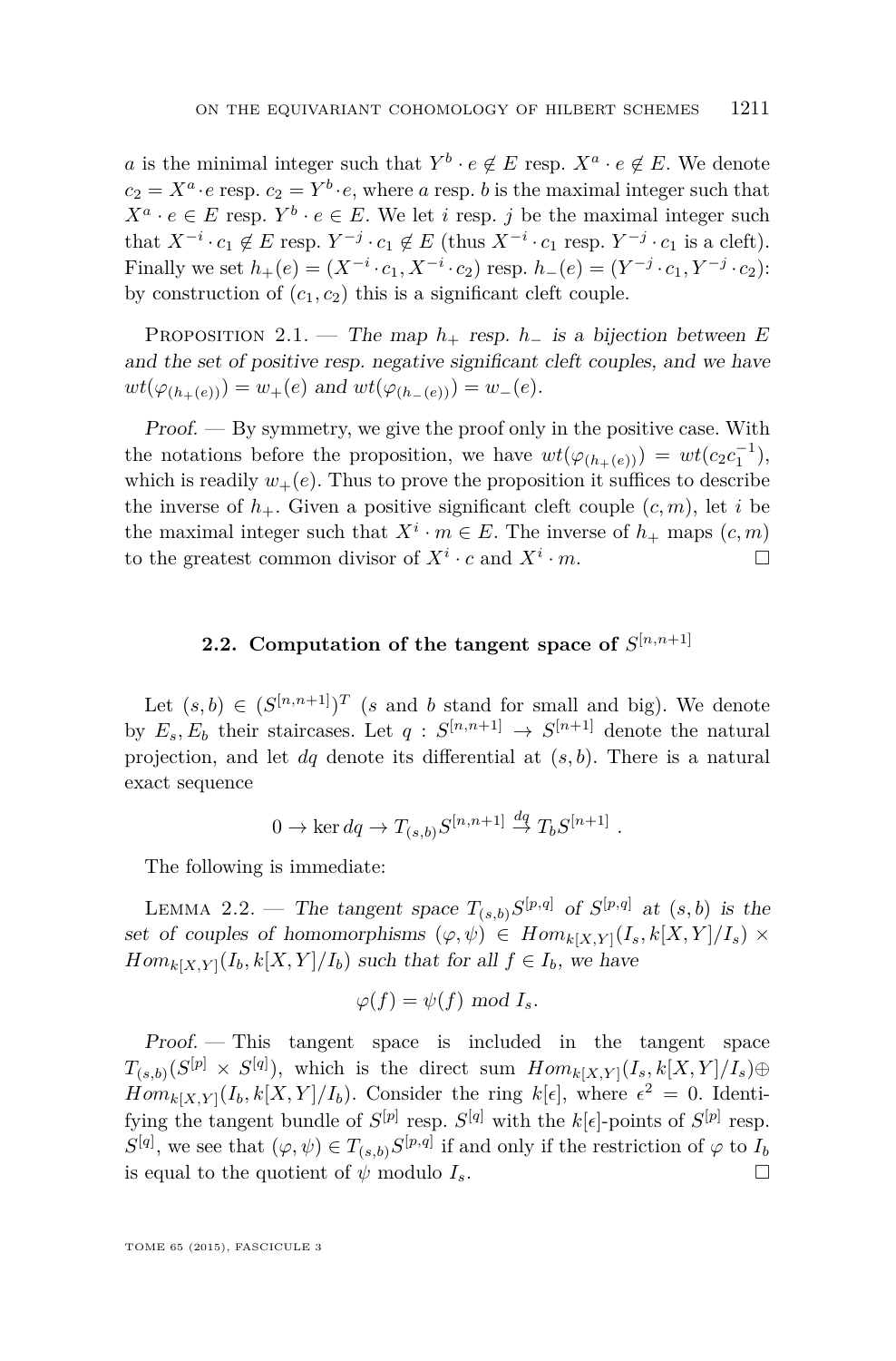<span id="page-12-0"></span>The following propositions 2.3 and [2.4](#page-13-0) describe the infinitesimal deformations of *b* that admit a lift to a deformation of  $(s, b)$ . There are two cases, depending on the geometry of the staircases involved.

If *m* is a monomial, we denote by  $x(m)$  its exponent for the variable X. In other words  $x(X^a Y^b) = a$ . Similarly  $y(X^a Y^b) = b$ . We denote by  $c_1, \ldots, c_l$  the clefts of *s*, and by *k* the index such that  $c_k \in E_b$ .

PROPOSITION 2.3. — Assume that  $y(c_{k-1}) > y(c_k) + 1$ , resp.  $x(c_{k+1}) >$  $x(c_k) + 1$ . Then the positive, resp. negative part of Im *dq* is the subspace of  $T_b S^{[n+1]}$  generated by those  $\varphi_{(c,m)}$  with  $(c,m) \neq (Yc_k, X^{-1}c_i), i > k$ ,  $resp. (c, m) \neq (Xc_k, Y^{-1}c_i), i < k.$ 

Proof. — By symmetry, it suffices to describe the positive part of Im *dq* when  $y(c_{k-1}) > y(c_k) + 1$ .

The fact that many cleft pairs of *s* are also cleft pairs of *b* is a potential source of confusion. Consequently, given a pair  $(c, m)$  of both  $s$  and  $b$ , we will use  $\varphi_{(c,m)}^n$  resp.  $\varphi_{(c,m)}^{n+1}$  to denote the corresponding tangent vector in  $T_s S^{[n]}$  resp.  $T_b S^{[n+1]}$ . Moreover we will use the convention that if  $m \notin E_s$ , then  $\varphi_{(c,m)}^n = 0$ . Let  $(c, m)$  be a positive significant cleft pair of *b*.

First note that if  $c = c_i$  with  $i \neq k$ , then  $\varphi_{(c,m)}^{n+1} \in \text{Im } dq$ . In fact in this case it is clear that  $(\varphi_{(c,m)}^n, \varphi_{(c,m)}^{n+1})$  is a tangent vector of  $S^{[n,n+1]}$  (recall our convention that  $\varphi_{(c,m)}^n$  is 0 if  $m = c_k$ ).

Next consider the case where  $c = Xc_k$ . We also see that  $\varphi^{n+1}_{(c,m)} \in \text{Im } dq$ since the pair  $(\varphi_{(c_k,X^{-1}m)}^n, \varphi_{(Xc_k,m)}^{n+1})$  is a tangent vector of  $S^{[n,n+1]}$  by Lemma [2.2.](#page-11-0)

Now, if  $c = Yc_k$ , the fact that  $(c, m)$  is a significant cleft pair implies that  $Xm \in I_b$ . If  $m \neq X^{-1}c_i$  for any  $i > k$ , then  $XY^{-1}m \in I_b$  and thus  $\varphi_{(c_k, Y^{-1}m)}^n(Xc_k) = 0$ , so that  $(\varphi_{(c_k, Y^{-1}m)}^n, \varphi_{(Yc_k, m)}^{n+1})$  is a tangent vector of  $S^{[n,n+1]}$ .

It remains to show that the  $\varphi_{(Yc_k,X^{-1}c_i)}^{n+1}$ -coefficient of any vector in Im *dq* vanishes, for all  $i > k$ . To this end, let  $(\varphi^n, \varphi^{n+1})$  be a tangent vector to the incidence variety. Considering  $\varphi^n$  resp.  $\varphi^{n+1}$  as an element of  $Hom_{k[X,Y]}(I_s, k[X,Y]/I_s)$  resp.  $Hom_{k[X,Y]}(I_b, k[X,Y]/I_b)$ , we see that the coefficient of  $Y^{-1}c_i$  in  $\varphi^n(Xc_k)$  is equal to the coefficient of  $X^{-1}c_i$  in  $\varphi^{n}(Y c_{k})$  (namely, those coefficients equal the coefficient of  $X^{-1}Y^{-1}c_{i}$  in  $\varphi^{n}(c_{k})$ ). It follows from Lemma [2.2](#page-11-0) that  $\varphi^{n+1}$  has the same property. On the other hand, among all the basis vectors  $(\varphi^{n+1}_{(c,m)})$ ,  $\varphi^{n+1}_{(Yc_k,X^{-1}c_i)}$  is the only vector for which these coefficients are not equal. Thus the  $\varphi_{(Yc_k,X^{-1}c_i)}^{n+1}$ coefficient in  $\varphi^{n+1}$  vanishes.  $n+1$  vanishes.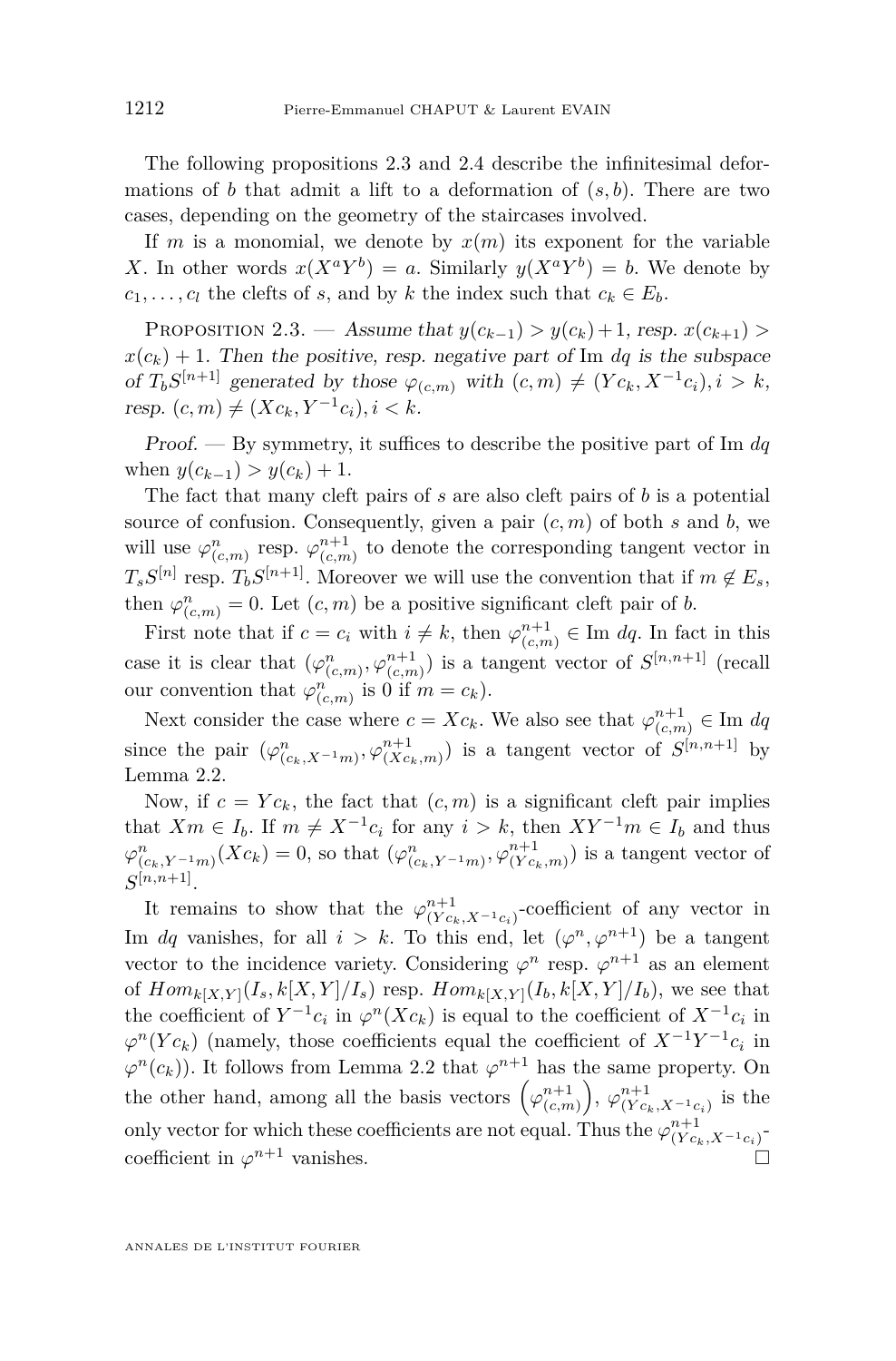<span id="page-13-0"></span>PROPOSITION 2.4. — Assume that  $y(c_{k-1}) = y(c_k) + 1$  resp.  $x(c_{k+1}) =$  $x(c_k) + 1$ . Then the positive resp. negative part of Im *dq* is the subspace of  $T_b S^{[n+1]}$  generated by those  $\varphi_{(c,m)}$  with  $(c, m) \neq (c_{k-1}, X^{x(c_{k-1})-x(c_k)-1}$ .  $(c_i)$ ,  $i > k$  resp.  $(c, m) \neq (c_{k+1}, Y^{y(c_{k+1})-y(c_k)-1} \cdot c_i), i < k$ .

Proof. — The argument is similar to that used in the proof of the preceding proposition. For any positive significant cleft pair  $(c_i, m)$  with  $i > k$ or  $i < k-1$ , the vector  $(\varphi^n_{(c_i,m)}, \varphi^{n+1}_{(c_i,m)})$  belongs to  $T_{(s,b)}S^{[n,n+1]}$ ; whence,  $\varphi^{n+1}_{(c,m)}$  belongs to the image of *dq*.

Similarly, if  $(c, m)$  is a positive cleft pair and  $c = Xc_k$ , then the pair  $(\varphi_{(c_k,X^{-1}m)}^n, \varphi_{(c,m)}^{n+1})$  belongs to  $T_{(s,b)}S^{[n,n+1]}$ ; we deduce  $\varphi_{(c,m)}^{n+1} \in \text{Im } dq$ .

We now consider positive significant cleft pairs of the form  $(c_{k-1}, m)$ . Assume that  $i \geq k$  is such that  $y(c_{i-1}) > y(m) \geq y(c_i)$ . Since  $(c_{k-1}, m)$  is significant, we have

$$
x(m) \geq x(c_i) + x(c_{k-1}) - x(c_k) - 1.
$$

When  $x(m) \geq x(c_i) + x(c_{k-1}) - x(c_k)$ , the pair  $(\varphi^n_{(c_{k-1},m)}, \varphi^{n+1}_{(c_{k-1},m)})$ belongs to the tangent space  $T_{(s,b)}S^{[n,n+1]}$ , so  $\varphi_{(c_{k-1},m)}^{n+1} \in \text{Im } dq$ . When  $x(m) = x(c_i) + x(c_{k-1}) - x(c_k) - 1$  and  $y(m) > y(c_i)$ , the pair  $(\varphi^n_{(c_k,X^{x(c_k)-x(c_{k-1})}Y^{-1}m)},\varphi^{n+1}_{(c_{k-1},m)})$  belongs to  $T_{(s,b)}S^{[n,n+1]},$  so  $\varphi^{n+1}_{(c_{k-1},m)} \in$ Im *dq*.

Finally it remains to show that the  $\varphi^{n+1}_{(c_{k-1}, X^{x(c_{k-1})-x(c_k)-1}c_i)}$ -coordinate of any vector in Im *dq* vanishes. To this end, note that  $\varphi_{(c_{k-1},X^{x(c_{k-1})-x(c_k)-1}c_i)}^{n+1}$ is the only vector  $\varphi$  in our basis of  $T_b S^{[n+1]}$  for which

$$
[Y^{-1}c_i]\varphi(Xc_k) \neq [X^{-1}c_i]\varphi(Yc_k),
$$

while

$$
[Y^{-1}c_i]\psi(Xc_k) = [X^{-1}c_i]\psi(Yc_k)
$$

for any  $\psi \in Hom(I_s, k[X, Y]/I_s)$ , where  $[m]\varphi(n)$  denotes the coefficient of  $m \text{ in } \varphi(n).$ 

While the description of Im (*dq*) given in Propositions [2.3](#page-12-0) and 2.4 depends on the shape of the Young tableau corresponding to *s*, the weights of the *T*-representation  $T_b S^{[n+1]}/\text{Im } dq$  have a more uniform description. This space measures the obstructions to lift a deformation of *b* to a deformation of (*s, b*).

TOME 65 (2015), FASCICULE 3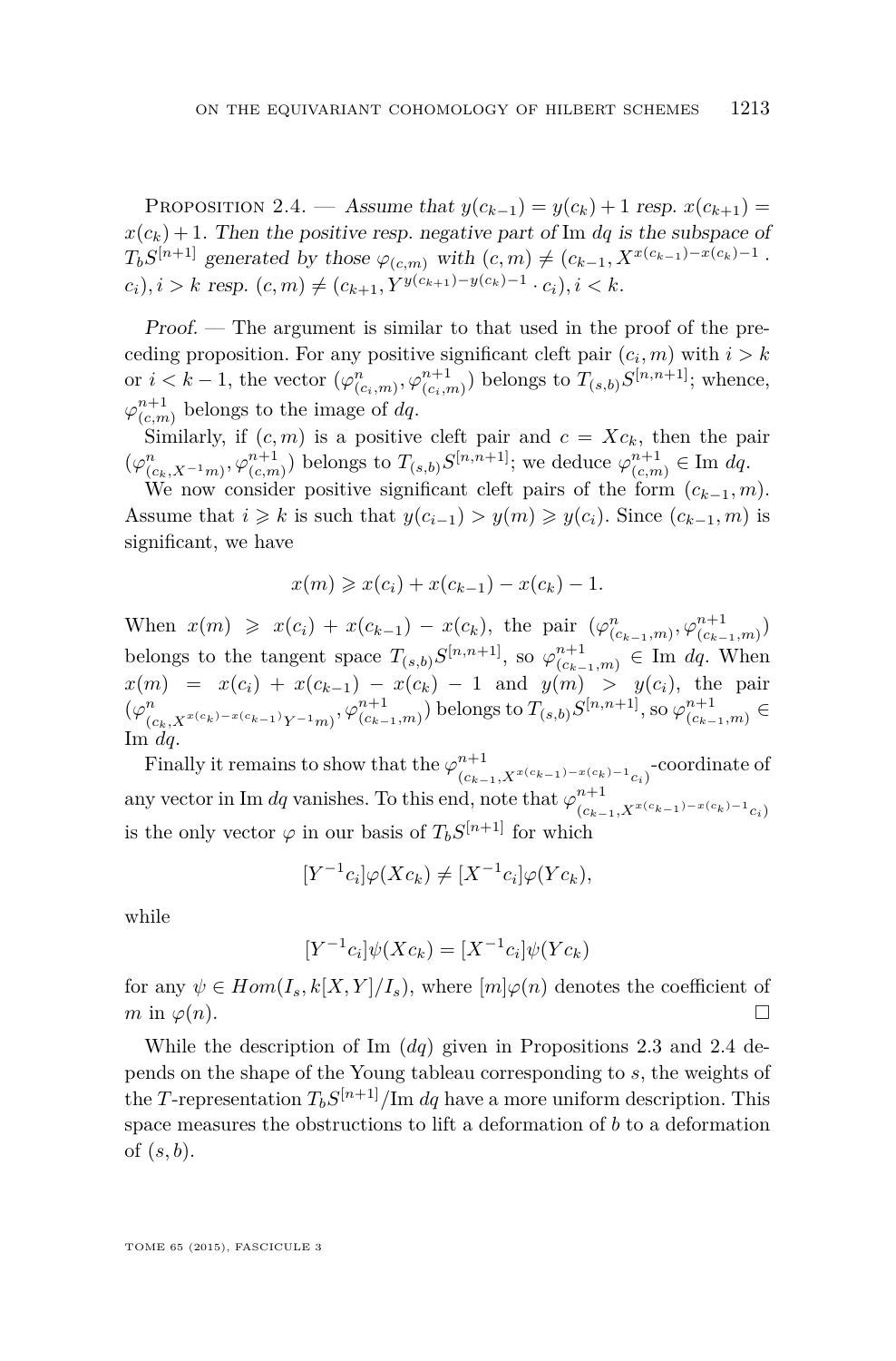<span id="page-14-0"></span>PROPOSITION 2.5. — The weights of the *T*-representation  $T_b S^{[n+1]}/$ Im *dq* have multiplicity one and are given by

$$
(x(c_i) - x(c_k) - 1)U + (y(c_i) - y(c_k) - 1)V, i \neq k.
$$

These weights are the weights of  $\frac{c_i}{XY c_k}$ ,  $i \neq k$ .

Proof. — By symmetry, it suffices to consider only the positive part of the quotient  $T_b S^{[n+1]}/\text{Im } dq$ . Assume first that  $y(c_{k-1}) > y(c_k) + 1$ . By Proposition [2.3,](#page-12-0) the positive weights of  $T_b S^{[n+1]}/\text{Im } dq$  are the weights of  $\frac{X^{-1}c_i}{Yc_k}$ . Thus the proposition is proved in this case. Assume now that  $y(c_{k-1}) = y(c_k) + 1$ . By Proposition [2.4,](#page-13-0) the positive weights of  $T_b S^{[n+1]}/a$ Im dq are the weights of  $\frac{X^{x(c_{k-1})-x(c_k)-1}c_i}{c_{k-1}}$ . Since  $c_{k-1} = X^{x(c_{k-1})-x(c_k)}Yc_k$ , the proposition follows in this case too.  $\Box$ 

PROPOSITION 2.6. — The weights of ker *dq* have multiplicity one and are the following:

$$
-(y(c_{i-1}) - y(c_k) + 1)V + (x(c_i) - x(c_k) - 1)U \t i > k
$$
  

$$
-(x(c_k) - x(c_{i+1}) + 1)U + (y(c_i) - y(c_k) - 1)V \t i < k
$$

These weights are the weights of the arrows from  $c_k$  to the corners of the partition corresponding to *s*.

Proof. — This kernel consists of those morphisms  $\varphi \in Hom_{k[X,Y]}(I_s, I_s)$  $k[X, Y]/I_s$  for which  $\varphi(I_b) = 0$ , by Lemma [2.2.](#page-11-0) If follows that if  $(c, m)$  is a cleft pair with  $c \neq c_k$ , we have

$$
[\varphi_{(c,m)}^n]\varphi=0
$$

for every  $\varphi \in \ker dq$ . On the other hand, if  $(c_k, m)$  is a cleft pair and  $\varphi$  has a non-vanishing  $\varphi_{(c_k,m)}^n$ -coefficient, the fact that

$$
\varphi(Xc_k) = X\varphi(c_k) = 0
$$
 and  $\varphi(Yc_k) = Y\varphi(c_k) = 0$  mod  $I_s$ 

implies that *m* is a corner of *s*. Conversely, for *m* a corner of *s*, it is clear that  $\varphi_{(c_k,m)}^n \in \text{ker } dq$ . Thus ker *dq* is generated by those elements  $\varphi_{(c_k,m)}^n$ for which *m* is a corner of *s*. The proposition now follows immediately.  $\Box$ 

The last two propositions and the exact sequence together describe the tangent space  $T_{(s,b)}S^{[n,n+1]}$  as a linear *T*-representation. A similar description of the tangent space is already present in [\[17\]](#page-50-0), in the context of equivariant *K*-theory.

This will be useful later on to compute equivariant Chern classes. Considering only the dimensions of these spaces, we recover the following well-known result of Cheah [\[6,](#page-49-0) Theorem 3.2.2] about the smoothness of  $S^{[n,n+1]}$ :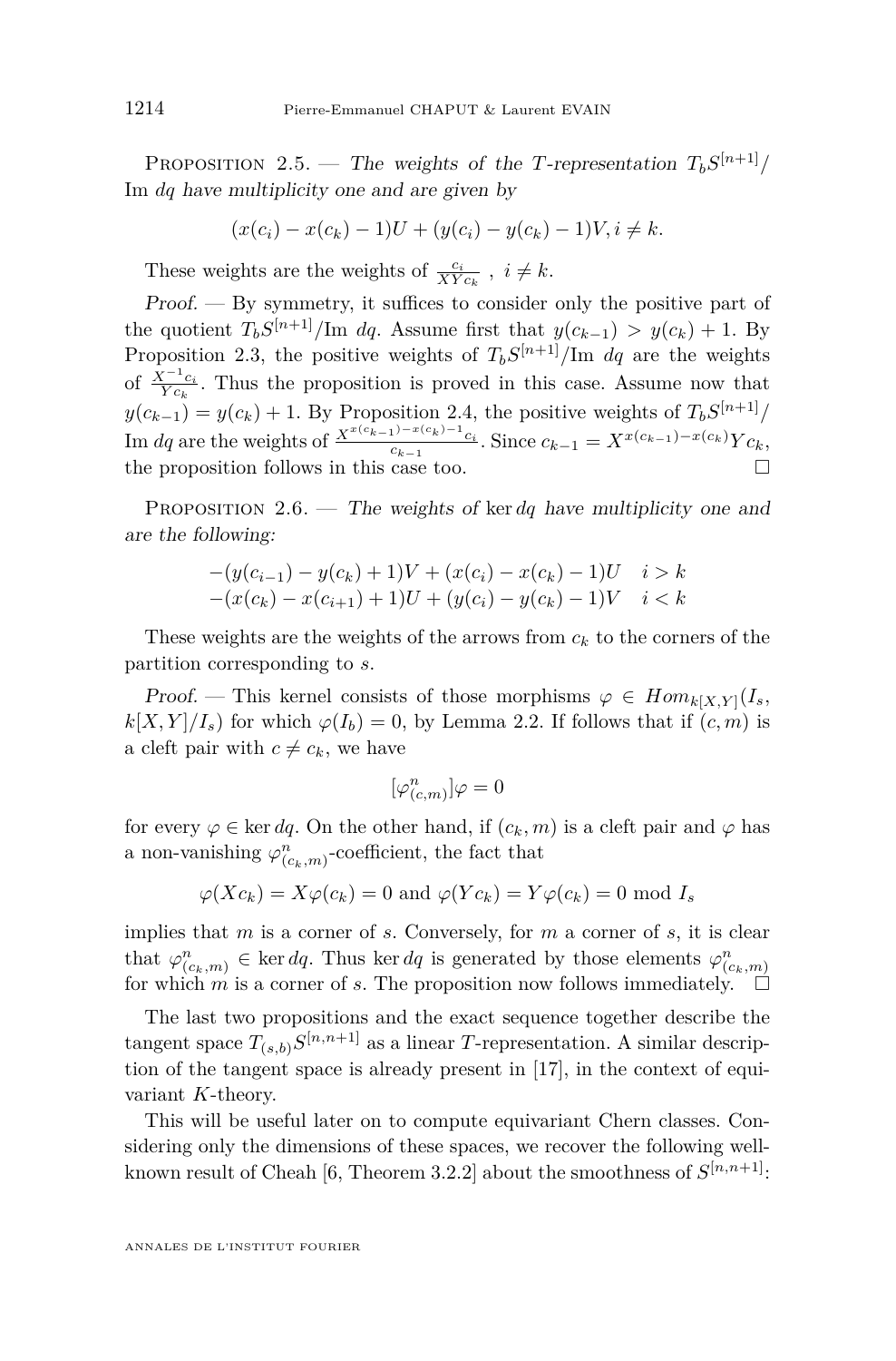<span id="page-15-0"></span>**PROPOSITION** 2.7. — The incidence  $S^{[n,n+1]}$  is a smooth irreducible subvariety of  $S^{[n]} \times S^{[n+1]}$ .

### **2.3.** Application to the irreducibility of  $S_0^{[n,n+1]}$

We consider the subvariety  $S_0^{[p,q]}$  of  $S^{[p,q]}$  parameterizing incident schemes  $(s \subset b)$  with respective length *p* and *q* both supported at the origin. Recall Briançon's theorem which asserts the irreducibility of the variety  $S_0^{[n]} \subset S^{[n]}$  parameterizing the subschemes of length *n* and support the origin. The corresponding theorem for pairs of incident schemes is not true, as shown by the following example.

PROPOSITION 2.8. — The scheme  $S_0^{[2,4]}$  is not irreducible.

*Proof.* — As  $S_0^{[2,4]}$  is a strict subscheme of the irreducible 4-dimensional product  $S_0^{[4]} \times S_0^{[2]}$ , any component has dimension at most 3 and any irreducible  $F \subset S_0^{[2,4]}$  of dimension 3 is an irreducible component. One irreducible component of dimension 3 is birational to  $S_0^{[4]}$  : its generic point parameterizes the couple  $(s, b)$  with  $b$  the generic curvilinear subscheme of length 4 and *s* the unique subscheme of *b* with length 2. An other 3 dimensional family is constructed as follows. Let (*f, g*) be two distinct linear forms and *b* the subscheme of *S* with equation  $(f^2, g^2)$ . Let *s* be any scheme of length 2 supported at the origin. Since  $s \subset b$ , the set of such  $(s, b)$  describe a subvariety  $F \subset S_0^{[2,4]}$  of dimension  $1 + 2 = 3$ .

Although the general incidence  $S_0^{[p,q]}$  is wild and difficult to describe, the case  $(p, q) = (n, n + 1)$  behaves nicely. The rest of this section is devoted to the proof of the following theorem:

THEOREM 2.9. — The incidence  $S_0^{[n,n+1]}$  is irreducible of dimension *n*. At the generic point (*s, b*), the subschemes *s* and *b* are curvilinear.

We start the proof with a weaker version of the theorem, in the next proposition.

PROPOSITION 2.10. — We have dim  $S_0^{[n,n+1]} = n$  and there is only one irreducible component  $H_0$  in  $S_0^{[n,n+1]}$  of dimension *n*. At a generic point  $(s, b) \in H_0$ , the subschemes *s* and *b* are curvilinear.

Proof. — Once again this result is a consequence of the detailed study of  $S_0^{[n,n+1]}$  performed by Cheah [\[6,](#page-49-0) Proposition 3.4.11]. We give a short proof.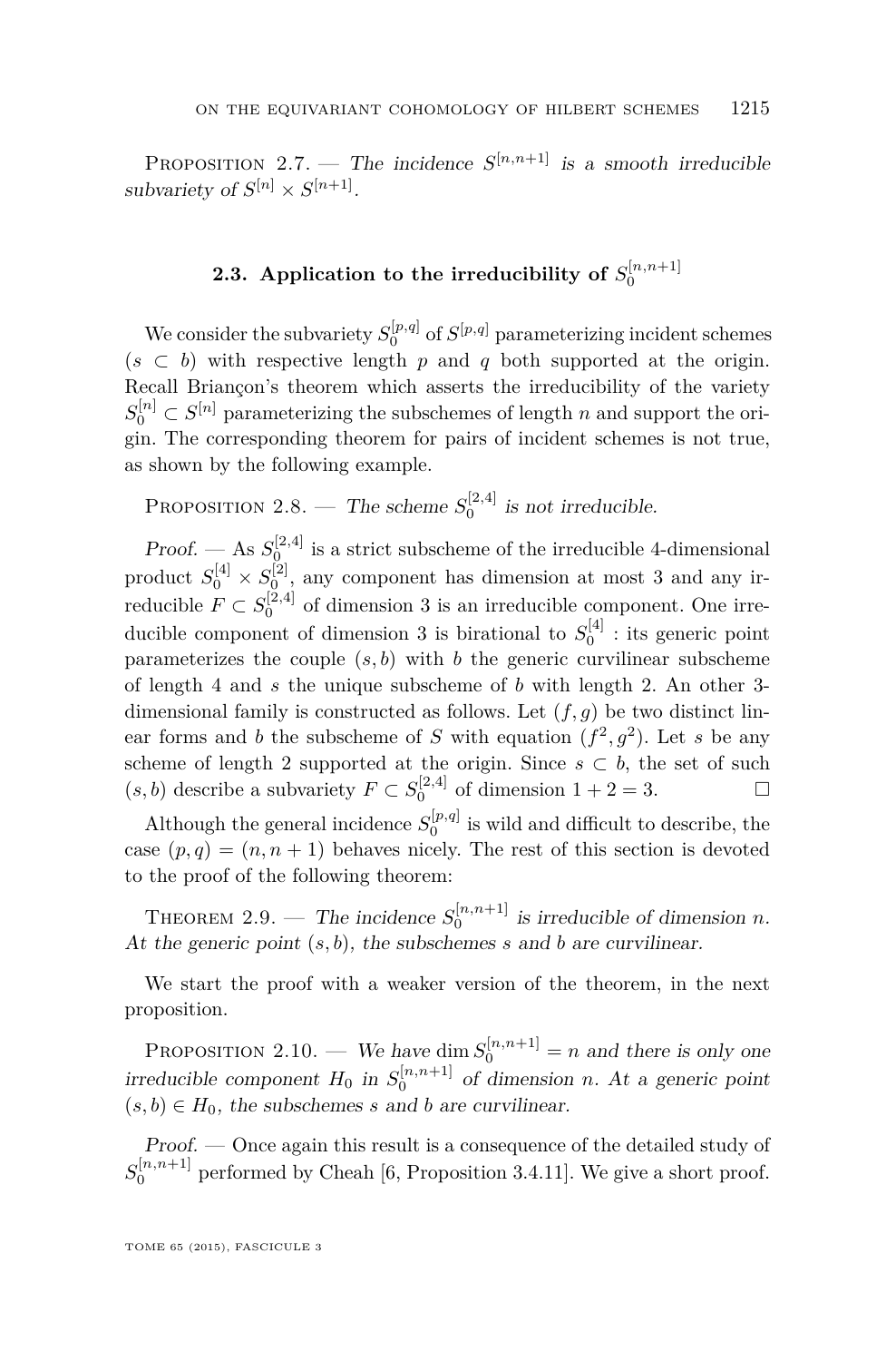To apply Bialynicki-Birula's decomposition theorem in  $S^{[n,n+1]}$  which is not compact, we first compactify  $S^{[n,n+1]}$ . So consider the inclusion  $S^{[n,n+1]} \subset (\mathbb{P}^2)^{[n,n+1]}$ . Since  $S^{[i,i+1]}$  is smooth for all values of *i*,  $(\mathbb{P}^2)^{[n,n+1]}$ is smooth. Consider the action of  $k^*$  induced by the action on the affine plane defined by  $t \cdot X = t^{\alpha} X$ ,  $t \cdot Y = tY$ , where  $\alpha$  is any integer strictly greater than  $n + 1$ .

Let *O* denote the origin of  $\mathbb{A}^2 \subset \mathbb{P}^2$ . Let *Z* be a subscheme of  $\mathbb{P}^2$ . If *Z* is not supported on *O*, then the limit at  $t = 0$  of  $t \cdot Z$  is also not supported on *O*. For  $(s, b)$  a  $k^*$ -fixed point in  $(\mathbb{P}^2)^{[n,n+1]}$  let  $C_{(s,b)}$  be the corresponding Bialynicki-Birula cell: we have

$$
(\mathbb{P}^2)^{[n,n+1]}_0 = \coprod_{(s,b)\in (S^{[n,n+1]}_0)^T} C_{(s,b)}.
$$

Thus to prove the proposition it is enough to show that all the cells  $C_{(s,b)}$ with *s* and *b* supported at the origin have dimension at most *n* and that exactly one has dimension *n*.

Let  $(s, b) \in S_0^{[n,n+1]}$  be a given  $k^*$ -fixed point. Let us say that a tangent vector  $x \in T_{(s,b)}S^{[n,n+1]}$  is contractant if it is an eigenvector for the  $k^*$ action of positive weight. It is well-known that the dimension of  $C_{(s,b)}$  is the number of independent contractant tangent vectors.

Let  $x \in T_{(s,b)}S^{[n,n+1]}$  be a *T*-weight vector which is contractant and let  $w = aU + bV$  be its weight. Its weight for  $k^*$  is  $a\alpha + b$  and this is a positive integer. Since  $\alpha > n+1$ , we have  $a \geqslant 0$  so *w* is a positive weight (recall the definition of positive weights in Subsection [2.1\)](#page-9-0). In particular, the vector space *W* generated by such contractant tangent vectors *x* satisfies dim  $W \leq$  $\dim T^+ = n+1$ , where  $T^+ \subset T_{(s,b)}S^{[n,n+1]}$  is the vector space generated by tangent vectors with positive weight. Recall the description of  $T_{(s,b)}S^{[n,n+1]}$ given in terms of the projection  $q: S^{[n,n+1]} \to S^{[n+1]}$  and its differential dq. By Proposition [2.5,](#page-14-0) all the tangent vectors of  $T_b S^{[n+1]}$  of positive weight −*V* are in the image of *dq* but are not contractant. Since there is at least one such vector, we get dim  $W \leq \dim T^+ - 1 = n$ . Moreover, if we have equality, there is exactly one vector in  $T_b S^{[n+1]}$  of weight  $-V$ . This implies that the partition corresponding to *b* is a rectangle:  $\lambda = (m, m, \dots, m)$ . But, if *m >* 1, the eigenspace of weight −*V* in Im *dq* has dimension 1, as well as the eigenspace of weight  $-(m-1)V$  in ker *dq*, by Proposition [2.6.](#page-14-0) Since these vectors are not contractant, we get dim  $W \leq n-1$  and a contradiction. Thus the only possibility is  $\lambda = (1, 1, \ldots, 1)$ , and the proposition is proved.  $\square$ 

The next proposition describes the Bialynicki-Birula cells of dimension *n* − 1 introduced in the proof of the previous proposition.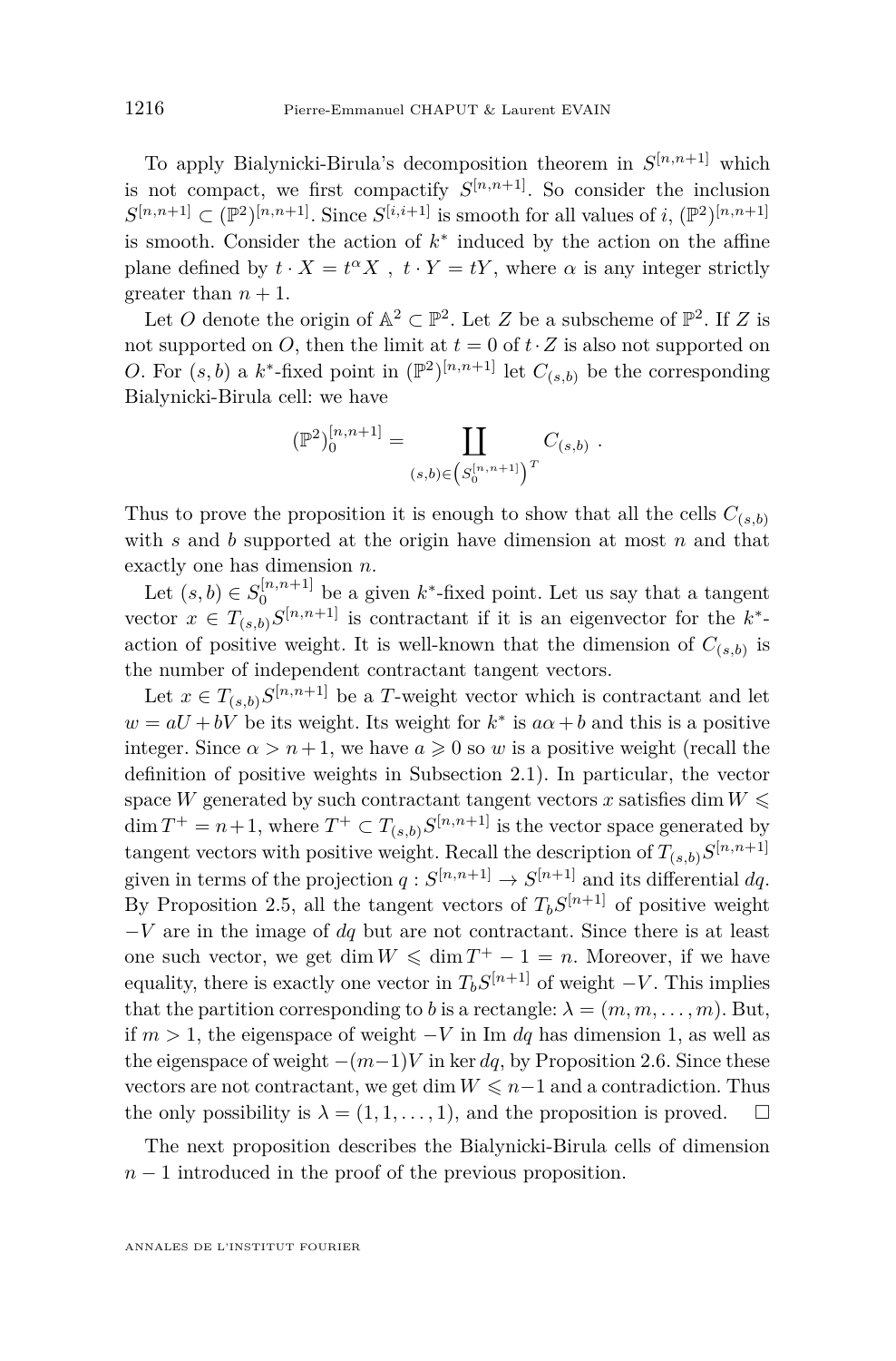<span id="page-17-0"></span>Proposition 2.11. — A Bialynicki-Birula cell *C*(*s,b*) has dimension *n*− 1 if and only if the height of the partition  $\lambda$  associated to *b* is 2.

Proof. — We keep the notations of the previous proposition. If the height *h* of  $\lambda$  is 1, then dim  $C_{(s,b)} = n$  by the above. If  $h \geq 3$ , since there are at least *h* independent vectors in Im( $dq$ ) of weight a positive multiple of  $-V$ , there are at least three tangent vectors in  $T_{(s,b)}S^{[n,n+1]}$  which are positive non contractant, hence dim  $C_{(s,b)} \leq \dim T^+ - h \leq n-2$ . If  $h = 2$ , then  $\lambda =$  $(2^{\alpha}, 1^{\beta})$  and the partition *µ* of *s* is  $\mu_0 = (2^{\alpha-1}, 1^{\beta+1})$  or  $\mu_1 = (2^{\alpha}, 1^{\beta-1})$ . Let us denote by  $T_{cont}$  the subspace of a vector space  $T$  generated by the contractant tangent vectors. Then dim  $T_b S_{cont}^{[n+1]} = n - 1$ .

Our description of the kernel ker( $dq$ ) and the coimage coIm( $dq$ ) of  $dq$ (Propositions [2.4](#page-13-0) and [2.6\)](#page-14-0) show that when  $\mu = \mu_1$  or  $\beta = 0$ , then dim coIm $(dq)_{cont}$  = dim ker $(dq)_{cont}$  = 0. When  $\mu = \mu_0$  and  $\beta \neq 0$ , then  $\dim \text{colm}(dq)_{cont} = \dim \text{ker}(dq)_{cont} = 1$ . Summing up,  $\dim C_{(s,b)} =$  $\dim(T_b)_{cont}$  − dim coIm( $dq$ )<sub>cont</sub></sub> + dim ker( $dq$ )<sub>cont</sub> = *n* − 1 as required.  $\Box$ 

PROPOSITION 2.12. — Let  $L_n \subset S^{[n,n+1]}$  the set of  $(s, b)$  such that *s* is punctual. Then every component of  $L_n$  has dimension at least  $n + 3$ .

Proof. — Following Gaffney and Lazarsfeld, if  $f: X \rightarrow Y$  is a finite morphism between irreducible varieties we define the ramification locus  $R_l \subset X$  containing the points *x* for which  $f^{-1}(f(x))$  is a scheme whose support on *x* has length at least  $l + 1$ . When *X* is normal, *Y* non-singular and *f* surjective, then the components of *R<sup>l</sup>* have codimension at most *l* [\[12,](#page-50-0) p.58],[\[14\]](#page-50-0).

We apply this theorem with  $X = U_n$  the universal family over  $Y =$  $S^{[n,n+1]}$  whose fiber over  $(s, b)$  is the scheme *s*. It suffices to prove that  $U_n$  is normal. We shall prove that  $U_n$  is Cohen-Macaulay and smooth in codimension one, which implies normality according to Serre's criteria.

 $U_n$  is Cohen-Macaulay as it is flat over the smooth base  $S^{[n,n+1]}$ .

For any  $\lambda = (\lambda_1, \ldots, \lambda_k)$  ordered *k*-tuple with  $\sum \lambda_i = n+1$ , we denote by  $\Delta_{\lambda} \subset S^{[n+1]}$  the stratum of subschemes *z* of type  $\lambda$ , ie.  $z = z_1 \mathbb{I} \cdots \mathbb{I} z_k$  with  $length(z_k) = \lambda_k$  and  $z_k$  punctual. Since any punctual  $z_i(p)$  supported by *p* is the translation of a subscheme  $z_i(0)$  supported by the origin, dim  $\Delta_{\lambda}$  =  $\dim(S^k\times S_0^{[\lambda_1]}\times\cdots\times S_0^{[\lambda_k]})$ 

For  $i \leq k$ , let  $\mu_i(\lambda) = (\lambda_1, \ldots, \lambda_{i-1}, \lambda_i - 1, \lambda_{i+1}, \ldots)$ . For  $\mu \subset \lambda$  with  $\Sigma \mu_i = n$  let  $D_{\mu,\lambda} \subset S^{[n,n+1]}$  be the image of the generically well defined quasi-finite map

$$
S^k \times S_0^{[\mu_1, \lambda_1]} \times \cdots \times S_0^{[\mu_k, \lambda_k]} \rightarrow S^{[n, n+1]}
$$
  

$$
((p_1, \ldots, p_k), (t_1, w_1), \ldots, (t_k, w_k)) \mapsto (I\mathcal{U}_i(p_i), I\mathcal{U}_i(p_i)).
$$

TOME 65 (2015), FASCICULE 3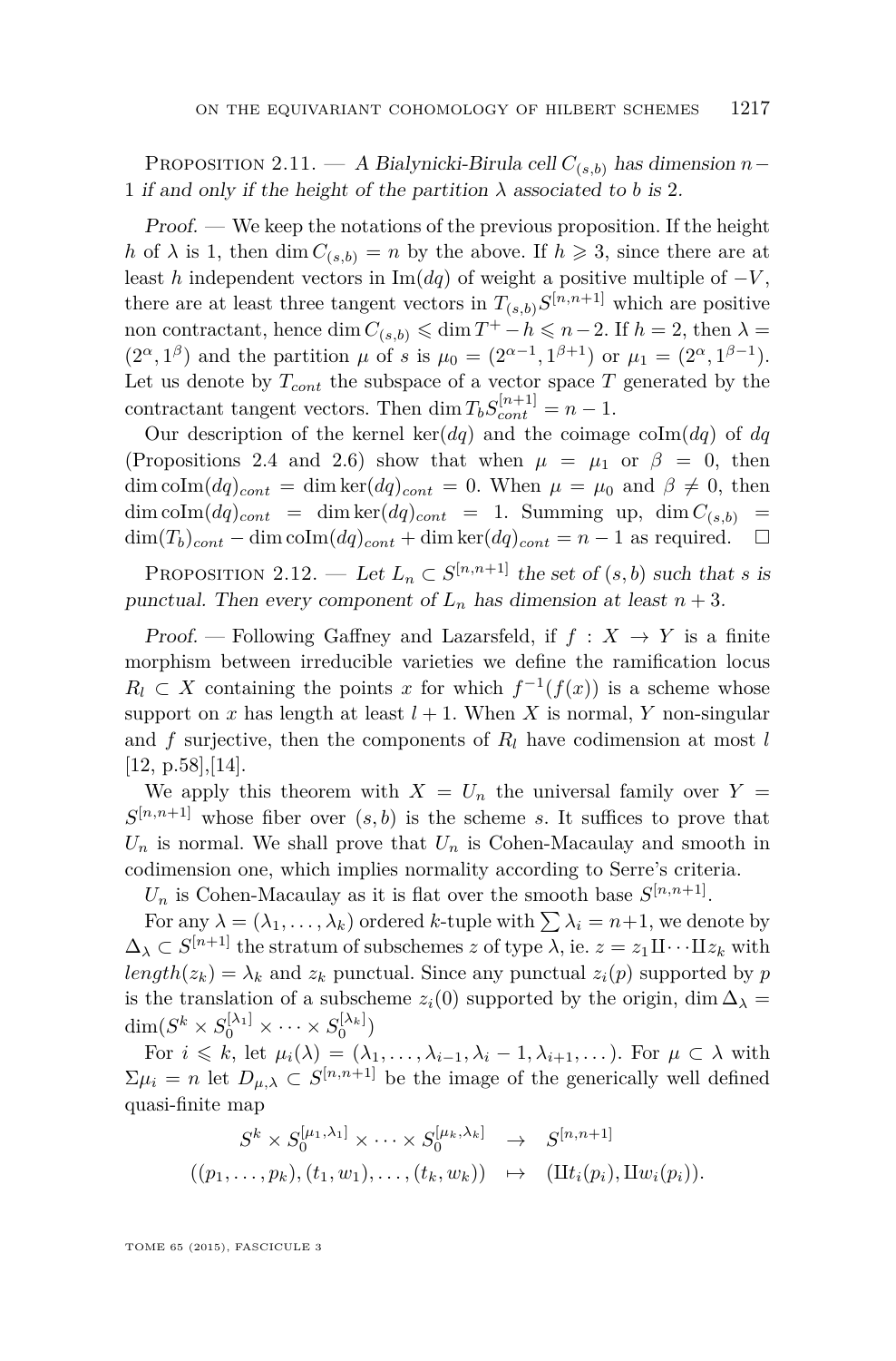Let  $D_{\lambda} \subset S^{[n,n+1]}$  denote the inverse image of  $\Delta_{\lambda}$  by the natural projection  $S^{[n,n+1]} \to S^{[n+1]}$ . Then  $D_{\lambda} = \bigcup_{i \leq k} D_{\mu_i(\lambda),\lambda}$ . For  $\lambda \neq (2,1,\dots,1)$  and  $\lambda \neq (1, \ldots, 1)$ , the codimension of  $D_{\lambda}$  in  $S^{[n,n+1]}$  is at least 2 according to Proposition [2.10.](#page-15-0) In particular, no smoothness condition is required for the universal family  $U_n$  over  $D_\lambda$ . When  $\lambda = (1, \ldots, 1)$ , the smoothness of  $U_n$ is obvious.

We consider now the case  $\lambda = (2, 1, \dots 1)$ . Let  $(s, b) \in D_{\lambda}$ .

If  $(s, b) \in D_{\mu,\lambda}$  with  $\mu = (1, \ldots, 1)$ , then locally around  $(s, b)$ ,  $S^{[n,n+1]}$  is isomorphic to  $S^{[1,2]} \times S^{n-1}$ . The universal family  $U_n$  over  $D_{\mu,\lambda}$  is locally a disjoint union of sheets. The sheets coming from the universal families over *S* are obviously smooth. The last sheet *Z* coming from the factor  $S^{[1,2]}$  is such that the projection  $Z \to S^{[1,2]}$  is an isomorphism (the fiber is zero dimensional with length 1), so this last sheet is smooth too.

If  $(s, b) \in D_{\mu,\lambda}$  with  $\mu = (2, 1, \ldots, 1, 0, 1, \ldots, 1)$ , then locally around  $(s, b)$ ,  $S^{[n,n+1]}$  is isomorphic to  $S^{[2]} \times S^{n-1}$ . The universal family  $U_n$  is smooth since it is the disjoint union of the pullback of the smooth universal families over  $S^{[2]}$  and S.

 $\Box$ 

COROLLARY 2.13. — Every irreducible component of  $S_0^{[n,n+1]}$  has dimension *n* or  $n-1$ .

*Proof.* — Moving the subschemes of  $S_0^{[n,n+1]}$  with translations, the product  $S_0^{[n,n+1]} \times S$  parameterizes the set *L* of pairs  $(s, b) \in S^{[n,n+1]}$  with  $s, b$ punctual with any support  $p \in S$ . We need to prove that the components of *L* have dimension  $n+1$  or  $n+2$ . Consider the residual morphism  $Res: S^{[n,n+1]} \to S$  that sends a pair  $(s, b)$  to the point *q* defined by the ideal  $(I_s: I_b)$ . Let  $\Delta_x: L_n \to k$ ,  $(s, b) \to x(s) - x(Res(s, b))$ , where  $x(s)$ denotes the *x* coordinate of the punctual subscheme *s*. Define similarly  $\Delta_{\eta}$ . The components of  $L_n$  have dimension at least  $n+3$  by Proposition [2.12.](#page-17-0) From the equality  $L = L_n \cap \Delta_x^{-1}(0) \cap \Delta_y^{-1}(0)$ , we conclude that any component of *L* has dimension at least  $n + 1$ . The components of *L* have dimension at most  $n + 2$  by Proposition [2.10.](#page-15-0)

We now conclude the proof of Theorem [2.9.](#page-15-0) For the proof, we need to produce some universal families over Bialynicki-Birula cells. They are constructed from the description of the tangent space by a procedure similar to the one used in [\[10\]](#page-50-0).

Proof. — By Corollary 2.13, the components of  $S_0^{[n,n+1]}$  have dimension *n* or *n* − 1. The Bialynicki-Birula decomposition of  $S_0^{[n,n+1]}$  is a partition into irreducible sets. It follows that the irreducible components of  $S_0^{[n,n+1]}$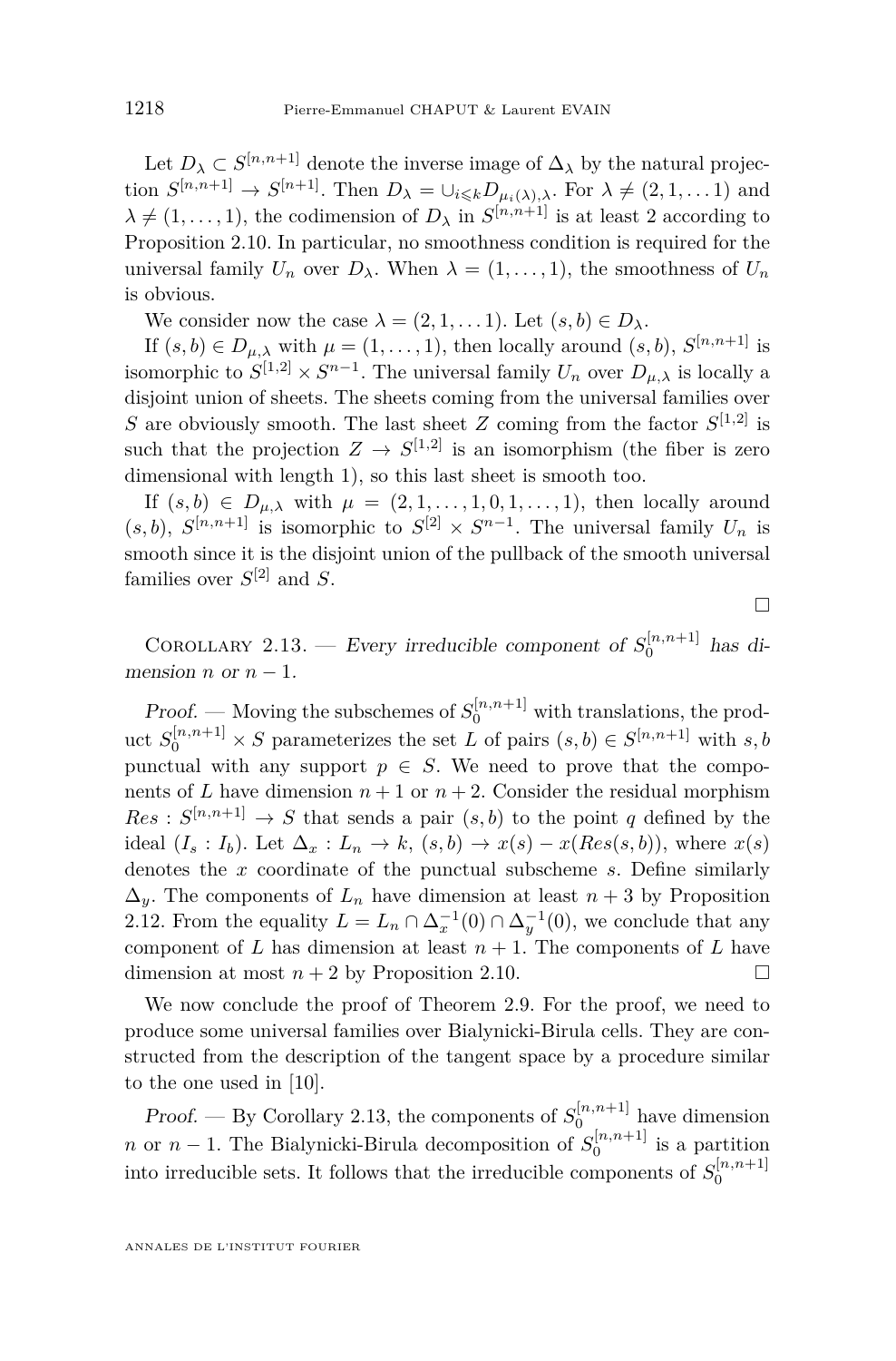are the maximal sets for the inclusion among the closure of the Bialynicki-Birula cells. Since we already proved that there is a unique maximal component of dimension *n*, it remains to prove that the closure of the cells of dimension  $n-1$  described by Proposition [2.11](#page-17-0) are not irreducible components of  $S_0^{[n,n+1]}$ .

Let  $C_{s_0,b_0} \subset S_0^{\lfloor n,n+1 \rfloor}$  be a Bialynicki-Birula cell of dimension  $n-1$ ,  $(s_0, b_0) \in S_0^{[n,n+1]}$  the corresponding fixed point,  $\lambda = (2^{\alpha}, 1^{\beta})$  and  $\mu$  be the partitions of  $b_0$  and  $s_0$ . Let  $\mu_0 = (2^{\alpha-1}, 1^{\beta+1})$  and  $\mu_1 = (2^{\alpha}, 1^{\beta-1})$ . We have  $\mu = \mu_0$  or  $\mu = \mu_1$ .

First, we remark that the irreducible components of  $S_0^{[n,n+1]}$  are invariant under *GL*2, the group of linear automorphisms of the plane. In particular, if we prove that the generic point of  $C_{s_0,b_0}$  is not invariant under  $GL_2$ , it follows that the closure  $\overline{C_{s_0,b_0}}$  is not a component of  $S_0^{[n,n+1]}$ . Moreover we will use the following notation: we denote by  $k[X, Y]_d$  the space of homogeneous polynomials of degree *d* and by  $\pi_d : k[X, Y] \to k[X, Y]_d$  the natural projection. Given an ideal *I*,  $I_d$  will denote the subspace  $\pi_d(I) \subset k[X, Y]_d$ . Let us finally say that an admissible cleft couple for  $I_b$  is liftable if the corresponding infinitesimal deformation of  $I<sub>b</sub>$  can be lifted to a infinitesimal deformation of the pair  $(I_s, I_b)$ .

• If  $\alpha > 1$  and  $\beta = 0$ , let  $I_b = (X^{\alpha}, Y^2 + \sum_{0 \le i \le \alpha, j \le 1} c_{ij} X^i Y^j)$  and  $I_s = I_b + (Y X^{\alpha-1})$ . The variables  $c_{ij}$  are the  $(n-1)$  coordinates on the Bialynicki-Birula cell *C* and  $I_s$ ,  $I_b$  are the corresponding universal ideals. If  $(I_s, I_b)$  is the generic element in this cell, we have  $(I_b)_1 = k \cdot X$ , thus this generic point is not *GL*2-invariant.

• If  $\alpha > 1$ ,  $\beta = 1$  and  $\mu = \mu_1$ , we again have  $(I_b)_1 = k \cdot X$  for the generic pair  $(I_s, I_b)$ , and this is not  $GL_2$ -invariant.

• If  $\alpha = 1$  and  $\beta = 0$ , then  $I_b = (X, Y^2)$  and  $I_s = (X, Y)$ , so this point is not  $GL_2$ -invariant. Similarly, if  $\alpha = 1, \beta = 1$  and  $\mu = \mu_1$ , then  $I_s = (X, Y^2)$ , and this is not  $GL_2$ -invariant.

• If  $\alpha > 1$  and  $\beta > 2$  then the cleft couple  $((2,0),(0,2))$  is not admissible for  $I_b$ . It follows that the generic element  $(b, s)$ ,  $(I_b)_2$  has dimension one and is generated by a polynomial divisible by *Y* . In particular, the generic element of the cell is not  $GL_2$ -invariant.

• If  $\alpha > 1$ ,  $\beta = 2$  and  $\mu = \mu_0$ , then the cleft couple  $((2,0)(0,2))$  is admissible, but not liftable, by Proposition [2.5.](#page-14-0) Thus for the same reason the cell is not  $GL_2$ -invariant.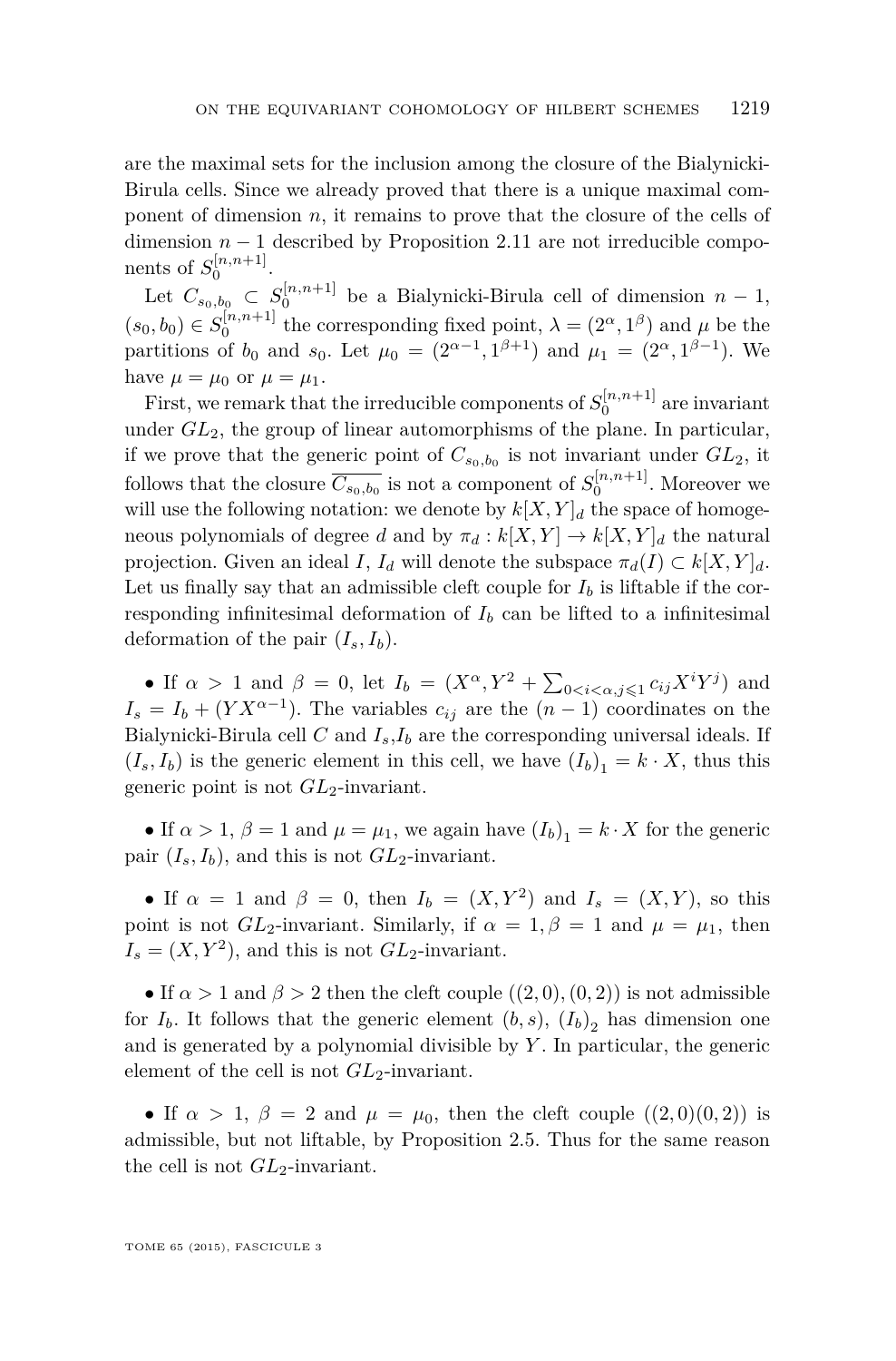It remains to consider the cases ( $\beta = 1$  and  $\mu = \mu_0$ ), ( $\alpha = 1, \beta > 1, \mu =$  $\mu_0$ ,  $(\alpha = 1, \beta > 1, \mu = \mu_1)$ , and  $(\alpha > 1, \beta = 2 \text{ and } \mu = \mu_1)$ . For these cases, we will see that the closure of the Bialynicki-Birula cells are invariant under *GL*2, and thus we cannot apply the same arguments as above. Instead, we will prove that the closure  $\overline{C_{s_0,b_0}}$  of the cell under consideration is not an irreducible component of  $S_0^{[n,n+1]}$  as it is included in the unique ("curvilinear") component of dimension *n*. To this end, we apply a change of coordinates to obtain simple equations for the generic point (*s, b*) of the cell  $C_{s_0,b_o}$  and we express  $(s, b)$  as the limit of  $(s(t), b(t)) \in S_0^{[n,n+1]}$  with  $s(t)$  and  $b(t)$  curvilinear.

• Consider the case  $\beta = 1$  and  $\mu = \mu_0$ . The universal families over  $C_{s_0, b_0}$ are described by coordinates  $c_{ij}$ , *d* and universal ideals  $I_b = (X^{\alpha+1}, YX^{\alpha}, Y^{\alpha})$  $Y^2 + \sum_{i+j\geqslant 2, (i,j)\in\lambda} c_{ij} X^i Y^j$ ,  $I_s = I_b + (Y X^{\alpha-1} + d X^{\alpha})$ . Note that  $I_b$ contains all the monomials of degree  $\alpha + 1$ . The element in  $I_b$  with initial term *Y* <sup>2</sup> vanishes on a curve locally reducible around 0 as a union of two distinct smooth curves when the coefficients are generic. Up to a change of coordinates, one may suppose that the two branches have equations  $X = 0$  and  $Y = 0$ . Then  $I_b$  contains XY and all the monomials of degree  $\alpha + 1$ . Thus  $I_b = (X^{\alpha+1}, Y^{\alpha+1}, XY)$  because of the inclusion, and both ideals have the same colength. The ideal  $I_s$  has codimension one in  $I_b$  thus the general element has the form  $I_s = I_b + (X^{\alpha} + dY^{\alpha})$ . Up to a linear change of coordinates of the form  $Y \mapsto c.Y, X \mapsto X$ , one may suppose that  $I_s = I_b + (X^{\alpha} + Y^{\alpha})$ . For a generic pair  $(s, b)$ , *b* is the union of two curvilinear schemes of length  $\alpha+1$  supported at the origin, and *s* a colength one subscheme of *b*: this cell is invariant under automorphisms.

For  $t \neq 0$  let  $I_b(t) = (XY + t(X + Y), X^{2\alpha+1}, Y^{2\alpha+1})$  and  $I_s(t) =$  $(XY + t(X + Y), X^{2\alpha}, Y^{2\alpha})$ . Let  $(I_s(0), I_b(0))$  be the limit at  $t = 0$  of  $(I_s(t), I_b(t))$ . Obviously  $XY = \lim_{t \to 0} XY + t(X + Y) \in I_b(0)$ .

Since  $b(t)$  (resp.  $s(t)$ ) has length  $2\alpha + 1$  (resp. 2*α*) with support the origin, every monomial of degree  $2\alpha + 1$  (resp.  $2\alpha$ ) is in  $I_b(t)$  (resp  $I_s(t)$ ). Since  $X + Y = \frac{-XY}{t}$  modulo  $I_b(t)$ , we obtain  $X(X + Y)^{\alpha} \in I_b(t)$  and *Y*(*X* + *Y*)<sup> $\alpha$ </sup>  $\in$  *I*<sub>*b*</sub>(*t*). Summing up, *I*<sub>*b*</sub>(0)  $\supset$  (*XY, X*(*X* + *Y*)<sup> $\alpha$ </sup>, *Y*(*X* + *Y*)<sup> $\alpha$ </sup>) =  $(XY, X^{\alpha+1}, Y^{\alpha+1})$ . This inclusion is an equality since the two ideals have colength  $2\alpha + 1$ . The same reasoning with the curvilinear  $s(t)$  instead of *b*(*t*) shows that  $I_s(0) \supset (XY, X^{\alpha+1}, Y^{\alpha+1})$ . Modulo  $I_s(t)$ ,  $(X + Y)^{\alpha} =$  $\left(\frac{-XY}{t}\right)^{\alpha} = 0$ . Thus  $I_s(0) \supset (XY, X^{\alpha+1}, Y^{\alpha+1}, (X+Y)^{\alpha})$  and the equality follows by length considerations. We have proved  $I_b = I_b(0)$  and  $I_s = I_s(0)$ , as expected.

ANNALES DE L'INSTITUT FOURIER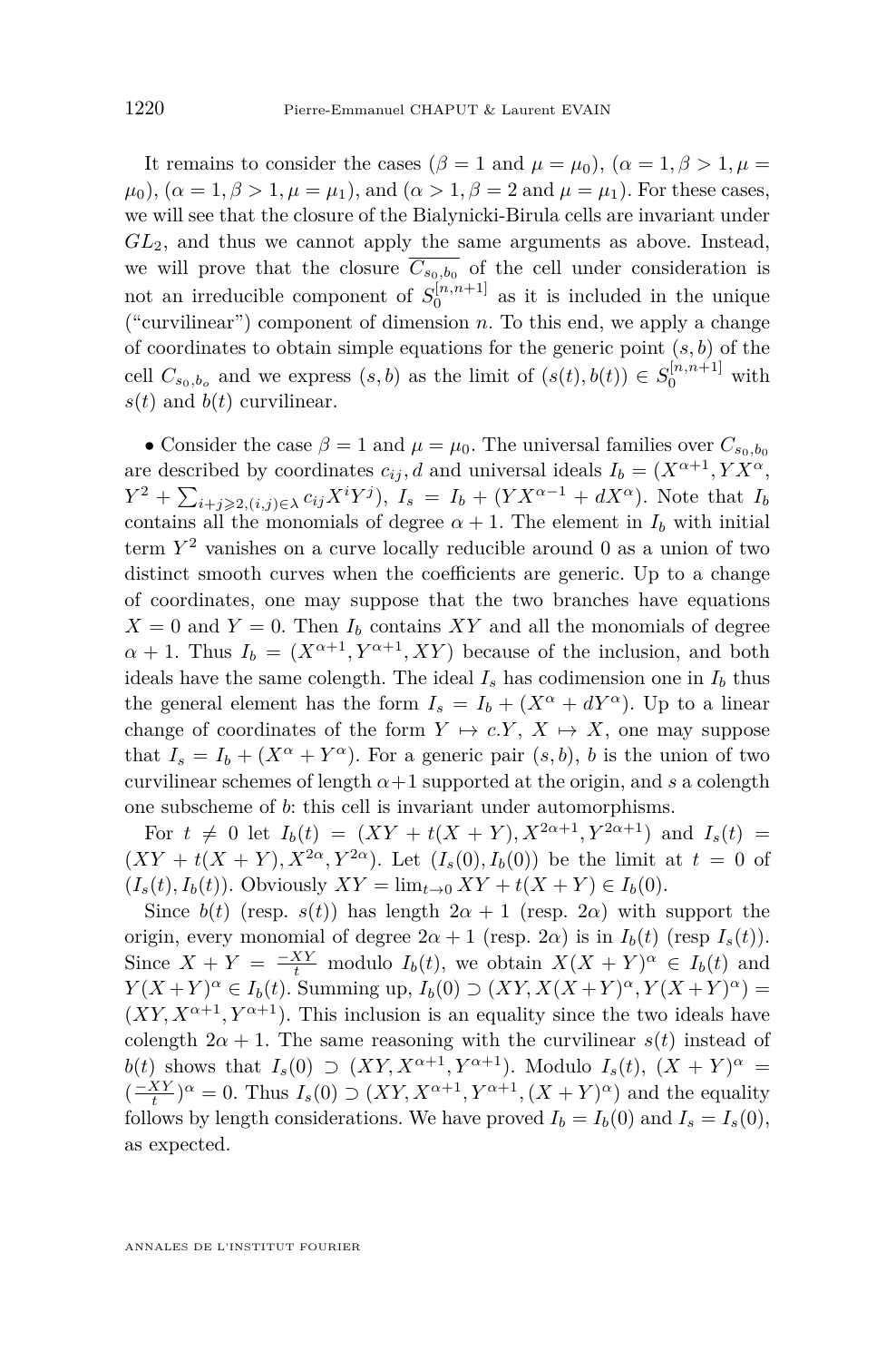• If  $\alpha > 1, \beta = 2, \mu = \mu_1$ , we can perform as above a change of coordinates in order to reduce to the case  $I_s = (XY, X^{\alpha+1}, Y^{\alpha+1})$  and  $I_b = ((XY, X^{\alpha+2}, Y^{\alpha+2}, X^{\alpha+1} + Y^{\alpha+1})$ . For a generic pair  $(b, s)$ , *b* is a colength one subscheme in the union  $c_1 \cup c_2$  of two curvilinear subschemes of length  $\alpha + 2$ , and *s* is the union  $c'_1 \cup c'_2$ , where  $c'_i \subset c_i$  is the unique colength one subscheme: this cell is invariant under automorphisms. The same computation as above now shows that  $I_s = \lim I_s(t)$ ,  $I_b = \lim I_b(t)$  with  $I_s(t) = (XY + t(X + Y), X^{2\alpha+1}, Y^{2\alpha+1})$  and  $I_b(t) =$  $(XY + t(X + Y), X^{2\alpha+2}, Y^{2\alpha+2}).$ 

• If  $\alpha = 1, \beta > 1, \mu = \mu_0$ , then  $I_b = (X^{1+\beta}, XY + \sum_{2 \leq j \leq \beta} a_j X^j, Y^2 + \sum_{j \leq j \leq \beta} a_j X^j, Y^2 + \sum_{j \leq j \leq \beta} a_j X^j, Y^2 + \sum_{j \leq j \leq \beta} a_j X^j, Y^2 + \sum_{j \leq j \leq \beta} a_j X^j, Y^2 + \sum_{j \leq j \leq \beta} a_j X^j, Y^2 + \sum_{j \leq j \leq \beta} a_j X^j, Y^2 + \sum_{j \leq$  $\sum_{2 \leq j \leq \beta} a_j Y X^{j-1}$  and  $I_s = I_b + (Y + \sum_{2 \leq j \leq \beta} a_j X^{j-1} + dX^{\beta})$ . Up to the coordinate change  $X \mapsto X$ ,  $Y \mapsto Y + \sum_{2 \leq j \leq \beta} a_j X^{j-1} + dX^{\beta}$ , one may suppose that  $I_b = (X^{1+\beta}, XY, Y^2)$  and  $I_s = (X^{1+\beta}, Y)$ . It follows that for a generic pair (*b, s*), *s* is a curvilinear scheme and *b* the union of *s* and the 2-fat point: this cell is invariant under automorphisms. Consider the curvilinear ideals  $c = (X^{2+\beta}, Y)$ , and the automorphism  $\phi_t : X \mapsto X, Y \mapsto$  $tY + X^{\beta+1}$ . The ideals  $I_b(t) = \phi_t(c)$  and  $I_s(t) = \phi_t(I_s) = I_s$  are such that  $\lim_{t\to 0} I_s(t) = I_s$  and  $\lim_{t\to 0} I_b(t) = I_b$ .

• If  $\alpha = 1, \beta > 1, \mu = \mu_1$ , then  $I_b = (X^{1+\beta}, XY + \sum_{2 \leq j \leq \beta} a_j X^j, Y^2 + \sum_{j \leq j \leq \beta} a_j X^j, Y^2 + \sum_{j \leq j \leq \beta} a_j X^j, Y^2 + \sum_{j \leq j \leq \beta} a_j X^j, Y^2 + \sum_{j \leq j \leq \beta} a_j X^j, Y^2 + \sum_{j \leq j \leq \beta} a_j X^j, Y^2 + \sum_{j \leq j \leq \beta} a_j X^j, Y^2 + \sum_{j \leq$  $\sum_{2 \leq j \leq \beta} a_j Y X^{j-1} + dX^{\beta}$  and  $I_s = I_b + (X^{\beta})$ . Up to the two coordinate changes  $X \mapsto X$ ,  $Y \mapsto Y + \sum_{2 \leq j \leq \beta} a_j X^{j-1}$ , and then  $X \mapsto X, Y \mapsto \lambda Y$ , one may suppose that  $I_b = (X^{1+\beta}, XY, Y^2 + X^{\beta})$  and  $I_s = (X^{\beta}, XY, Y^2)$ .

For a generic pair  $(b, s)$ ,  $b$  is a colength one subscheme in the union  $c_1 \cup c_2$  of two curvilinear subschemes of length 3 and  $n-1$ , and *s* is the union  $c'_1 \cup c'_2$ , where  $c'_i \subset c_i$  is the unique colength one subscheme: this cell is invariant under automorphisms.

For  $t \neq 0$  let  $I_b(t) = (XY - t^2Y + t^{\beta}X, X^{\beta+2}, Y^{\beta+2})$  and  $I_s(t) =$  $(XY - t^2Y + t^{\beta}X, X^{\beta+1}, Y^{\beta+1})$ . Let  $(I_s(0), I_b(0))$  be the limit at  $t = 0$ of  $(I_s(t), I_b(t))$ . Obviously  $XY = \lim_{t \to 0} XY - t^2Y + t^{\beta}X \in I_b(0) \cap I_s(0)$ .

Since  $b(t)$  (resp.  $s(t)$ ) has length  $\beta + 2$  (resp.  $\beta + 1$ ) with support the origin, all the monomials in  $k[X, Y]$  of degree  $\beta + 2$  (resp.  $\beta + 1$ ) are in  $I_b(t)$ (resp  $I_s(t)$ ). A straigthforward induction shows that

$$
\forall k \geq 1, Y = t^{\beta - 2} X + t^{\beta - 4} X^2 + \dots + t^{\beta - 2k} X^k + t^{-2k} X^k Y \bmod I_b(t) \cap I_s(t).
$$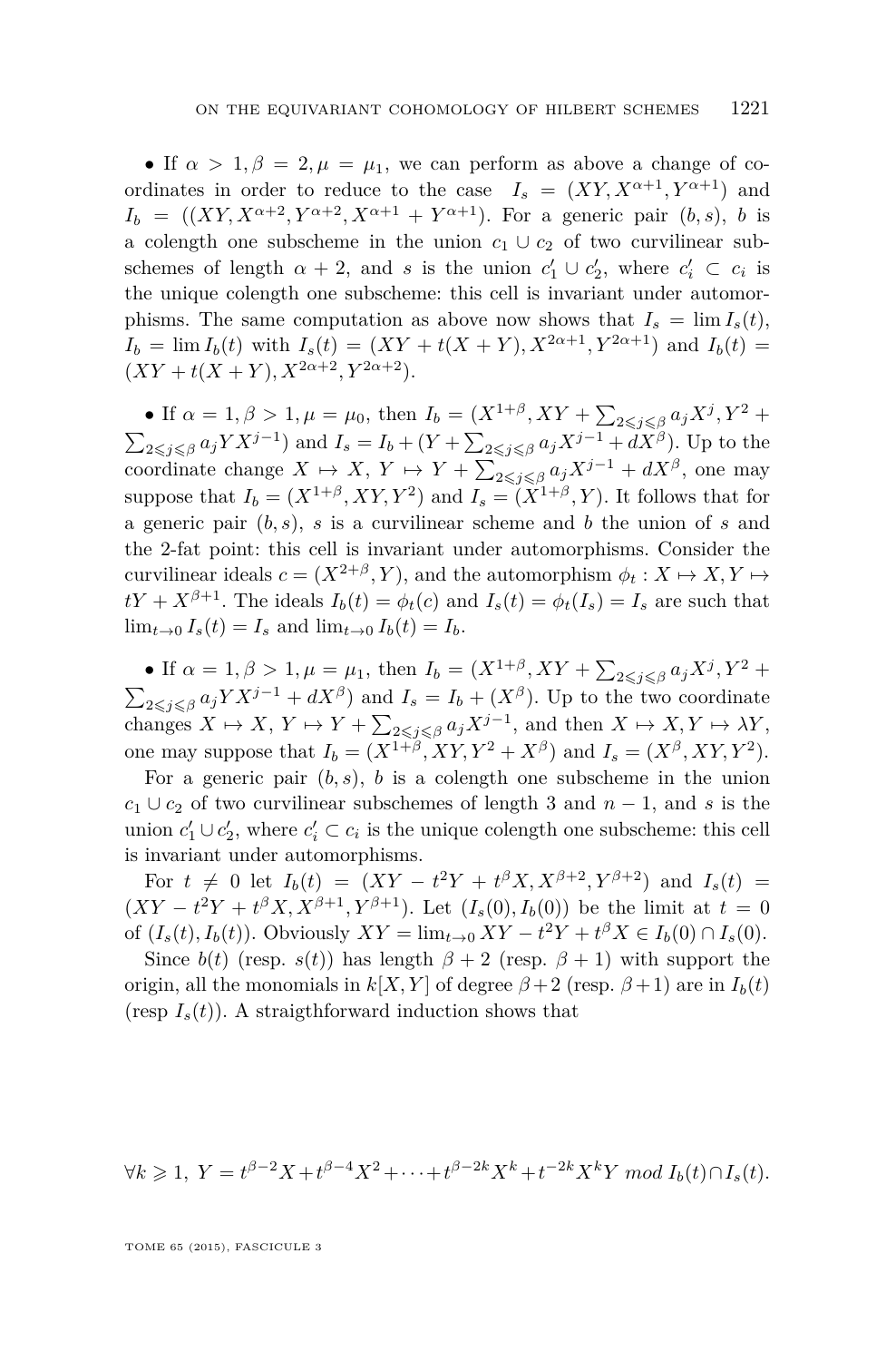<span id="page-22-0"></span>In particular,  $e(t) := Y - t^{\beta - 2}X - \cdots - t^{-\beta - 2}X^{\beta + 1} \in I_b(t)$ ,  $f(t) := Y$  $t^{\beta-2}X$  – · · · - *t*<sup>- $\beta$ </sup>*X*<sup>β</sup> ∈ *I<sub>s</sub>*(*t*), and  $X^{\beta+1} = \lim_{t \to 0} t^{\beta+2} e(t) \in I_b(0),$  $X^{\beta} = \lim_{t \to 0} t^{\beta} f(t) \in I_s(0)$ *.* 

Since  $Y^2 = (Y - e(t))^2 \mod I_b(t)$  and  $Y^2 = (Y - f(t))^2 \mod I_s(t)$ , we get  $g(t) := Y^2 - t^{2\beta - 4}X^2 - \cdots - (\beta - 1)X^{\beta} - \beta t^{-2}X^{\beta + 1} \in I_b(t)$ ,  $h(t) := Y^2 - t^{2\beta - 4}X^2 - \cdots - (\beta - 1)X^{\beta} \in I_s(t).$ 

It follows that

$$
Y^{2} + X^{\beta} = \lim_{t \to 0} g(t) - \beta t^{\beta} e(t) \in I_{b}(0)
$$
  

$$
Y^{2} = \lim_{t \to 0} h(t) - (\beta - 1)t^{\beta} f(t) \in I_{s}(0)
$$

Summing up, these limits prove that  $I_s(0) \supset I_s$  and  $I_b(0) \supset I_b$ . The equalities follows from the inclusions by length considerations.  $\Box$ 

### **3. Bases of the equivariant Chow ring**

We now present three natural bases  $fix(\lambda)$ ,  $nak(\lambda)$ ,  $es(\lambda)$  of the *K*-vector space  $A_K^*(S^{[n]})$ . Our three bases of  $A_K^*(S^{[n]})$  are naturally parameterized by the set  $\mathcal{P}_n$  of partitions  $\lambda$  of weight *n*.

Let  $n \geq 0$  and let  $i > 0$  be integers. We define some correspondences following Nakajima [\[16\]](#page-50-0):

DEFINITION 3.1. — Let  $Q_i^n \subset S^{[n]} \times S^{[n+i]}$  be the closure of the set of pairs  $(z_n, z_{n+i})$  where  $z_n \in S^{[n]}$  is arbitrary and  $z_{n+i} \in S^{[n+i]}$  is the disjoint union of  $z_n$  and a punctual scheme of length *i*.

The *T*-invariant correspondence  $\mathbf{I}$ <sub>n</sub>  $Q_i^n$  induces an operator (called "creation operator")  $q_i : \bigoplus_n A_T^*(S^{[n]}) \to \bigoplus_n A_T^{*+i-1}(S^{[n+i]})$  on Chow groups. Assume now that  $i < 0$ . The "destruction operator"  $q_i$  is defined either as the dual of  $q_{-i}$  or with the correspondence  $Q_i^n \subset S^{[n]} \times S^{[n+i]}$  which is dual to the correspondence  $Q_{-i}^{n+i}$ , in the sense of Definition [1.9.](#page-8-0) By Proposition [1.10,](#page-8-0) both definitions lead to the same operator. For any  $i, q_i$  has conformal degree *i* and cohomological degree  $i - 1$ . We make the convention that  $q_0 = 0.$ 

Remark 3.2. – There is a morphism  $s: Q_i \rightarrow S$  mapping the pair  $(z_n, z_{n+i})$  to the support of  $\mathcal{O}_{z_{n+i}}/\mathcal{O}_{z_n}$ . Let  $\alpha \in A_T^*(S)$ . One may define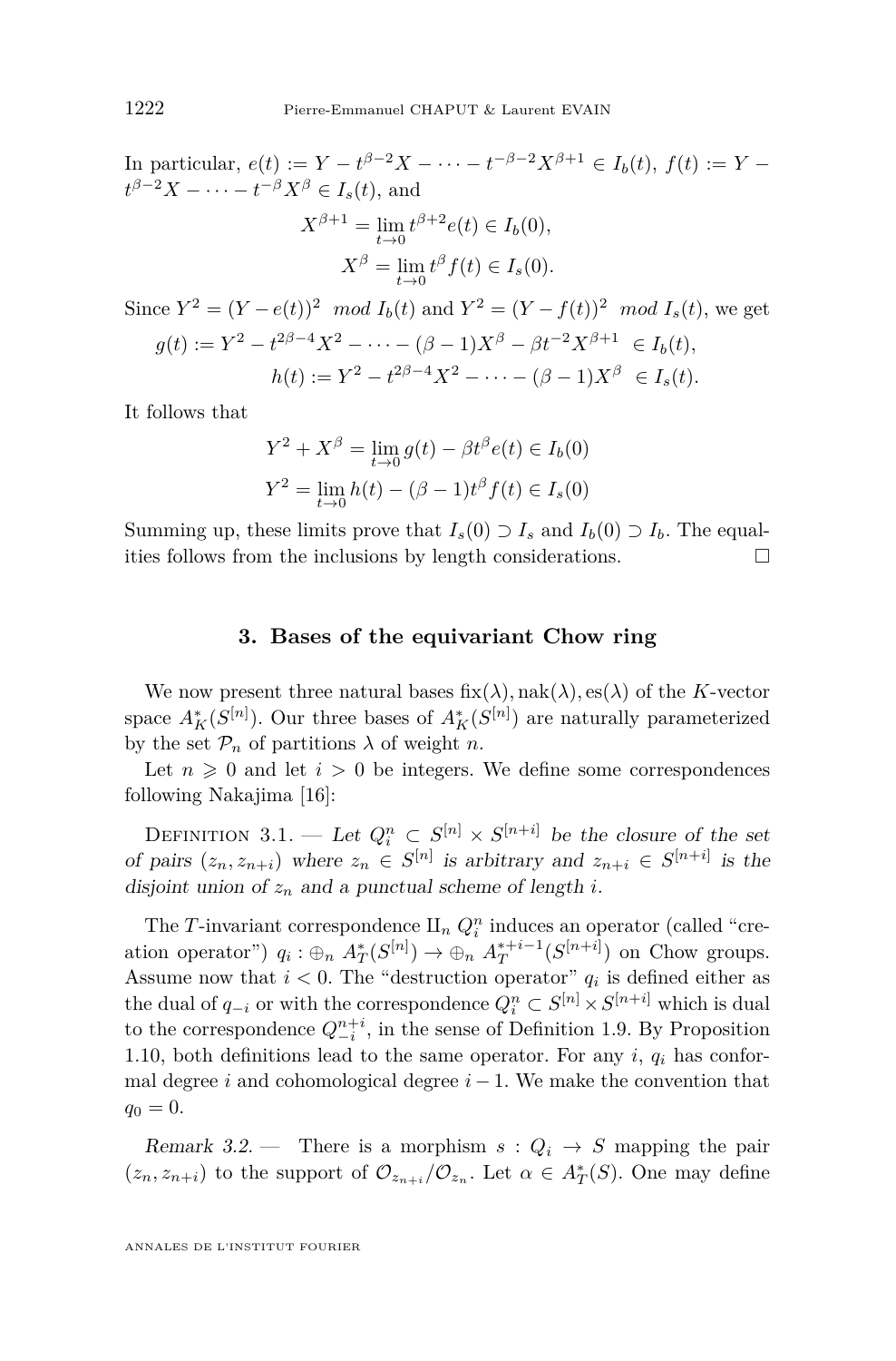<span id="page-23-0"></span>operators  $q_i(\alpha)$  by the incidence  $Q_i \cup s^* \alpha$  as in [\[15\]](#page-50-0). These operators have the geometric meaning "adding a punctual scheme of length *i* whose support lies in *α*". However, since  $A_T^*(S) = A_T^*(pt)$ , we have by linearity  $q_i(\alpha) = \alpha q_i$ , therefore these operators do not yield new operators.

Given a partition  $\lambda$  of length *l*, we will denote by nak( $\lambda$ ) the equivariant class obtained applying  $q_{\lambda_l} \circ \cdots \circ q_{\lambda_1}$  to the vacuum  $\phi$ , where the vacuum is the fundamental class on  $S^{[0]}$ . Since by [\[16\]](#page-50-0), the classes nak( $\lambda$ ) for  $\lambda \in \mathcal{P}_n$ restrict to a basis of the non equivariant Chow group of  $S^{[n]}$ ,  $\{\text{nak}(\lambda), \lambda \in$  $\mathcal{P}_n$ } is a basis of  $A_K^*(S^{[n]})$  over *K*.

Recall the classes introduced by Ellingsrud and Strømme in [\[8\]](#page-50-0). These classes are introduced for  $\mathbb{P}^2$  but we can consider the same classes for  $\mathbb{A}^2$ . We choose an injection  $k^* \to T$ ,  $t \mapsto (t^{-1}, t^{-d})$  where *d* is large. The action of *T* on  $S^{[n]}$  induces an action of  $k^*$ . With the assumption that *d* is large enough, the *k* ∗ -fixed points are the *T*-fixed points; in particular there is a finite number of them and they are parameterized by partitions. More precisely, if  $\lambda = (\lambda_1, \ldots, \lambda_l)$  is a partition, we denote by  $x_\lambda$  the subscheme with ideal  $I_{x_{\lambda}}$  generated by the  $l+1$  polynomials  $X^{k-1}Y^{\lambda_k}$ , where *k* varies from 1 to  $l + 1$ , with the convention that  $\lambda_{l+1} = 0$ .

To each partition  $\lambda$  of weight *n* corresponds a Bialynicki-Birula cell containing the points  $p \in S^{[n]}$  such that  $\lim_{t\to 0} t.p = x_\lambda$ . We denote  $ES_{\lambda} \subset S^{[n]}$  the closure of this cell. Let *l* be the length of the partition *λ*. Geometrically, the Bialynicki-Birula cell associated to *λ* parameterizes the subschemes  $Z \subset S$  for which there exist  $x_1, \ldots, x_l \in k$  such that each intersection  $Z \cap \{X = x_i\}$  has length  $\lambda_i$ . The equivariant class of  $ES_{\lambda}$  in the Chow ring will be denoted  $es_{\lambda}$ . Since by definition  $S^{[n]}$  has the cellular decomposition  $S^{[n]} = \amalg_{\lambda} ES_{\lambda}$ , where  $\lambda \in \mathcal{P}_n$ , the classes es<sub> $\lambda$ </sub> for  $\lambda \in \mathcal{P}_n$ form a basis of  $A^*_T(S^{[n]})$ .

Finally, the classes  $fix(\lambda) \in A_K^*(S^{[n]})$  are defined using the localiza-tion theorem [\[7,](#page-49-0) Theorem 1]. The set  $(S^{[n]})^T$  contains the points  $x_\lambda$  parameterized by  $\lambda \in \mathcal{P}_n$ . Let  $1_\lambda \in A^*_T((S^{[n]})^T)$  be the class corresponding to  $x_{\lambda}$ . Let  $i: (S^{[n]})^T \to S^{[n]}$  denote the inclusion. By Lemma [1.4,](#page-7-0)  $i_K^* : A_K^*(S^{[n]})^T \to A_K^*(S^{[n]})$  is an isomorphism.

DEFINITION 3.3. — Let fix( $\lambda$ ) be the unique element in  $A_K^*(S^{[n]})$  such that  $i_K^*(\text{fix}(\lambda)) = 1_\lambda$ .

Let us denote by  $\text{Tan}(\lambda) \in \mathbb{Z}[U, V]$  the product of the weights of the tangent space  $T_{x\lambda}S^{[n]}$ . According to the self-intersection formula, we have

(3.1) 
$$
\text{fix}(\lambda) = i_*(1_\lambda) / \text{Tan}(\lambda) .
$$

TOME 65 (2015), FASCICULE 3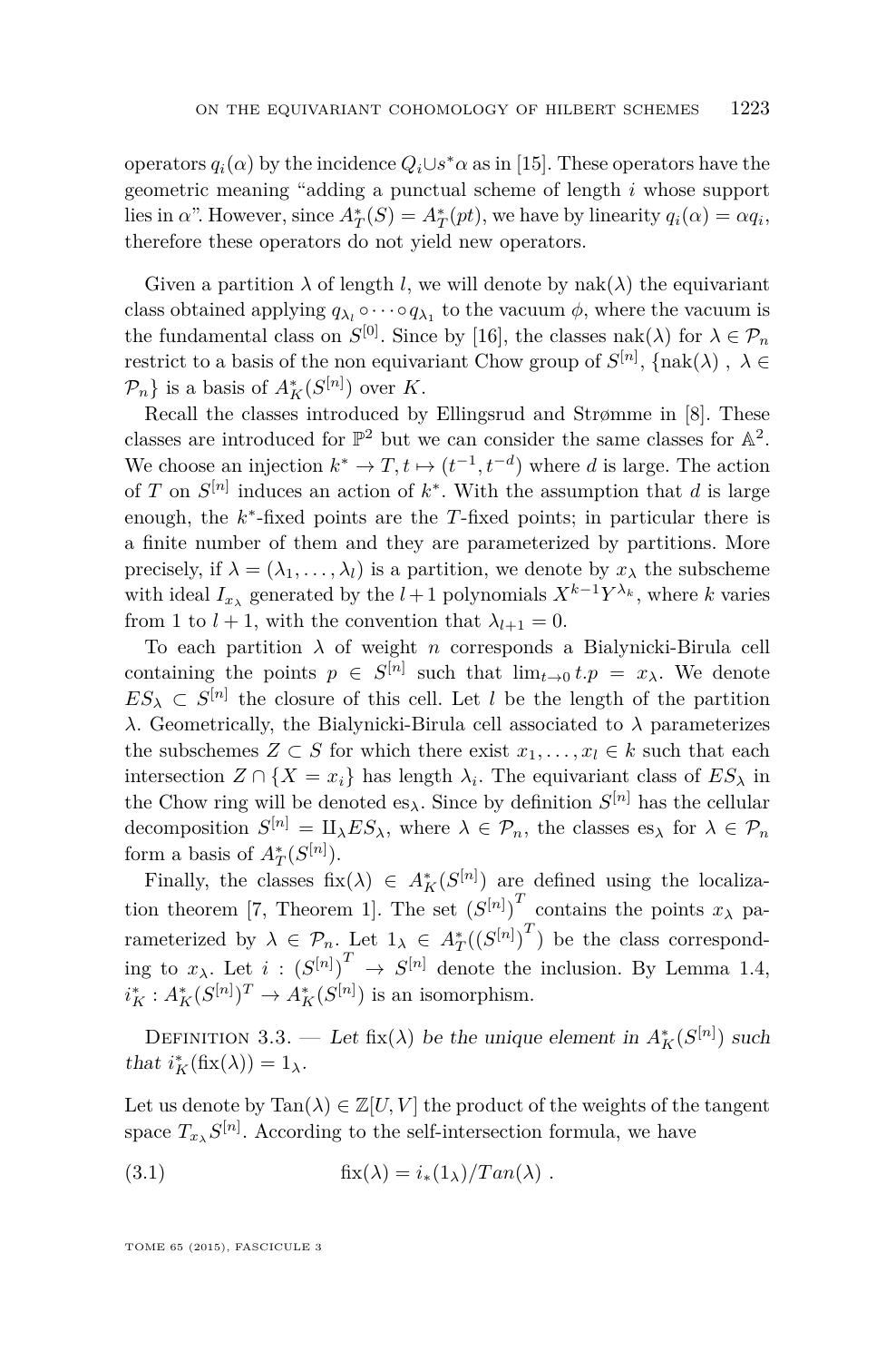<span id="page-24-0"></span>Recall Definition [1.8.](#page-8-0) We deduce from [\(3.1\)](#page-23-0) the following lemma:

LEMMA 3.4. — We have  $\langle f\mathbf{i}x(\lambda), f\mathbf{i}x(\lambda)\rangle_{S^{[n]}} = 1/\text{Tan}(\lambda)$ .

 $Proof. - By (3.1)$  $Proof. - By (3.1)$ , we have

$$
\langle \operatorname{fix}(\lambda), \operatorname{fix}(\lambda) \rangle_{S^{[n]}} = \frac{\langle i_*(1_\lambda), i_*(1_\lambda) \rangle_{S^{[n]}}}{\operatorname{Tan}(\lambda)^2}.
$$

By Definition [1.8,](#page-8-0) this is  $\pi_*^K(i_*(1_\lambda) \cup i_*(1_\lambda)) / \text{Tan}(\lambda)^2$ , if  $\pi : S^{[n]} \to \text{Spec } k$ denotes the projection to a point. Since  $i_*(1_\lambda) \cup i_*(1_\lambda) = \text{Tan}(\lambda) \cdot i_*(1_\lambda)$ , the lemma follows.

### **4. Classical Operators**

Let us denote by *A* the direct sum  $\bigoplus_n A_T^*(S^{[n]})$  and  $A_K := \bigoplus_n A_K^*(S^{[n]})$ . In this section, we consider the classical operators acting on  $A_K$ , namely the creation/destruction operators  $q_i$  and the boundary operator  $\partial$ , and an auxiliary operator  $\rho$ . We compute them in the basis fix( $\lambda$ ). We also compute the commutators of these operators.

The operators  $\partial$ ,  $\rho$ ,  $q_i$  for  $i > 0$  are naturally defined on *A* and they are naturally extended to  $A_K$ . We use freely the same notation for the operators on *A* and on  $A_K$ . On the contrary, the operators  $q_i$  for  $i < 0$  are defined on  $A_K$  but not on A. This is because their definition involves non proper morphisms.

In Theorem [4.8](#page-28-0) we give an explicit algorithm to compute all operators  $q_i$ in the basis fix( $\lambda$ ). With the help of this result, we checked on a computer our formulas for commutators, such as Theorem [4.25.](#page-40-0)

### **4.1.** The operators  $q_1$  and  $q_{-1}$

Given a partition  $\lambda$ , we denote by  $\lambda$ [1] the set of partitions  $\mu$  with  $\lambda \subset \mu$ and  $|\mu| = |\lambda| + 1$ . Given two partitions  $\lambda, \mu$  with  $\mu \in \lambda[1]$ , we denote by Coker( $\lambda, \mu$ )  $\in \mathbb{Z}[U, V]$  the product of the weights of Proposition [2.5](#page-14-0) and by  $\text{Ker}(\lambda, \mu) \in \mathbb{Z}[U, V]$  the product of the weights of Proposition [2.6.](#page-14-0) With these notations we have the following proposition:

PROPOSITION  $4.1.$  — We have the following formula:

$$
q_1(\text{fix}(\lambda)) = \sum_{\mu \in \lambda[1]} \frac{\text{Coker}(\lambda, \mu)}{\text{Ker}(\lambda, \mu)} \text{fix}(\mu) .
$$

ANNALES DE L'INSTITUT FOURIER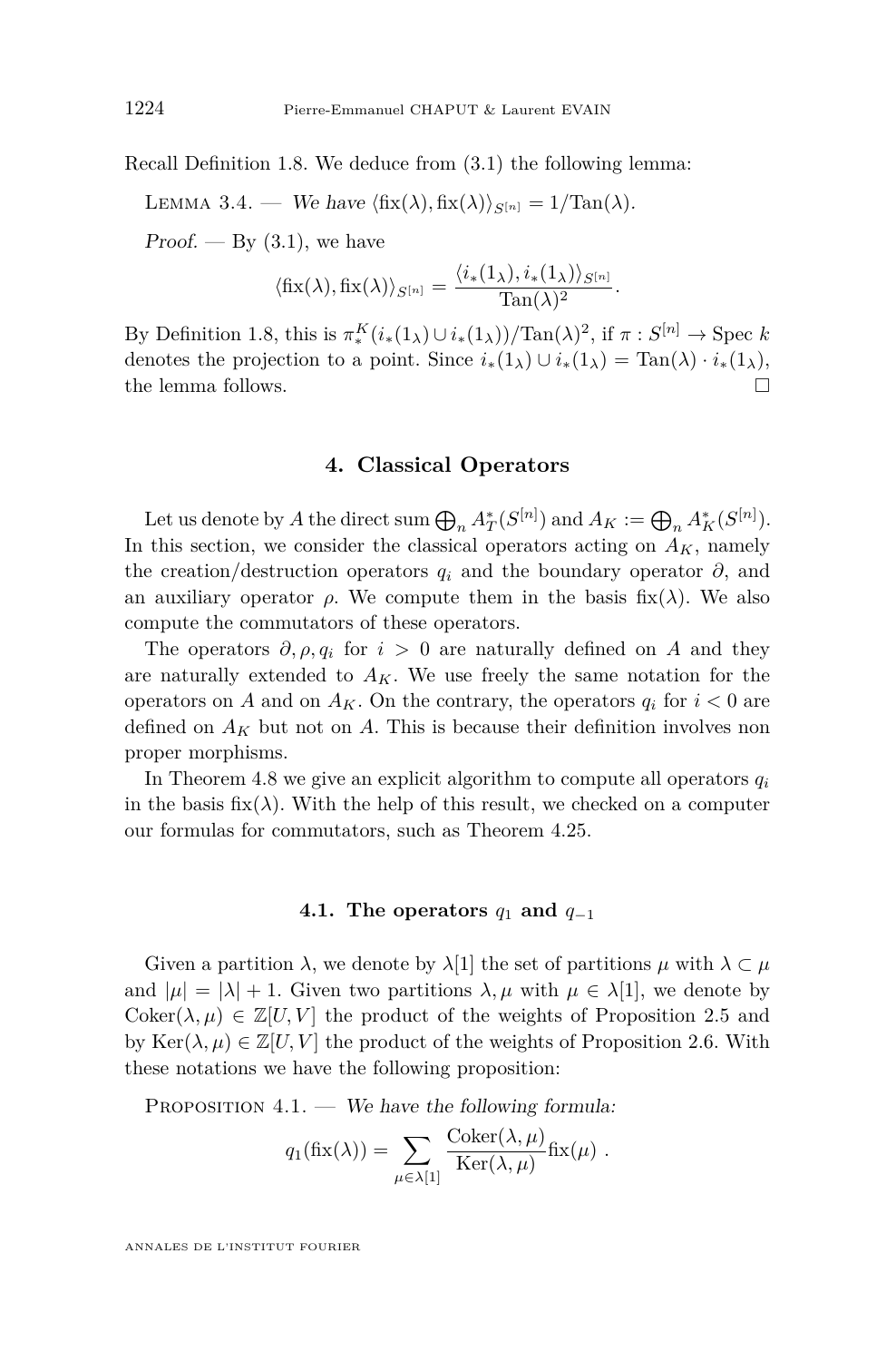<span id="page-25-0"></span>Proof. — Let  $S^{[n,n+1]}$  denote the incidence, with projections  $\pi_n, \pi_{n+1}$ . By definition, we have  $q_1(fix(\lambda)) = \pi_{n+1,*}^K \left( \pi_{n,K}^*(fix(\lambda)) \cup [S^{[n,n+1]}] \right)$ . It follows from Propositions [2.7,](#page-15-0) [2.5](#page-14-0) and [2.6](#page-14-0) that

$$
[S^{[n,n+1]}] = \sum_{\lambda,\mu:\mu \in \lambda[1]} \frac{\text{Tan}(\lambda)\text{Coker}(\lambda,\mu)}{\text{Ker}(\lambda,\mu)} \quad \text{fix}(\lambda) \otimes \text{fix}(\mu).
$$

We conclude thanks to Bott Formula (Theorem [1.5\)](#page-8-0).

For example, we have  $q_1(fix([2])) = \frac{-2U+V}{-U+V}fix([2,1]) + 3fix([3])$ . This is illustrated as follows, where the weights of the blue resp. red arrows are the numerators resp. denominators of the coefficients:

$$
\lambda = [2] \qquad \qquad \mu = [2, 1] \qquad \qquad \mu = [3]
$$



We deduce a formula for  $q_{-1}$ . Given a partition  $\mu$ , let  $\mu[-1]$  denote the set of partitions  $\lambda$  with  $\lambda \subset \mu$  and  $|\lambda| = |\mu| - 1$ . By Lemma [3.4,](#page-24-0) since  $q_{-1}$ is the adjoint of *q*1, we get :

PROPOSITION  $4.2.$  — We have the following formula:

$$
q_{-1}(\operatorname{fix}(\mu)) = \sum_{\lambda \in \mu[-1]} \frac{\operatorname{Coker}(\lambda, \mu)}{\operatorname{Ker}(\lambda, \mu)} \cdot \frac{\operatorname{Tan}(\lambda)}{\operatorname{Tan}(\mu)} \operatorname{fix}(\lambda).
$$

#### **4.2. Class of the boundary and derivatives**

We turn to the problem of determining the equivariant class of the divisor  $\Delta_2$  of non-reduced schemes. In the non equivariant setting on  $S^{[n]}$ , recall the following formula of Lehn which expresses the class  $[\Delta_2]_{cla}$  of  $\Delta_2$  in terms of the classical Chern class  $c^{cla}$  of the tautological bundle:  $[\Delta_2]_{cla} =$  $-2c_1^{cla}(\mathcal{O}^{[n]})$ . We prove an equivariant analog in the equivariant Chow ring:  $[\Delta_2] = -2c_1(\mathcal{O}^{[n]})$ , where the Chern class considered is the equivariant Chern class. Our method involves equivariant techniques and does not rely on Lehn's ideas.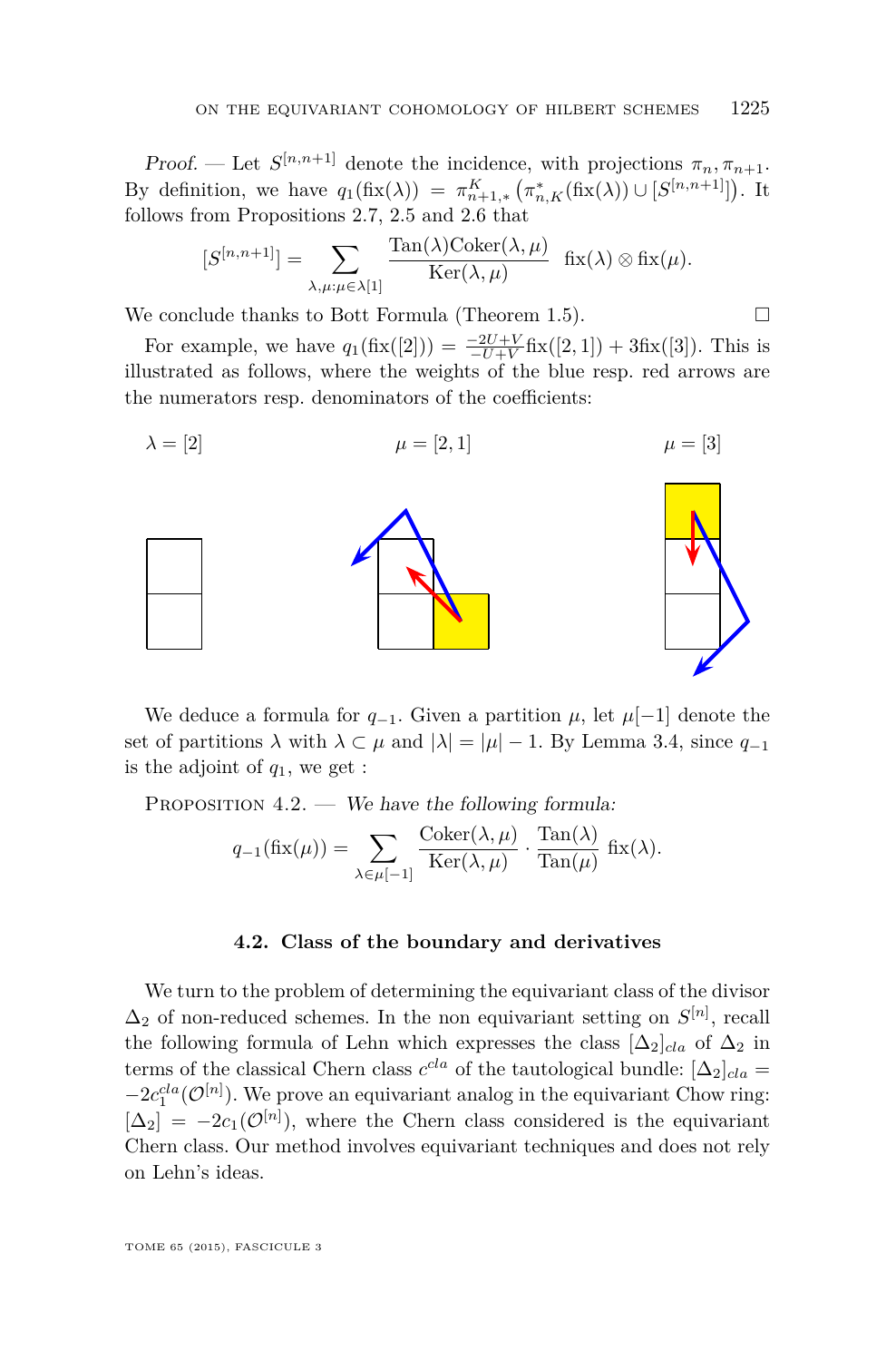<span id="page-26-0"></span>Denote  $\partial \in A_T^*(S^{[n]})$  the class of  $\Delta_2$ , and let  $p: \text{Spec } k \to S^{[n]}$  be a *T*-fixed point. We'd like to compute *p* <sup>∗</sup>*∂*. To this end, assume that *p* corresponds to the partition  $\lambda = (\lambda_1, \ldots, \lambda_l)$  of weight *n*. We let  $l(\lambda)$  denote the number of non-vanishing parts of  $\lambda$ , and  $h(\lambda) = \lambda_1$ . Let  $\lambda^{\vee}$  denote the partition dual to  $\lambda$ .

PROPOSITION  $4.3.$  – We have

$$
p^*\partial = -(\Sigma_{j=1}^{h(\lambda)}\lambda_j^{\vee}(\lambda_j^{\vee} - 1)) U - (\Sigma_{i=1}^{l(\lambda)}\lambda_i(\lambda_i - 1)) V.
$$

Proof. — We treat first the case  $n = 2$ . Then  $S^{[2]}$  is the blow-up of  $S \times S$ along the diagonal. Assume, moreover, that  $\lambda = (2)$ . Then  $T_p S^{[2]}$  contains 4 eigenlines, of weight  $-U$ ,  $-U + V$ ,  $-V$ ,  $-2V$ . In this case  $\Delta$  is smooth, and the tangent space  $T_p \Delta$  contains the three eigenlines of weight  $-U$ ,  $-V$ and  $-U + V$ : in fact, the first two lines are obtained by translating the double point *p*, and  $-U+V$  is the weight of the deformation obtained with schemes supported at the origin. We deduce that  $p^*\partial = -2V$ .

We now consider the general case. Let  $l = l(\lambda)$  and  $h = h(\lambda)$ . Given **x** =  $(x_1, \ldots, x_l)$  and  $\mathbf{y} = (y_1, \ldots, y_h)$  tuples of elements in *k*, we let  $I_{(\mathbf{x}, \mathbf{y})}$  denote the ideal generated by the  $l+1$  polynomials  $\prod_{i=1}^{m-1} (X - x_i) \cdot \prod_{j=1}^{\lambda_m} (Y - y_j)$ , where *m* varies from 1 to  $l + 1$ . When all the  $x_i$  and all the  $y_j$  are distinct,  $k[X, Y]/I_{(\mathbf{x}, \mathbf{y})}$  is reduced and the corresponding set of points is the set of  $(x_i, y_j)$  where  $i \leq l$  and  $j \leq \lambda_i$ . Thus  $I_{(\mathbf{x}, \mathbf{y})}$  has length *n*. On the other hand, when  $\mathbf{x} = (0, \ldots, 0)$  and  $\mathbf{y} = (0, \ldots, 0)$ , the ideal  $I_{(\mathbf{x}, \mathbf{y})}$  is monomial and generated by the elements the  $X^m Y^{\lambda_m}$ , and thus also has length *n*. Since the length of this family of ideals is upper-semicontinuous, it follows that it is constant, and this family is flat.

In this way, we obtain a *T*-equivariant morphism  $\varphi : k^{l+h} \to S^{[n]}$  with respect to the natural action on  $k^{l+h}$ . We now compute  $\varphi^*\partial$ . If  $\{i_1, i_2\} \subset$  $\{1, \ldots, l\}$  is a subset with two elements, where we assume  $i_1 < i_2$ , we denote by  $\Delta_{\{i_1,i_2\}} \subset k^{l+h}$  the class of the variety of tuples  $(\mathbf{x}, \mathbf{y})$  with  $x_{i_1} = x_{i_2}$  and  $\partial_{\{i_1, i_2\}}$  its class in the equivariant Chow ring of  $k^{l+h}$ . Let *z* : Spec *k* → *k*<sup>*h*+*l*</sup> be the origin of *k*<sup>*h*+*l*</sup>; since  $\partial_{\{i_1, i_2\}}$  is defined by one equation of weight *U*, it follows that  $z^* \partial_{\{i_1, i_2\}} = -U$ . Similarly, if  $j_1 < j_2$ , let  $\Delta_{\{j_1,j_2\}}$  be the divisor defined by  $y_{j_1} = y_{j_2}$ , and let  $\partial_{\{j_1,j_2\}}$  denote its class. We have  $z^* \partial_{\{i_1, i_2\}} = -V$ .

We claim that

$$
\varphi^* \partial = \Sigma_{\{i_1, i_2\} \subset \{1, \ldots, l\}} 2\lambda_{i_2} \partial_{\{i_1, i_2\}} + \Sigma_{\{j_1, j_2\} \subset \{1, \ldots, h\}} 2\lambda_{j_2}^{\vee} \partial_{\{j_1, j_2\}}.
$$

ANNALES DE L'INSTITUT FOURIER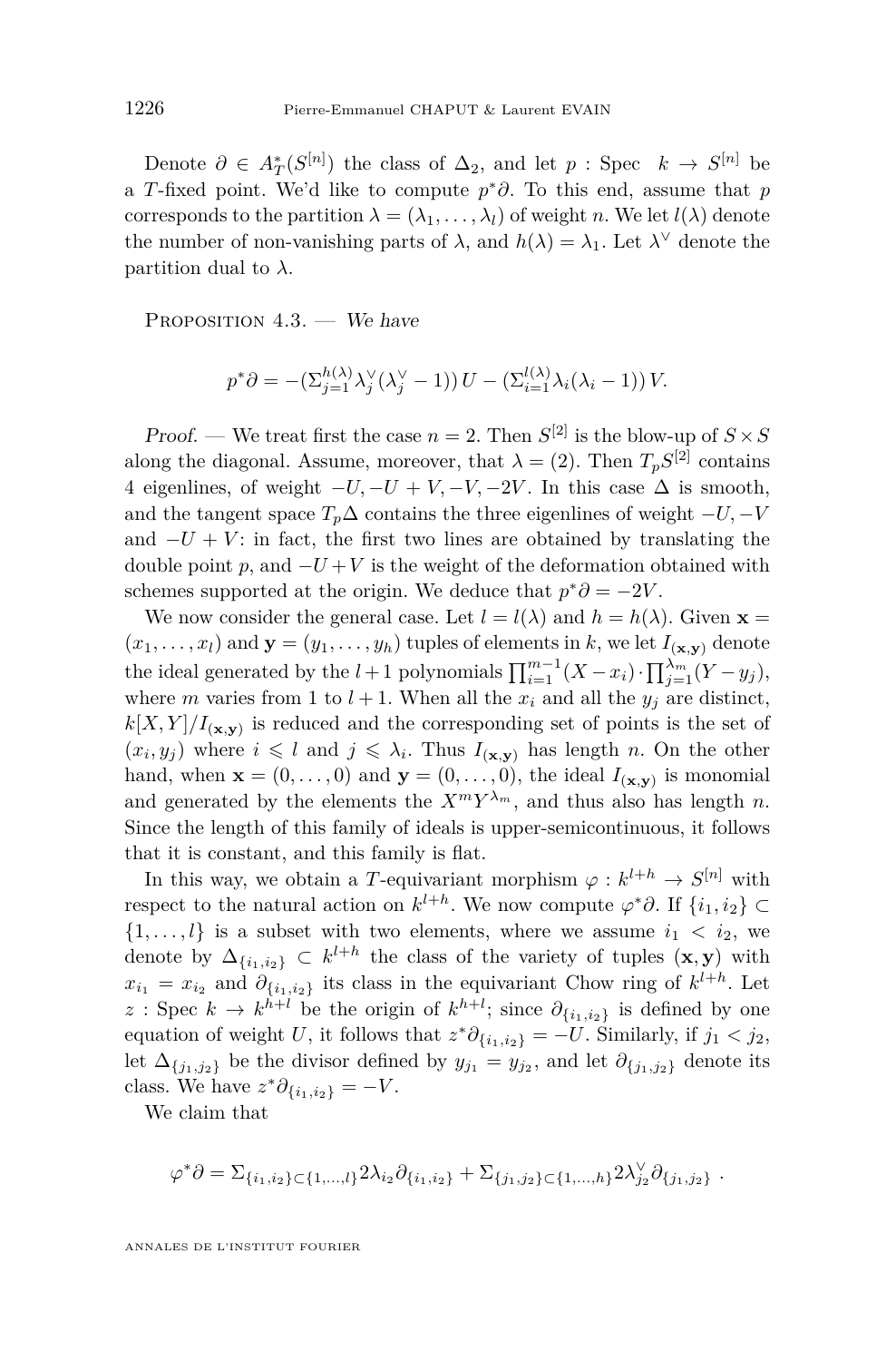<span id="page-27-0"></span>Clearly, we have an equality of sets

$$
\varphi^{-1}(\Delta) = \bigcup_{\{i_1, i_2\} \subset \{1, \dots, l\}} \Delta_{\{i_1, i_2\}} \cup \bigcup_{\{j_1, j_2\} \subset \{1, \dots, h\}} \Delta_{\{j_1, j_2\}},
$$

and we claim that the multiplicity of  $\Delta_{\{i_1,i_2\}}$  is  $2\lambda_{i_2}$ . To see why, let  $(\mathbf{x}, \mathbf{y})$ be a generic point in  $\Delta_{\{i_1,i_2\}}$ : we have  $x_{i_1} = x_{i_2}$  but no other equality among the  $x_i$ 's and the  $y_j$ 's. Thus the scheme represented by  $\varphi(\mathbf{x}, \mathbf{y})$  is a union of  $\lambda_{i_2}$  double points and  $n-2\lambda_{i_2}$  other distinct points. Near the point  $\varphi(\mathbf{x}, \mathbf{y}), S^{[n]}$  is isomorphic to  $(S^{[2]})^{\lambda_{i_2}} \times S^{n-2\lambda_{i_2}}$ . Thus the multiplicity of our component may be deduced from the case of *S* [2]: in this case the multiplicity was 2 in view of the computation we made at the beginning of the proof. Thus the multiplicity is  $2\lambda_{i_2}$  as claimed.

Since  $z^*\varphi^*\partial = p^*\partial$ , it remains only to show that  $2\Sigma_{\{i_1,i_2\}\subset\{1,\ldots,l\}}\lambda_{i_2} =$  $\sum_{j=1}^{h(\lambda)} \lambda_j^{\vee} (\lambda_j^{\vee} - 1)$ . The first sum is equal to  $\Sigma_{1 \leq i_1 < i_2 \leq l, 1 \leq j \leq \lambda_{i_2}}$  2. In this sum, when  $j = j_0$  is fixed,  $i_2$  is such that  $\lambda_{i_2} \geqslant j_0$ , which forces  $i_2 \leqslant \lambda_{j_0}^{\vee}$ . Thus  $\Sigma_{1\leq i_1 2 =  $\lambda_{j_0}^{\vee}(\lambda_{j_0}^{\vee}-1)$ . Our proof is now complete.  $\Box$$ 

COROLLARY 4.4. — The equivariant class of  $\Delta_2$  in  $A^*_T(S^{[n]})$  is  $\partial =$  $-2c_1(\mathcal{O}_X^{[n]})$ .

 $Proof. - By Proposition 4.3, the two classes have the same restriction.$  $Proof. - By Proposition 4.3, the two classes have the same restriction.$  $Proof. - By Proposition 4.3, the two classes have the same restriction.$ on the *T*-fixed points of  $S^{[n]}$  and the restriction morphism is injective.  $\Box$ 

If  $f: A \to A$  is any operator, we now give a formula for the commutator [*∂, f*]. To express this formula, let us introduce the following notation:

Notation 4.5. — If  $f : A \to A$  is an endomorphism, define  $\Delta_{f,\lambda,\mu} \in K$ for  $\lambda$ ,  $\mu$  partitions by the formula

$$
f(\text{fix}(\lambda)) = \sum_{\mu} \Delta_{f,\lambda,\mu} \text{fix}(\mu).
$$

For  $c = (a, b) \in \mathbb{N}^2$ , let  $w(c) = aU + bV$  be the weight of the corresponding monomial. Corollary 4.4 immediately implies:

COROLLARY 4.6. — Let  $f : A \to A$  be any operator and let  $\lambda \subset \mu$  be two partitions. We have

$$
\Delta_{[\partial,f],\lambda,\mu} = -2\Delta_{f,\lambda,\mu} \sum_{c \in \mu \backslash \lambda} w(c) .
$$

#### **4.3. Computation of the operator** *q<sup>i</sup>* **for all** *i*

In the previous sections, we computed  $q_1, q_{-1}$  and  $\partial$  on the basis fix( $\lambda$ ). We introduce an auxiliary operator  $\rho$  and give formulas for higher  $q_i$ 's in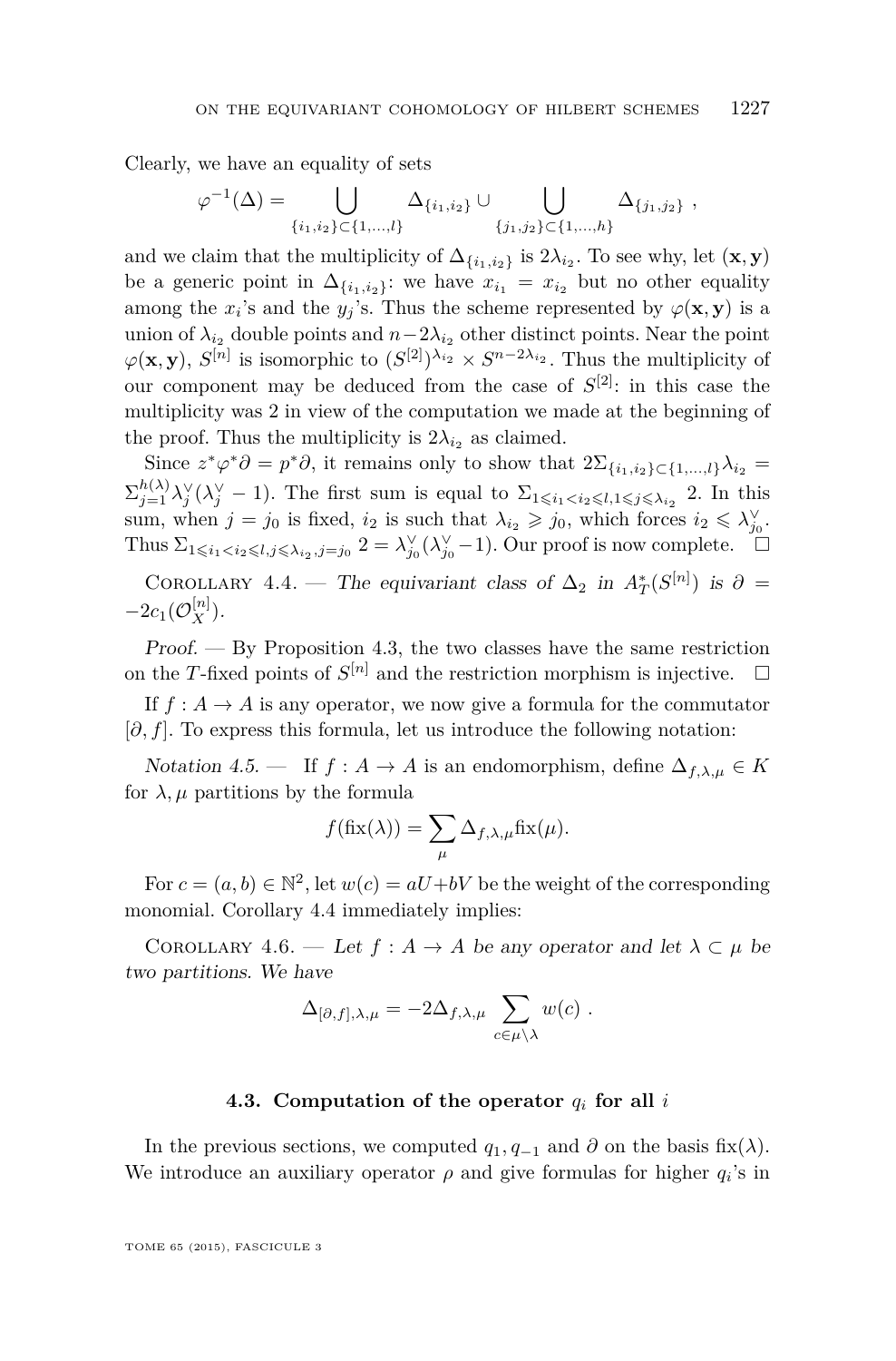<span id="page-28-0"></span>terms of  $q_1, q_{-1}$  and  $\rho$ . This yields an inductive procedure to compute  $q_i$ on the basis fix( $\lambda$ ).

DEFINITION 4.7. — Let  $R^n \subset S^{[n,n+1]}$  be the closure of the set of pairs of schemes  $(z_n, z_{n+1})$  with  $z_n$  reduced,  $z_n \subset z_{n+1}$  and  $z_n = (z_{n+1})_{red}$ .

Let  $\rho : \bigoplus_n A_T^*(S^{[n]}) \to \bigoplus_n A_T^{*+1}(S^{[n+1]})$  be the morphism associated with the correspondence  $\mathbb{I}_n$  [ $R^n$ ]. It has conformal and cohomological degree 1.

The following theorem gives a complete computation of the operators  $q_i$ .

THEOREM  $4.8.$  – We have

$$
(i-1)q_i = \rho q_{i-1} - q_{i-1}\rho \quad \text{for } i > 1
$$
  
\n
$$
(i+1)q_i = \rho^{\vee} q_{i+1} - q_{i+1}\rho^{\vee} \quad \text{for } i < -1
$$
  
\n
$$
2\rho = \partial q_1 - q_1\partial
$$
  
\n
$$
2\rho^{\vee} = q_{-1}\partial - \partial q_{-1}
$$

Proof. — The non equivariant version of the first statement is proved in [\[15,](#page-50-0) Theorem 3.5]. Our formula can be proved geometrically as follows. Let  $\pi_1, \pi_2, \pi_3$  be the projections of  $S^{[n]} \times S^{[n+i-1]} \times S^{[n+i]}$  on each factor and, for  $a, b \in \{1, 2, 3\}$ , let  $\pi_{ab}$  be the projection on two factors. To compute the composition  $\rho q_{i-1}$ , we have to understand the intersection  $\pi_{12}^{-1}(Q_{i-1}^n) \cap \pi_{23}^{-1}(R^{n+i-1})$ . There are two irreducible components in this intersection. One, say  $E_1$ , is the closure of the set of triples of the form  $(z_n, z_n \amalg w_{i-1}, z_{n+1} \amalg w_{i-1}),$  where  $z_n$  is a reduced subscheme of length *n*,  $w_{i-1}$  is a punctual subscheme of length  $i-1$  with support not belonging to  $z_n$ , and  $z_{n+1}$  is a subscheme of length  $n+1$  containing  $z_n$  and having the same support as  $z_n$ .

Another component denoted  $E_2$  is the closure of the set of triples of the form  $(z_n, z_n \amalg w_{i-1}, z_n \amalg w_i)$ , where  $z_n$  is again a reduced subscheme of length *n* and  $w_{i-1}$  resp.  $w_i$  are punctual subschemes of length  $i-1$ resp. *i* with common support not belonging to  $z_n$ . The component  $E_2$  has multiplicity  $i - 1$  and  $\pi_{13}(E_2) = Q_i^n$ . We claim that these are all the components of the intersection  $\pi_{12}^{-1}(Q_i^n) \cap \pi_{23}^{-1}(R^{n+i-1})$ . This can be seen using arguments similar to the detailed proof of Proposition [4.11;](#page-30-0) details will be skipped here.

Consider now the composition  $q_{i-1}\rho$  and the product  $S^{[n]} \times S^{[n+1]} \times S^{[i]}$ . The intersection  $\pi_{12}^{-1}(R^n) \cap \pi_{23}^{-1}(Q_{i-1}^{n+1})$  has only one component  $E'_1$  which is the closure of the set of triples  $(z_n, z_{n+1}, z_{n+1} \amalg w_{i-1})$ , with the same notations as for the component  $E_1$ . In the commutator  $\rho q_{i-1} - q_{i-1}\rho$  the components  $E_1$  and  $E'_1$  cancel each other, and we get the formula.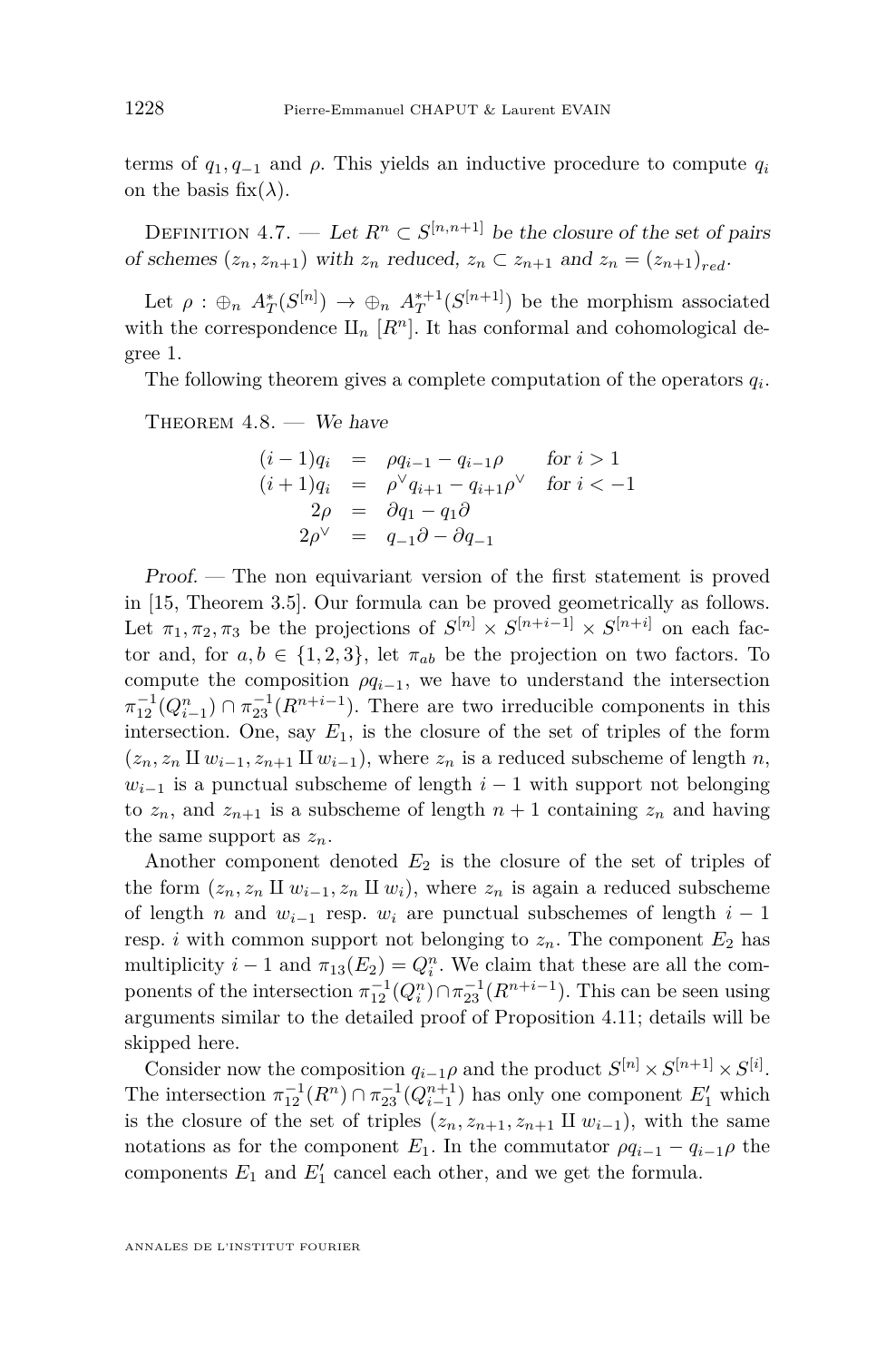The third statement is proved by a similar argument. The correspondences in  $S^{[n]} \times S^{[n+1]}$  corresponding to both compositions  $\partial q_1$  and  $q_1 \partial$ contain the closure of the set of pairs  $(z_n, z_n \amalg w_1)$  where  $z_n$  is a nonreduced subscheme of length *n*, and these cancel each other. The composition  $\partial q_1$  moreover contains the closure of the set of pairs  $(z_n, z_{n+1})$  with  $z_n$  reduced and supp $(z_{n+1})$  = supp $(z_n)$ , namely, the correspondence  $R^n$ , with mutliplicity 2.

The second and the fourth equalities are obtained from the first and the third equalities using duality and the fact that  $\partial$  is self-dual.  $□$ 

Applying this theorem and Corollary [4.6,](#page-27-0) we deduce the following formula for the operator *ρ*:

Corollary 4.9.

(4.1) 
$$
\rho(fix(\lambda)) = -\sum_{\mu \in \lambda[1]} \frac{\text{Coker}(\lambda, \mu)}{\text{Ker}(\lambda, \mu)} w(\mu \setminus \lambda) \text{ fix}(\mu)
$$

### **4.4. Commutation relations**

In this subsection, we compute the commutators between the different  $q_i$ 's.

We note that it is not possible to keep the proof by Nakajima. Indeed, the equivariant pushforward of a class under a non proper contracting morphism is not zero and the vanishing arguments of Nakajima are not valid in our context. This non vanishing feature is crucial for us because this is precisely the contribution of such contracting morphisms that will give the non commutativity  $[q_{-1}, q_1] = \frac{1}{UV}Id$ .

### 4.4.1. Commutation with *q*<sup>1</sup>

Our first goal is to study the commutator  $[q_1, q_i]$ . This will follow from a geometric argument studying directly the correspondences.

Recall (Definition [3.1\)](#page-22-0) that we denoted by  $Q_i^n \subset S^{[n]} \times S^{[n+i]}$  Nakajima's correspondence. Consider the product  $S^{[n]} \times S^{[n+1]} \times S^{[n+i+1]}$  and for  $a, b \in$  $\{n, n+1, n+i+1\}$  the projection  $\pi_{a,b}: S^{[n]} \times S^{[n+1]} \times S^{[n+i+1]} \to S^{[a]} \times S^{[b]}$ . Let us denote by  $\mathcal{I}_{1i} \subset S^{[n]} \times S^{[n+1]} \times S^{[n+i+1]}$  the intersection  $\pi_{n,n+1}^{-1}(Q_1^n) \cap$  $\pi_{n+1,n+i+1}^{-1}(Q_i^{n+1}).$ 

Let us introduce some piece of notation: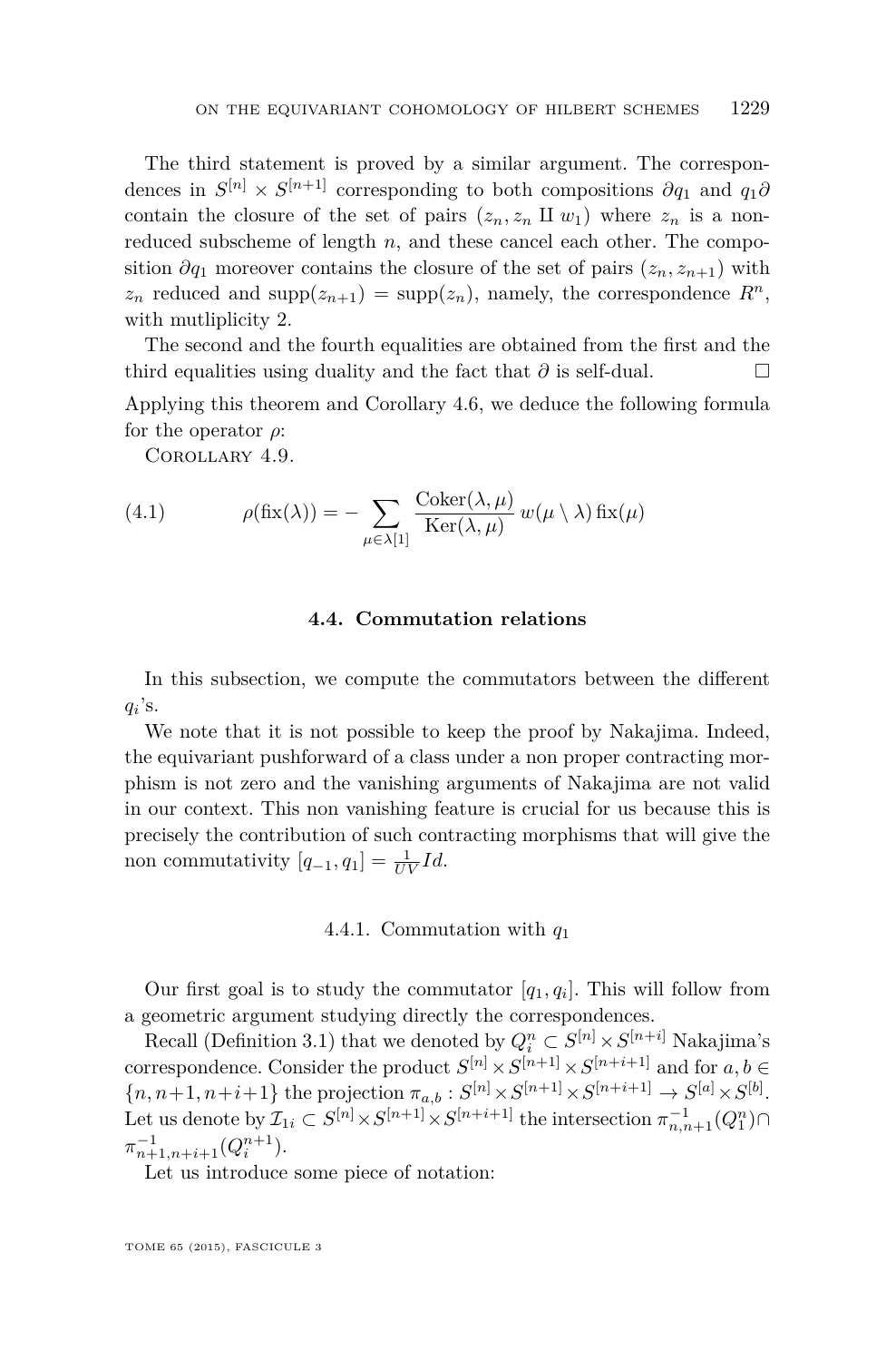<span id="page-30-0"></span>*Notation* 4.10. — Let *w*, *z* ⊂ *S* be two subschemes. Assume that *w* ⊂ *z* or *w*  $\supset$  *z*. If *w*  $\subset$  *z* assume moreover that the support of  $\mathcal{O}_z/\mathcal{O}_w$  is a point: in this case we denote by  $\text{supp}(w \neq z)$  this point. If  $w \supset z$  assume that the support of  $\mathcal{O}_w/\mathcal{O}_z$  is a point: we denote by supp $(w \neq z)$  this point.

Moreover, given a subscheme *w* and a point *x*, we denote by  $w_x$  the largest punctual subscheme of *w* whose support is *x*.

We denote by  $l(w)$  the length of w.

Let  $E_1 = \{(w, z, t) \in \mathcal{I}_{1i}, z \cap t \text{ reduced}, \text{supp}(w \neq z) \neq \text{supp}(z \neq t)\}\$ and denote by  $E_2$  the set  $\{(w, z, t) \in \mathcal{I}_{1i}, z \cap t \text{ reduced}, \text{supp}(w \neq z) =$  $supp(z \neq t)\}.$ 

PROPOSITION  $4.11.$  — The intersection

$$
\mathcal{I}_{1i} = \pi_{n,n+1}^{-1}(Q_1^n) \cap \pi_{n+1,n+i+1}^{-1}(Q_i^{n+1})
$$

is proper. If  $i > 0$ , then  $\mathcal{I}_{1i} = E_1$  and  $\mathcal{I}_{1i}$  is reduced irreducible of dimension  $2n + i + 3$ . If  $i < 0$ , then  $\mathcal{I}_{1i} = \overline{E_1} \cup \overline{E_2}$  a union of two reduced subschemes of dimension  $2n + i + 3$ .

Proof. — By Proposition [2.7,](#page-15-0)  $\pi_{n,n+1}^{-1}(Q_1^n)$  is smooth and thus locally a complete intersection. Therefore each irreducible component of  $\mathcal{I}_{1i}$  has codimension at most  $4n+i+1$  in  $S^{[n]} \times S^{[n+1]} \times S^{[n+i+1]}$ , and so has dimension at least  $2n + i + 3$ .

If  $i < 0$ , let  $e = 2$  and if  $i > 0$ , let  $e = 1$ . To prove that  $\mathcal{I}_{1i}$  has exactly *e* reduced components and the other claims of the proposition, it suffices to describe a set of subschemes  $E(p,q) \subset \mathcal{I}_{1i}$  and  $E(p) \subset \mathcal{I}_{1i}$  with the following conditions:

- $\mathcal{I}_{1i} = \coprod_{p,q} E(p,q) \amalg \coprod_{p} E(p)$  realizes  $\mathcal{I}_{1i}$  as a disjoint union.
- Exactly *e* elements among the subschemes  $E(p,q)$  and  $E(p)$  have the expected dimension  $2n + i + 3$ .
- These *e* strata are reduced.
- The other strata have dimension less than  $2n + i + 3$ .

The components in the intersection will then be the closures of the maximal strata. For  $p \geq 0$ ,  $q \geq 0$ ,  $i \neq 0$ ,  $q + i \geq 0$ , let  $E(p, q)$  be the set

$$
\{(w, z, t) \in \mathcal{I}_{1i}, \text{supp}(w \neq z) \neq \text{supp}(z \neq t),
$$
  

$$
l(w_{supp(w \neq z)}) = p, l(w_{supp(z \neq t)}) = q\}.
$$

For  $p \ge 0$ ,  $i \ne 0$ ,  $p + 1 + i \ge 0$ , let

$$
E(p) := \{ (w, z, t) \in \mathcal{I}_{1i}, \text{supp}(w \neq z) = \text{supp}(z \neq t) = x, l(w_x) = p \}.
$$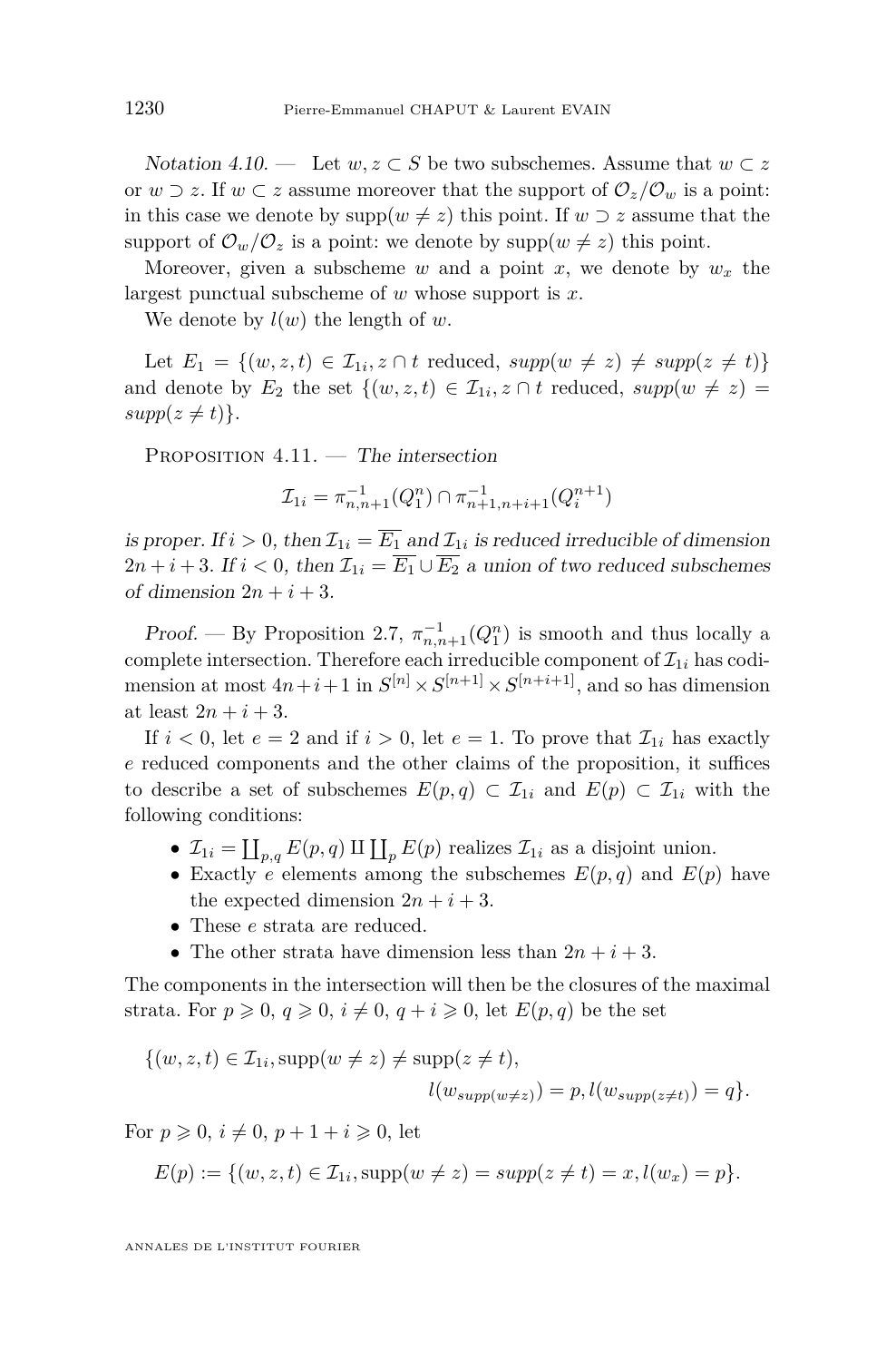<span id="page-31-0"></span>Let  $(w, z, t)$  in  $E(p, q)$ . Let  $x = supp(w \neq z)$  and  $y = supp(z \neq t)$ . Let  $w_1 \subset w$  the largest subscheme whose support does not contain *x* nor *y*. Since  $w = w_1 \cup w_x \cup w_y$ ,  $z = w_1 \cup z_x \cup w_y$ ,  $t = w_1 \cup z_x \cup t_y$ , the triple  $(w, z, t)$ is characterized by the data  $w_1$ ,  $(w_x, z_x)$ ,  $w_y$ ,  $t_y$ . Since  $l(w_1) = n - p - q$ , *w*<sub>1</sub> moves in dimension  $2n - 2p - 2q$ . The pair  $(w_x, z_x)$  with  $w_x \subset z_x$ ,  $l(w_x) = l(z_x) - 1 = p$  moves in dimension  $p + 2$  by Proposition [2.10.](#page-15-0) The scheme  $w_y$  with  $l(w_y) = q$  moves in dimension *q* if  $q = 0$  and  $q + 1$  if  $q > 0$ . Given  $w_y$ , the scheme  $t_y$  with  $l(t_y) = q + i$ ,  $t_y \supset w_y$  (case  $i > 0$ ),  $t_y \subset w_y$ (case  $i < 0$ ) moves in dimension  $q + i$  if  $q + i = 0$ ,  $q + i + 1$  if  $q + i > 0$  and *q* = 0, at most *q* + *i* − 1 if *q* + *i* > 0 and *q* > 0.

Summing up, in any case, the dimension of  $E(p,q)$  is at most  $2n+i+3$ , and the equality dim  $E(p,q) = 2n + i + 3$  is realized only when  $i > 0$ ,  $p = 0$ ,  $q = 0$ , and when  $i < 0, p = 0, q = -i$ .

Let  $(w, z, t)$  in  $E(p)$ . Let  $x = supp(w \neq z)$ . Let  $w_1 \subset w$  the largest subscheme whose support does not contain *x*. Since  $w = w_1 \cup w_x$ ,  $z = w_1 \cup z_x$ , *t* = *w*<sub>1</sub> ∪ *t*<sub>*x*</sub>, the triple  $(w, z, t)$  is characterized by the data  $w_1$ ,  $(w_x, z_x)$ ,  $t_x$ . Since  $l(w_1) = n - p$ ,  $w_1$  moves in dimension  $2n - 2p$ . The pair  $w_x, z_x$  with  $w_x \text{ }\subset z_x$  and  $l(w_x) = l(z_x) - 1 = p$  moves in dimension  $p + 2$ . The scheme *t*<sub>*x*</sub> with  $l(t_x) = p + 1 + i$ ,  $t_x$  ⊃  $z_x$  (case  $i > 0$ ),  $t_x$  ⊂  $z_x$  (case  $i < 0$ ) moves in dimension  $p + 1 + i$  if  $p + 1 + i = 0$ , at most  $p + i$  if  $p + 1 + i > 0$ .

Summing up, in any case, the dimension of  $E(p)$  is at most  $2n+i+3$ , and the equality dim  $E(p) = 2n + i + 3$  is realized only when  $i < 0, p + 1 + i = 0$ .

By construction, a point  $(w, z, t)$  in a stratum of maximal dimension is such that  $z \cap t$  is reduced. The result follows.

We now consider the product  $S^{[n]} \times S^{[n+i]} \times S^{[n+i+1]}$  and the three projections  $\pi_{n,n+i}, \pi_{n,n+i+1}, \pi_{n+i,n+i+1}$  defined as above. We denote by  $\mathcal{I}_{i1}$  the intersection  $\pi_{n,n+i}^{-1}(Q_i^n) \cap \pi_{n+i,n+i+1}^{-1}(Q_1^{n+i}).$ 

Let  $E' = \{(w, z, t) \in \mathcal{I}_{1i}, z \cap t \text{ reduced}, \, supp(w \neq z) \neq supp(z \neq t)\}.$ 

PROPOSITION 4.12. — The intersection  $\pi_{n,n+i}^{-1}(Q_i^n) \cap \pi_{n+i,n+i+1}^{-1}(Q_1^{n+i})$ is proper. More precisely  $\mathcal{I}_{i1} = \overline{E'}$  and  $\mathcal{I}_{1i}$  is reduced irreducible of dimen $sion 2n + i + 3.$ 

Proof. — The proof is similar to the proof of Proposition [4.11.](#page-30-0) We introduce a stratification of  $\mathcal{I}_{i1}$  in the form  $\mathcal{I}_{i1} = \coprod_{p,q} E(q,p) \amalg \coprod_{q} E(q)$ . For  $p \geq 0, q \geq 0, i \neq 0, q + i \geq 0$ , let  $E(p,q)$  be the set

$$
\{(w, z, t) \in \mathcal{I}_{i1}, \text{supp}(w \neq z) \neq \text{supp}(z \neq t),
$$
  

$$
l(w_{supp(w \neq z)}) = q, l(w_{supp(z \neq t)}) = p\}.
$$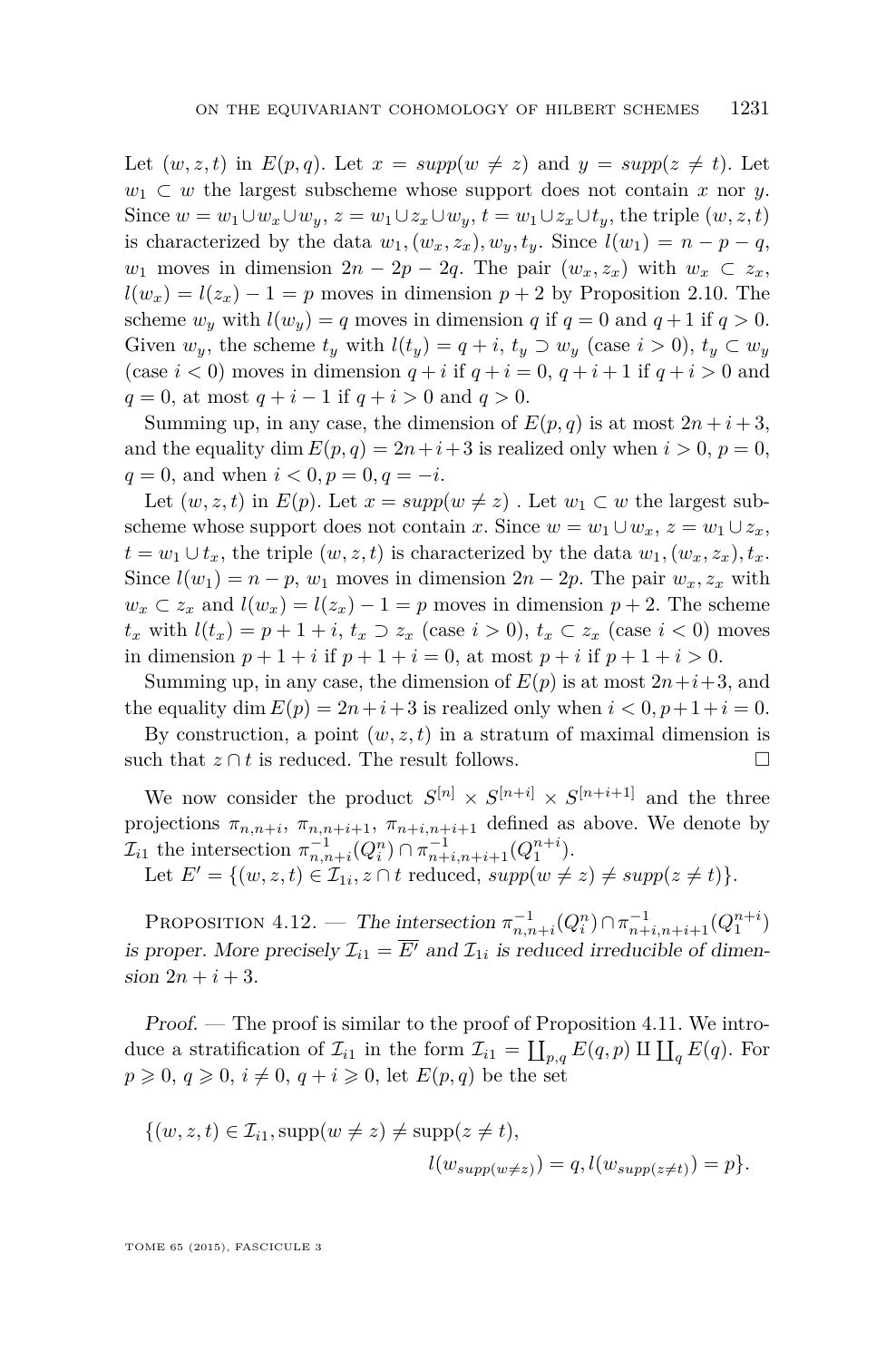<span id="page-32-0"></span>The only stratum of expected dimension  $2n+i+3$  is  $E(0,0)$  when  $i>0$  and  $E(-i,0)$  when  $i < 0$ . The study of the strata  $E(p,q)$  is rigorously similar to the mentioned Proposition [4.11](#page-30-0) and we skip it. For  $q \ge 0$ ,  $i \ne 0$ ,  $q + i \ge 0$ , let

$$
E(q) := \{ (w, z, t) \in \mathcal{I}_{i1}, \text{supp}(w \neq z) = \text{supp}(z \neq t) = x, l(w_x) = q \}.
$$

Let  $(w, z, t)$  in  $E(q)$ . Let  $x = supp(w \neq z)$ . Let  $w_1 \subset w$  the largest subscheme whose support does not contain *x*. Since  $w = w_1 \cup w_x$ ,  $z = w_1 \cup z_x$ , *t* = *w*<sub>1</sub> ∪ *t*<sub>*x*</sub>, the triple  $(w, z, t)$  is characterized by the data  $w_1$ ,  $(z_x, t_x)$ ,  $w_x$ . Since  $l(w_1) = n - q$ ,  $w_1$  moves in dimension  $2n - 2q$ . The pair  $(z_x, t_x)$ with  $z_x \subset t_x$ , ,  $l(z_x) = l(t_x) - 1 = q + i$  moves in dimension  $q + i + 2$  by Proposition [2.10.](#page-15-0) Given  $z_x$ , the scheme  $w_x$  with  $l(w_x) = q$ ,  $w_x \subset z_x$  (case *i* > 0),  $w_x$  ⊃  $z_x$  (case *i* < 0) moves in dimension *q* if  $q = 0$ , at most  $q - 1$ if  $q>0$ .

Summing up, in any case, the dimension of  $E(q)$  is at most  $2n + i + 2$ . There is no stratum  $E(q)$  of the expected dimension  $2n + i + 3$ .

In the proof of the next proposition we will use the following easy lemma:

LEMMA 4.13. — Let  $\pi : S \to pt$  be the projection of *S* to a point. Then  $\pi_*1 = 1/UV$ .

 $Proof.$  — This is a direct application of Theorem [1.5.](#page-8-0)

PROPOSITION 4.14. — We have  $[q_{-1}, q_1] = \frac{1}{UV}Id$ . Moreover, for  $i \neq -1$ , we have  $[q_i, q_1] = 0$ .

Proof. — The composition  $q_iq_1$  (resp.  $q_1q_i$ ) corresponds to

$$
(\pi_{n,n+i+1})_*(\pi_{n,n+1}^*[Q_1^n] \cup \pi_{n+1,n+i+1}^*[Q_i^{n+1}])
$$
  
(resp. 
$$
(\pi_{n,n+i+1})_*(\pi_{n,n+i}^*[Q_i^n] \cup \pi_{n+i,n+i+1}^*[Q_1^{n+1}])).
$$

By Propositions [4.11](#page-30-0) and [4.12,](#page-31-0) the intersection

$$
\pi_{n,n+1}^{-1}(Q_1^n) \cap \pi_{n+1,n+i+1}^{-1}(Q_i^{n+1}) \text{ (resp. } \pi_{n,n+i}^{-1}(Q_i^n) \cap \pi_{n+i,n+i+1}^{-1}(Q_i^{n+i}))
$$

is proper and therefore the cup product

$$
\pi_{n,n+1}^*[Q_1^n] \cup \pi_{n+1,n+i+1}^*[Q_i^{n+1}] \text{ (resp. } \pi_{n,n+i}^*[Q_1^n] \cup \pi_{n+i,n+i+1}^*[Q_i^{n+1}])
$$

is equal to the class of  $\mathcal{I}_{1i}$  resp.  $\mathcal{I}_{i1}$ .

Moreover, when  $i > 0$ , these two propositions show that  $\mathcal{I}_{1i}$  and  $\mathcal{I}_{i1}$  are birational to  $S^{[n]} \times S \times S^{[i]}_{punc}$ , where the indice *punc* refers to the punctual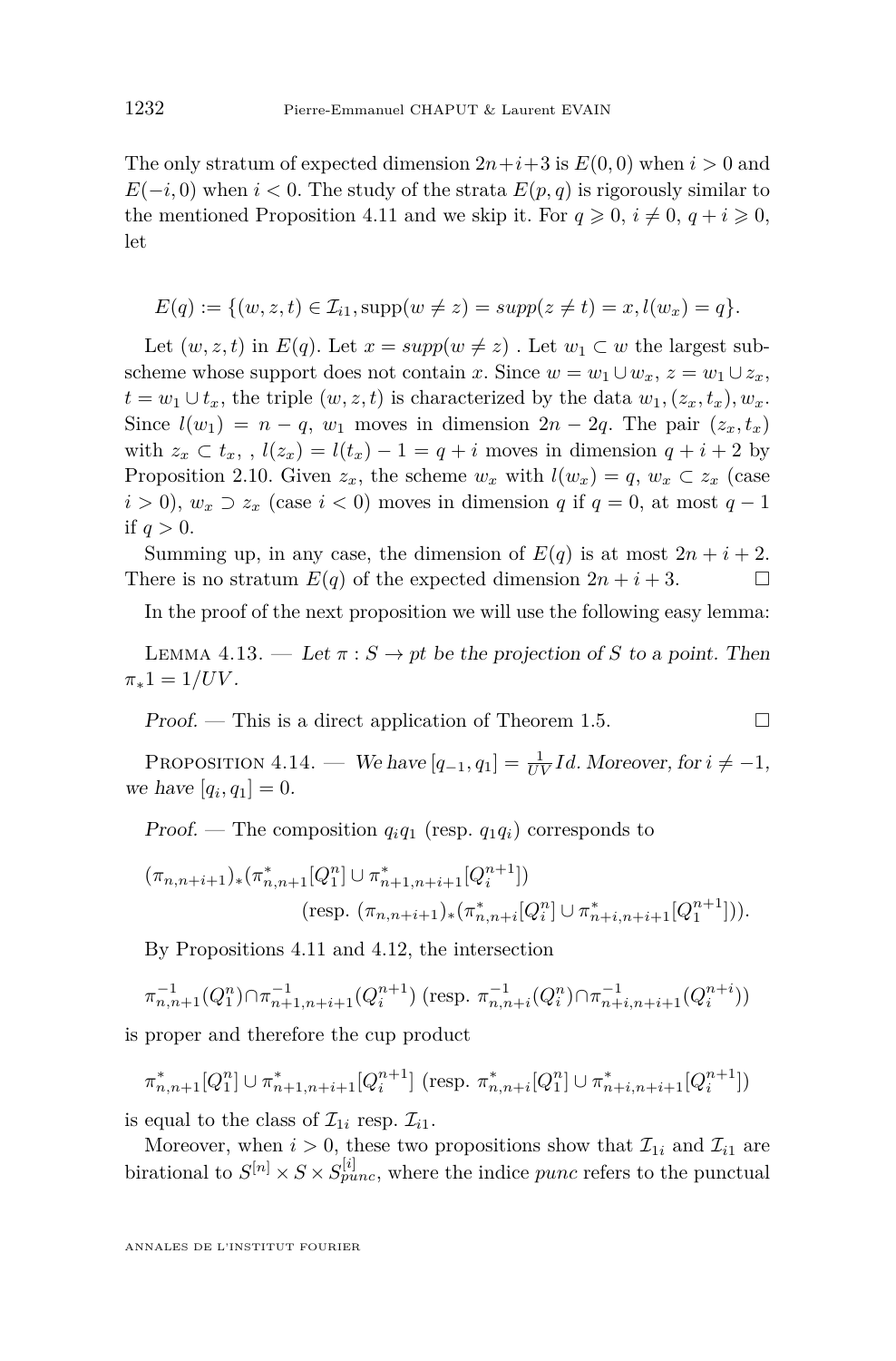<span id="page-33-0"></span>Hilbert scheme. So there is a commutative *T*-equivariant diagram:



From this it follows that, when  $i > 0$ , the correspondence

$$
(\pi_{n,n+i+1})_{*}(\pi_{n,n+1}^{*}[Q_{1}^{n}] \cup \pi_{n+1,n+i+1}^{*}[Q_{i}^{n+1}])
$$

$$
-(\pi_{n,n+i+1})_{*}(\pi_{n,n+i}^{*}[Q_{i}^{n}] \cup \pi_{n+i,n+i+1}^{*}[Q_{1}^{n+1}])
$$

defining the commutator morphism  $[q_1, q_i]$  is zero.

When  $i < 0$ , there is an extra component in  $\mathcal{I}_{1i}$ , namely  $E(-i-1)$ with the notations of Proposition [4.11.](#page-30-0) Let  $c = [E(-i-1)]$  denote the class of this component. The commutator  $[q_i, q_1]$  is then defined by the correspondence  $(\pi_{n,n+i+1})_*(c)$ .

If  $i < -1$ , the morphism  $\pi_{n,n+i+1} : \overline{E(-i-1)} \to S^{[n]} \times S^{[n+i+1]}$  is a proper morphism with fibers of positive dimension. Indeed, with the notations of Proposition [4.11,](#page-30-0) the projection of a general point is  $\pi_{n,n+i+1}$ :  $(w, z, t) = (w, t)$  with  $w = w_x \cup w_1, z = z_x \cup w_1, t = w_1$ . The couple  $(w_x, z_x)$ moves in dimension  $-i+1$  whereas  $w_x$  moves in dimension  $-i$ , hence the morphism contracts  $E(-i-1)$ . The fibers are proper since the support of  $z_x$  is *x*, the support of  $w_x$ . It follows that the correspondence  $(\pi_{n,n+i+1})_*(c)$ defining the morphism is equal to zero.

If  $i = -1$ , the morphism  $\pi_{n,n+i+1} : \overline{E(-i-1)} \to S^{[n]} \times S^{[n+i+1]}$  is not proper any more. It is birational to the morphism  $\varphi : \Delta \times S \to S^{[n]} \times S^{[n]}$ where  $\Delta \subset S^{[n]} \times S^{[n]}$  is the diagonal and  $\varphi(w, w, x) = (w, w)$ . It follows that the correspondence  $(\pi_{n,n+i+1})_*(c)$  defining the morphism is equal to  $\frac{1}{UV}[\Delta]$  and the proposition follows.

PROPOSITION 4.15. — Let *i*, *j* be positive integers. Then  $q_i q_j = q_j q_i$ .

Proof. — By Theorem [4.8,](#page-28-0) we have  $(i-1)q_i = \rho q_{i-1} - q_{i-1}\rho$  and  $jq_{j+1} =$  $\rho q_j - q_j \rho$ . From this it follows that

$$
(i-1)[q_i, q_j] = [\rho, [q_{i-1}, q_j]] - j[q_{i-1}, q_{j+1}] .
$$

By Proposition [4.14](#page-32-0) and induction on *i*, we may assume that  $[q_{i-1}, q_i] = 0$ and  $[q_{i-1}, q_{i+1}] = 0$ . Thus the proposition is proved.

4.4.2. Commuting  $\rho$  and  $\rho^{\vee}$ 

We now compute the commutator  $[\rho, \rho^{\vee}]$ . This is the technical key point of the computation of the commutation relations involving higher *q<sup>i</sup>* 's.

TOME 65 (2015), FASCICULE 3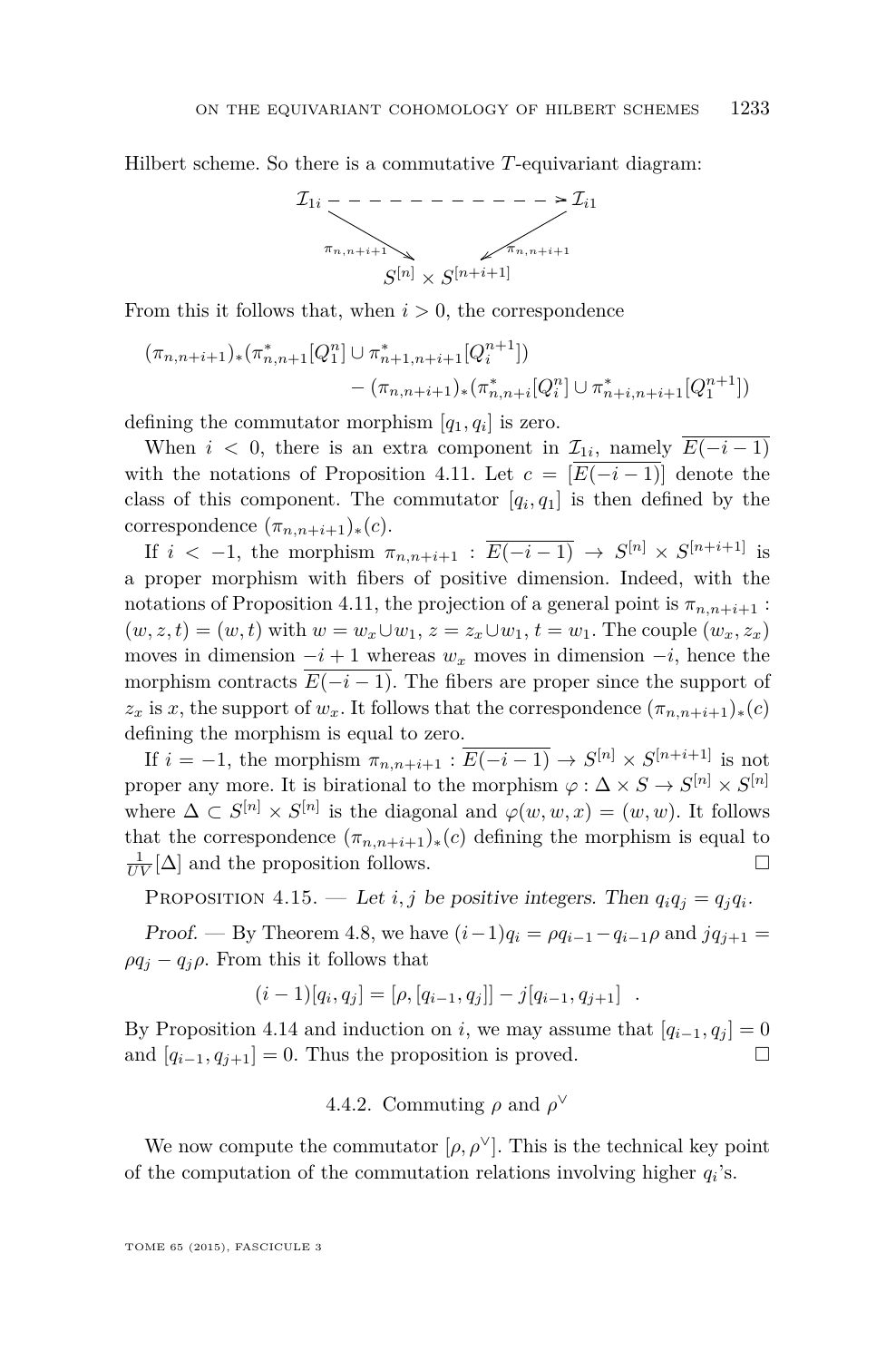<span id="page-34-0"></span>THEOREM  $4.16.$  – We have:

$$
[\rho, \rho^\vee] = \bigoplus_{n \geqslant 0} 2n \; Id_{A_K^*(S^{[n]})}.
$$

The heart of the proof is to get rid of an excess intersection component. To this aim, we use some standard intersection theory formulas to break up the initial intersection product into several pieces. After this rewriting, some of the intersections that show up are transverse and easy to compute. The other pieces (responsible for the excess intersections) are intersections with Cartier divisors. They can be handled with Chern class formalism.

*Proof.* — Let us first compute the correspondence  $\rho \rho^{\vee}$  in the equivariant Chow ring of  $S^{[n]} \times S^{[n]}$ .

On the product  $S^{[n]} \times S^{[n-1]} \times S^{[n]}$  we denote by  $\pi_i$  and  $\pi_{ij}$   $(i, j \in$ {1*,* 2*,* 3}) the natural projections. Let  $C = \pi_{12}^{-1}((R^{\vee})^n)$  and  $D = \pi_{23}^{-1}(R^{n-1})$ . Let  $E_1$  resp.  $E_2$  in  $S^{[n]} \times S^{[n-1]} \times S^{[n]}$  be the closure of the set of triples  $(z_n, z_{n-1}, z'_n)$  with  $z_{n-1}$  reduced,  $z_n$  and  $z'_n$  non reduced,  $z_{n-1} \subset z_n$ ,  $z_{n-1} \subset z_n'$  and  $\text{supp}(z_n \neq z_{n-1}) = \text{supp}(z_n' \neq z_{n-1})$  resp.  $\text{supp}(z_n \neq z_n')$  $(z_{n-1}) \neq \text{supp}(z'_{n} \neq z_{n-1})$ . Let  $F_i := \pi_{13}(E_i)$ : a generic element in  $F_1$  resp.  $F_2$  is a couple  $(z_n, z'_n)$  where  $z_n$  and  $z'_n$  have the same support, both have exactly one double point and the double points have the same resp. different support. The generic elements in  $E_1, E_2$  are depicted in the following picture:



PROPOSITION 4.17. — The intersection  $C \cap D$  is generically transverse and equal to the union  $E_1 \cup E_2$ .

Proof. — The codimension of *C* and *D* in the product  $S^{[n]} \times S^{[n-1]} \times S^{[n]}$ is  $2n-1$ . It follows that the components of  $C \cap D$  have dimension at least 2*n*.

Moreover  $C \cap D \subset L$ , where *L* parametrizes the triples  $(z_n, z_{n-1}, z'_n)$  with  $z_n \supset z_{n-1}, z'_n \supset z_{n-1}, supp(z_n) = supp(z_{n-1}), supp(z'_n) = supp(z_{n-1}).$  The locus  $L_k \subset L$  parametrizing the triples  $(z_n, z_{n-1}, z'_n)$  with  $z_{n-1}$  supported by *k* points is such that  $\overline{L_{n-1}} = E_1 \cup E_2$  has pure dimension 2*n*. For  $k < n-1$ , dim  $L_k < 2n$ . Thus the generic point of any component of  $C \cap D$  is in  $L_{n-1}$ . The reverse inclusion  $L_{n-1} \subset C \cap D$  is obvious, so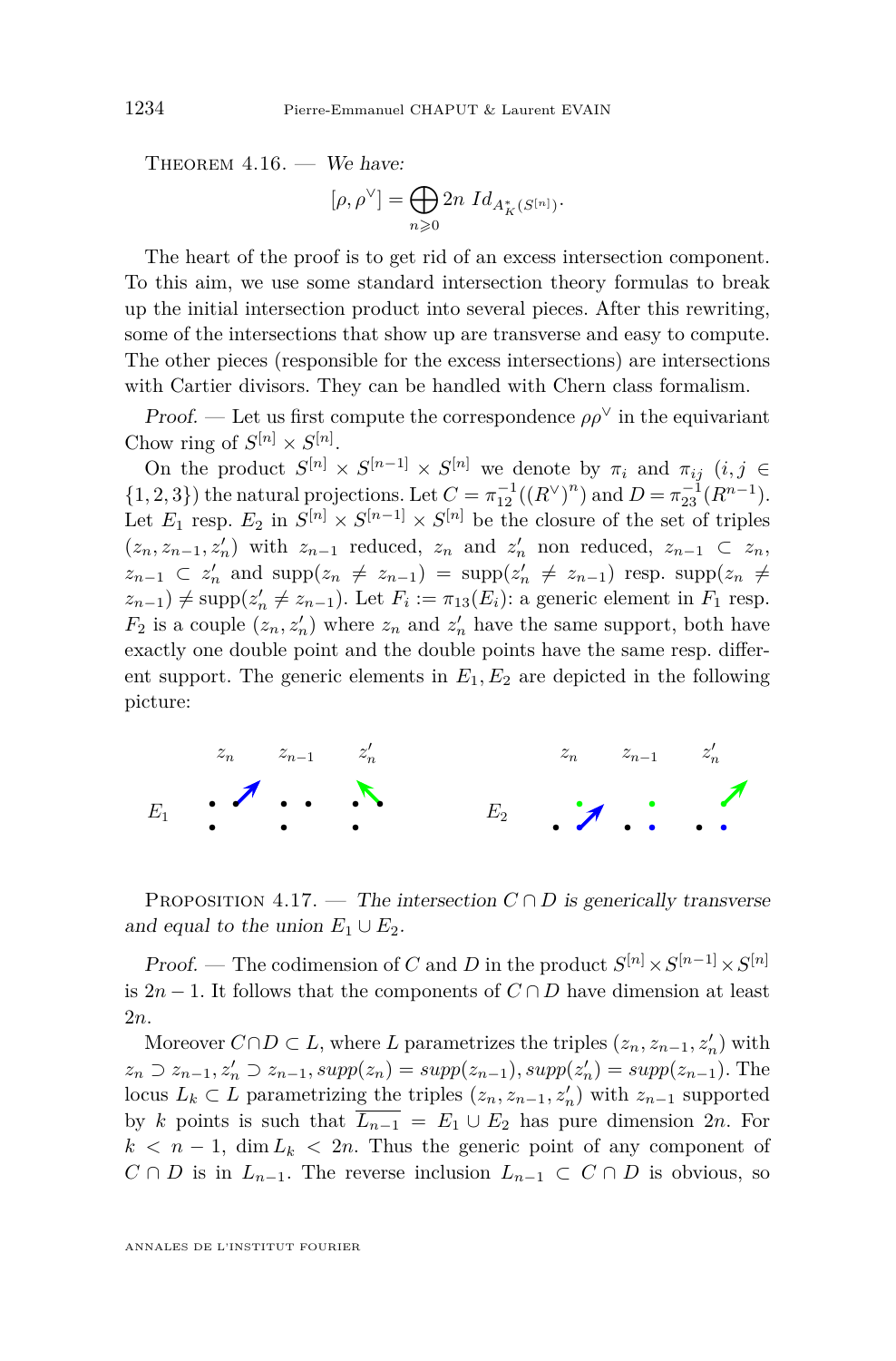<span id="page-35-0"></span>that  $C \cap D = \overline{L_{n-1}} = E_1 \cup E_2$ . The intersection is proper since both  $E_1$ and  $E_2$  have dimension 2*n*. The intersection is transverse along  $L_{n-1}$ , thus generically transverse.  $\hfill \square$ 

Since the restrictions of  $\pi_{13}$  to  $E_1$  and  $E_2$  are birational on their image, it follows from the proposition that

(4.2) 
$$
\rho \rho^{\vee} = [F_1] + [F_2].
$$

Now we compute  $\rho^{\vee}\rho$ . We use similar notations for  $\pi_i, \pi_{ij}$  on  $S^{[n]} \times$  $S^{[n+1]} \times S^{[n]}$ , and moreover we denote by  $\eta_1, \eta_2$  the two projections from  $S^{[n]} \times S^{[n]}$  to  $S^{[n]}$ . First of all we consider the variety

$$
Q' = \pi_{12}^{-1}(Q_1^n) \cap \pi_{23}^{-1}(Q_{-1}^{n+1}).
$$

We want to prove that  $Q'$  admits two irreducible components.

LEMMA 4.18. — Let  $L_k \subset S^{[k-1]} \times S^{[k]} \times S^{[k-1]}$  be the locus parametrizing the triples  $(z_{k-1}, z_k, z'_{k-1})$  with  $z_{k-1} \subset z_k$ ,  $z'_{k-1} \subset z_k$  and  $z_k$  supported at the origin. Then for  $k \geq 2$ , dim  $L_k \leq 2k - 3$ .

Proof. — The pair  $(z_{k-1}, z_k)$  moves in dimension at most  $k-1$ . When *z*<sub>*k*−1</sub> and *z*<sub>*k*</sub> are fixed,  $z'_{k-1}$  moves in dimension at most  $k-2$ .  $\Box$ 

An element in  $Q'$  is a triple  $(z_n, z_{n+1}, z'_n)$  with  $z_n \subset z_{n+1}$  and  $z_{n+1} \supset z'_n$ . Let  $Q'_2 \subset Q'$  the closed locus defined by the condition  $z_n = z'_n$  and  $Q'_1$  $\frac{1}{1}$  the open locus defined by the condition  $z_n \neq z'_n$ . Let  $Q'_1$  be the closure of  $Q'_1$  $\frac{1}{1}$ .

PROPOSITION 4.19. — The varieties  $Q'_1$  and  $Q'_2$  are irreducible of dimension dim  $Q'_1 = \dim Q'_2 = 2n + 2$ . The irreducible components of  $Q'$ are  $Q'_1$  and  $Q'_2$ . Moreover, the intersection  $Q' = \pi_{12}^{-1}(Q_1^n) \cap \pi_{23}^{-1}(Q_{-1}^{n+1})$  is generically transverse.

Proof. — The claims concerning  $Q'_2$  are true since  $Q'_2$  is isomorphic to  $S^{[n,n+1]}$  by projection on the first two factors.

As for  $Q_1'$ , let us denote by  $p = z_{n+1} \setminus z_n$  and  $p' = z_{n+1} \setminus z'_n$  the natural residual points defined by a triple  $(z_n, z_{n+1}, z'_n) \in \mathcal{Q}'_1$ . 1

The irreducibility of  $S_0^{[k,k+1]}$  implies that the locus  $L_0 \subset \mathcal{Q}'_1$  $y'_1$  with  $p \neq p'$ is irreducible of dimension  $2n + 2$ .

For  $m \geq 1$ , we define the locus  $L_m$  in  $Q_1'$  $p' = p'$  and  $length(z_{n+1})_p = m$ . It follows from Lemma 4.18 that it has dimension at most  $(2m-1) + 2(n+1-m) = 2n+1$  when  $m ≥ 2$ . When  $m = 1, L_1 = ∅$ .

Since the codimension of the intersection is bounded by the sum of the codimensions, the components of  $Q'$  have dimension at least  $2n + 2$ .

By construction  $Q_1'$  $\frac{1}{1}$  = ∪<sub>*m*≥2</sub>*L*<sub>*m*</sub> ∪ *L*<sub>0</sub> and  $Q' = Q'$ <sub>1</sub>  $\frac{1}{1} \cup Q_2'$ . The dimensions computed above show that the generic points of  $Q'$  coincide with the generic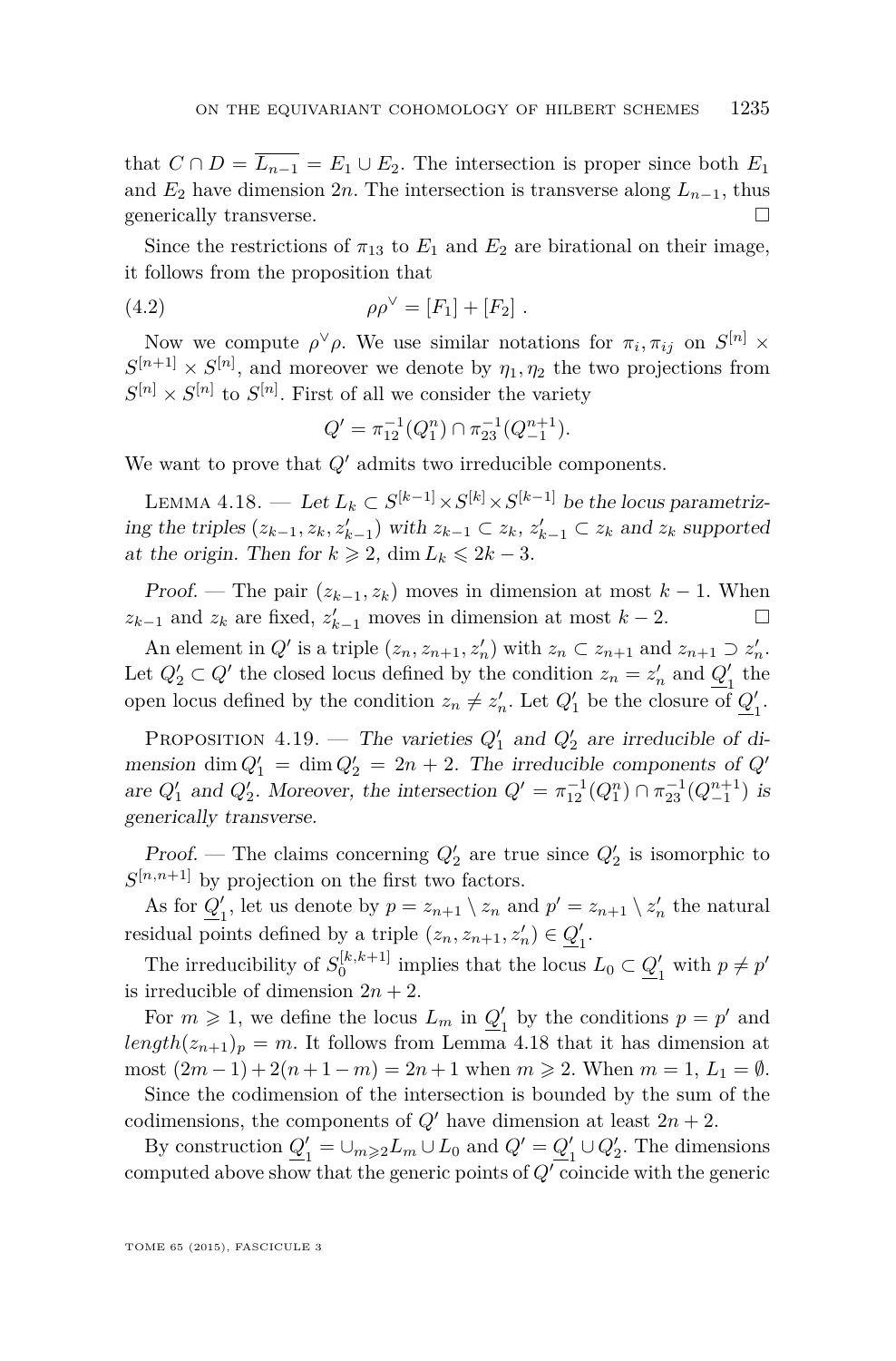points of  $L_0$  and  $Q'_2$ . Moreover, for  $m \ge 2$ ,  $L_m \subset \overline{L_0}$  otherwise there would be in  $Q'$  a component of dimension less than  $2n + 2$ .

The transversality of the intersection  $\pi_{12}^{-1}(Q_1^n) \cap \pi_{23}^{-1}(Q_{-1}^{n+1})$  is easily verified at the generic points of  $Q'_1$  and  $Q'_2$ .

We denote by  $C'_1$  resp.  $C'_2$  the closures of the sets of triples  $(z_n, z_{n+1}, z'_n)$ where  $\text{supp}(z_{n+1} \neq z_n) \in z_n$  and  $\text{supp}(z_{n+1} \neq z_n) \neq \text{supp}(z_{n+1} \neq z'_n)$ resp.  $\text{supp}(z_{n+1} \neq z_n) = \text{supp}(z_{n+1} \neq z'_n)$ . We denote by  $D'_1$  resp.  $D'_2$  the closures of the sets of triples  $(z_n, z_{n+1}, z'_n)$  where  $\text{supp}(z_{n+1} \neq z'_n) \in z'_n$  and  $\supp(z_{n+1} \neq z_n) \neq \supp(z_{n+1} \neq z'_n)$  resp.  $\supp(z_{n+1} \neq z_n) = \supp(z_{n+1} \neq z_n)$  $z_n'$ ). The varieties  $Q_1', Q_2', C_1', C_2', D_1', D_2'$  (as well as the following varieties  $E_1', E_2', E_3', E_4'$  are depicted in the following array :



Intersecting with Chern classes of line bundles, in particular with Cartier divisors, commutes with the intersection product in the Chow ring ([\[11\]](#page-50-0), Example 8.1.6). It follows that if *X* and *Y* are smooth in *Z* smooth, if  $\Delta_X \subset X$  and  $\Delta_Y \subset Y$  are Cartier divisors with restrictions  $R_X$  and  $R_Y$ on the (not necessarily smooth) generically transverse intersection  $X \cap Y$ , then the intersection  $[\Delta_X] \cdot Z[\Delta_Y]$  computed in the Chow ring  $A^*(Z)$  is equal to  $i_*(R_X \cdot X \cap Y \cap Y \to Z$  is the natural injection. Since we are working with divisors, one can replace smoothness of *X* and *Y* with smooth in codimension one. Moreover, there are equivariant analogs of these statements.

According to Proposition [4.19,](#page-35-0) one can apply the above with  $Z = S^{[n]} \times$  $S^{[n+1]} \times S^{[n]}$ ,  $X = \pi_{12}^{-1}(Q_1^n)$ ,  $Y = \pi_{23}^{-1}(Q_{-1}^{n+1})$ ,  $X \cap Y = Q' = Q'_1 \cup Q'_2$ ,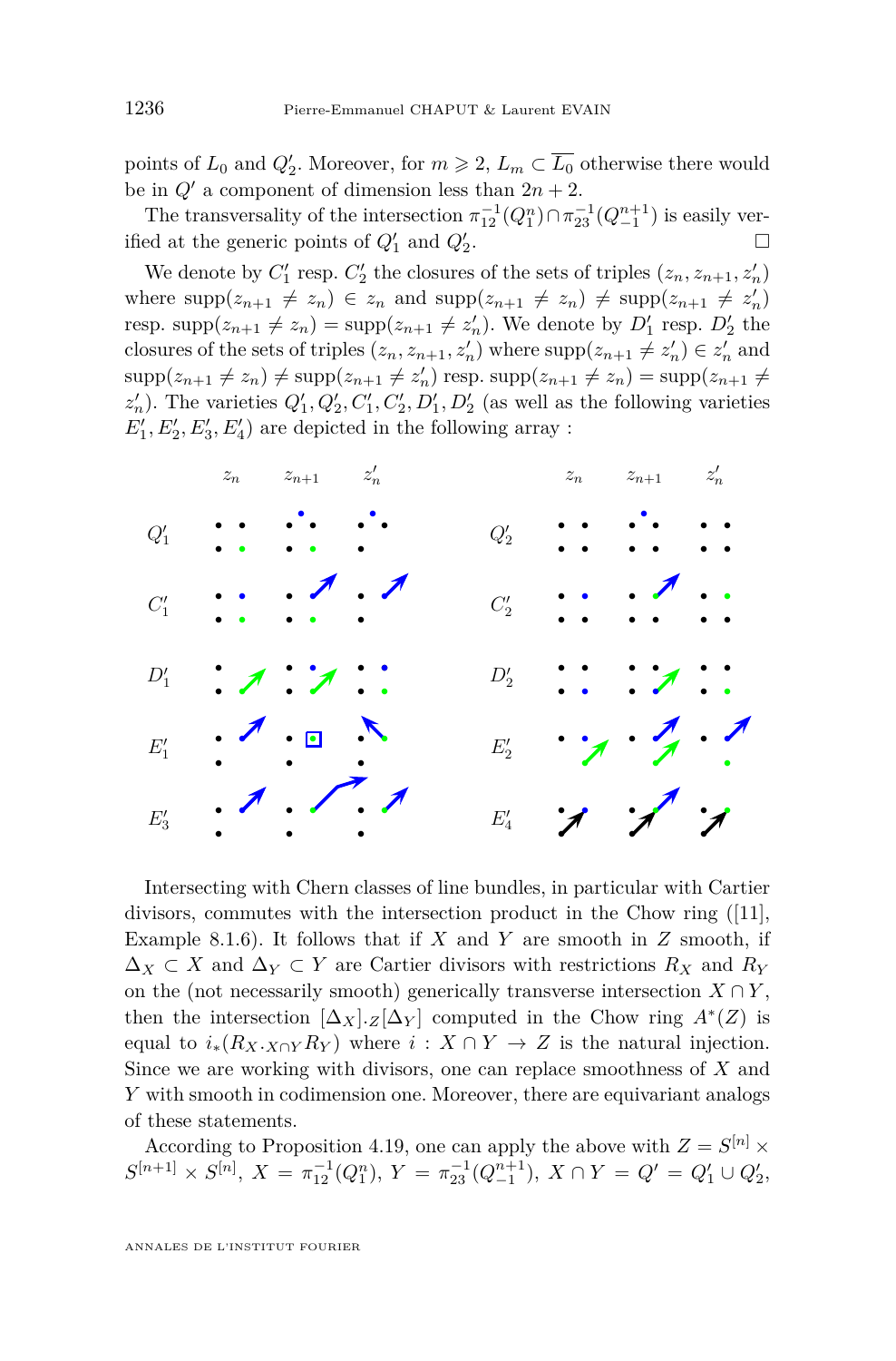$\Delta_X = \pi_{12}^{-1}(R^n)$ ,  $\Delta_Y = \pi_{23}^{-1}((R^{\vee})^{n+1})$ . For the restrictions of the divisors, we use the notation  $R_{Xi} = \Delta_X \cap Q_i$  and  $R_{Y_i} = \Delta_Y \cap Q_i$ . We obtain:

$$
\rho^{\vee}\rho = (\pi_{13})_*i_*((R_{X1} + R_{X2}).(R_{Y1} + R_{Y2}))
$$

where the intersection product takes place in  $Q'$ .

PROPOSITION 4.20. —  $R_{X1} = [C'_1], R_{X2} = 2[C'_2], R_{Y1} = [D'_1], R_{Y2} =$  $2[D'_2]$ .

Proof. — This is clear set theorically. The multiplicities are computed in local coordinates at a generic point.

Since  $R^n$  is a divisor on the smooth variety  $S^{[n,n+1]}$ ,  $\Delta_X$  is a Cartier divisor, and so are its restrictions  $R_{Xi}$ . Thus  $[C'_{1}]$  and  $2[C'_{2}]$  are Cartier divisors, and similarly for  $D'_1$  and  $D'_2$ . Thus our task now is to compute the product of the divisors  $([C_1'] + 2[C_2']) \cdot ([D_1'] + 2[D_2'])$  in  $A_T^*Q'$ . Note however that  $C_2' = D_2'$ , so that the corresponding intersection is certainly not proper. In fact we compute  $2[C_2'] \cdot ([D_1'] + 2[D_2'])$  by another method. We know that  $\rho^{\vee} = \frac{1}{2}(q_{-1}\delta - \delta q_{-1})$ . So in  $A_T^*(Q')$  we have  $2([D'_1] + 2[D'_2]) =$  $\pi_2^*\partial_{n+1} - \pi_3^*\partial_n$ . The pushforward  $\pi_{13,*}([C_2'] \cup \pi_3^*\partial_n)$  can be computed thanks to the projection formula: this is  $\pi_{13,*}[C_2'] \cup \eta_2^* \partial_n$ . But since  $\pi_{13}$  is proper and contractant when restricted to  $C_2'$ ,  $\pi_{13,*}$   $[C_2'] = 0$ .

To compute  $\pi_{13,*}([C_2] \cup \pi_2^*\partial_{n+1})$  we observe that the general fibers of *π*<sub>13</sub> over *π*<sub>13</sub>(*C*<sup>'</sup><sub>2</sub>) are isomorphic *n* copies of  $\mathbb{P}$ <sup>1</sup> and  $\pi_2^* \partial_{n+1}$  restricts to a line bundle isomorphic to  $\mathcal{O}(-2)$  on each  $\mathbb{P}^1$  (in fact the class of the diagonal is  $-2c_1^T(\mathcal{O}^{[2]})$  if  $\mathcal{O}^{[2]}$  denotes the tautological bundle). Thus we get  $\pi_{13,*}([C_2'] \cup \pi_3^* \partial_n) = -2nId_{S^{[n]}}.$ 

To compute the other products we consider geometric intersections. Let  $E_1', E_2', E_3', E_4'$  be the closures of some sets of triples  $(z_n, z_{n+1}, z_n')$ . To define these triples we use the following conventions:  $p_i, p'_i$  will be punctual subschemes of length  $i$  and  $w_j$  will be reduced subschemes of length  $j$ . Moreover, unless otherwise stated, these subschemes will be generic (among punctual subschemes) and their supports disjoint.

Let  $p_2, p'_2$  share the same support, and let  $p_3$  be the 2-fat point having the same support as  $p_2$  and  $p'_2$ . A generic triple  $(z_n, z_{n+1}, z'_n)$  in  $E'_1$  is given as follows:  $z_n = w_{n-2} \amalg p_2$ ,  $z'_n = w_{n-2} \amalg p'_2$  and  $z_{n+1} = w_{n-2} \amalg p_3$ .

Let  $p_1 \subset p_2, p'_1 \subset p'_2, w_{n-3}$  be generic. A generic triple  $(z_n, z_{n+1}, z'_n)$  in  $E_2'$  is given as follows:  $z_n = w_{n-3}$  II  $p_1$  II  $p_2'$ ,  $z_{n+1} = w_{n-3}$  II  $p_2$  II  $p_2'$ ,  $z_n' =$  $w_{n-3} \amalg p_2 \amalg p'_1$ .

Let  $p_2 \subset p_3$ ,  $w_{n-2}$  be generic. A generic triple  $(z_n, z_{n+1}, z'_n)$  in  $E'_3$  is given as follows:  $z_n = z'_n = w_{n-2} \amalg p_2$  and  $z_{n+1} = w_{n-2} \amalg p_3$ .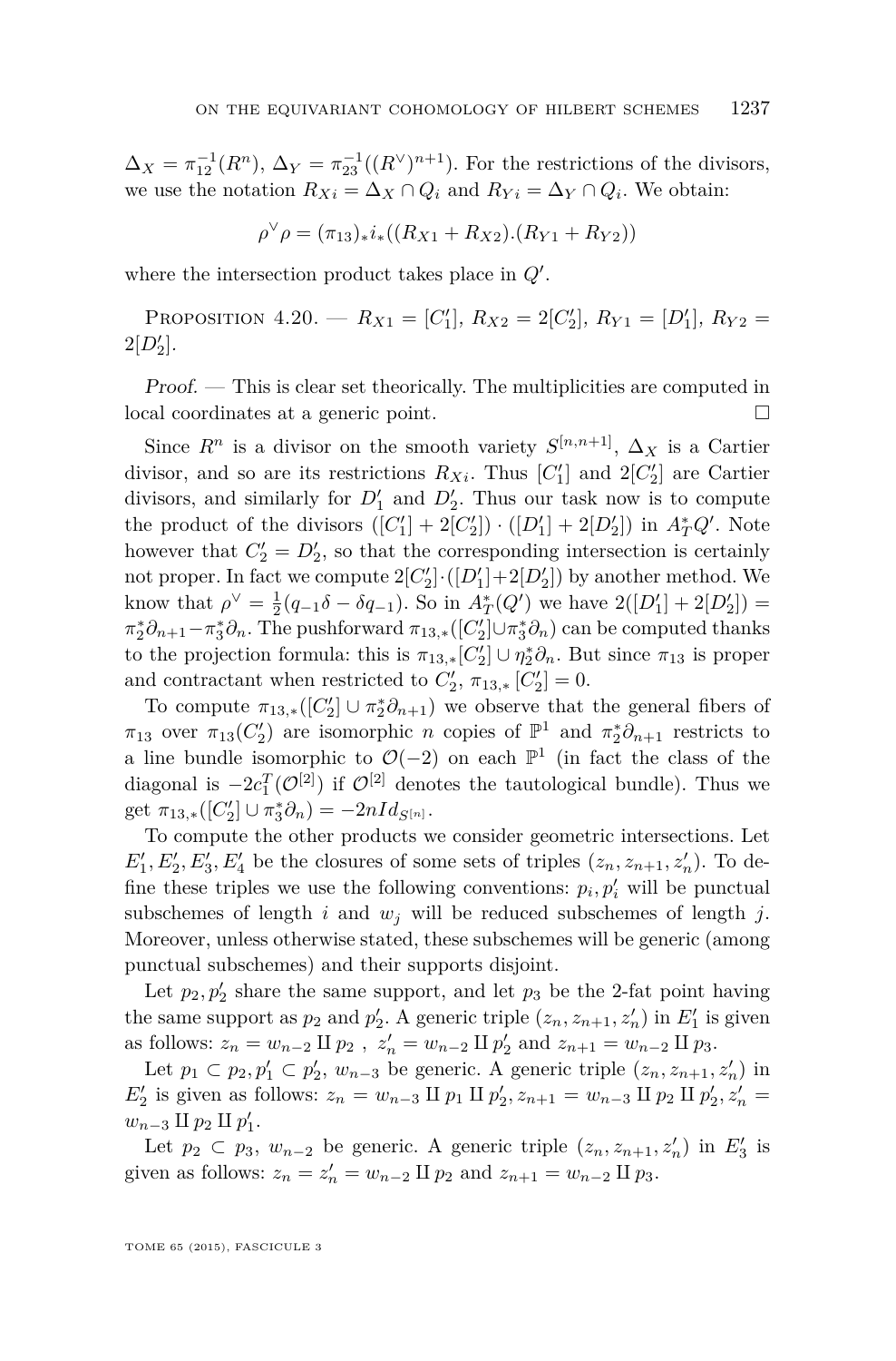<span id="page-38-0"></span>Let  $p_1 \subset p_2$ , let  $p'_2$  and  $w_{n-3}$  be generic. A generic triple  $(z_n, z_{n+1}, z'_n)$ in  $E_4'$  is given as follows:  $z_n = z_n' = w_{n-3} \amalg p_1 \amalg p_2', z_{n+1} = w_{n-3} \amalg p_2 \amalg p_2'.$ 

LEMMA 4.21. — We have the set theoretic intersection  $C'_1 \cap (D'_1 \cup D'_2)$  =  $E_1' \cup E_2' \cup E_3' \cup E_4'.$ 

Proof.  $\mathcal{I}$  Let  $\mathcal{I}$  denote an irreducible component in the intersection of the lemma. We know that  $\mathcal{I}$  has dimension at least  $2n$ . Let  $\xi = (z_n, z_{n+1}, z'_n)$ be a generic point in one of these components. Let  $x = \text{supp}(z_{n+1} \neq z_n)$ and  $y = \text{supp}(z_{n+1} \neq z'_n)$ . Let *p* be the length of  $z_n$  at *x* and *q* the length of  $z'_n$  at *y*. Since  $\mathcal{I} \subset C'_1$ ,  $p \geqslant 1$ . Since  $\mathcal{I} \subset D'_1 \cup D'_2$ ,  $q \geqslant 1$ . Finally, since  $\mathcal{I} \subset C'_1$ ,  $z'_n$  is non reduced.

Assume first that  $x \neq y$ . Then the triple  $\xi$  is defined by the inclusions  $(z_n)_{|x} \subset (z_{n+1})_{|x}$  and  $(z'_n)_{|y} \subset (z_{n+1})_{|y}$  and the intersection  $z_n \cap (S \setminus \{x, y\})$ which has length  $n - p - q - 1$ . So the dimension of the set of such triples is  $(p+2) + (q+2) + 2(n-p-q-1) = 2n+2-p-q$ , so that  $p+q = 2$ . Therefore  $p = 1 = q$ , and so  $\mathcal{I} = E'_2$ .

From now on, we assume that  $x = y$ , so  $q = p$ . If  $p = 1$ , since  $z'_n$  is non reduced, we have  $\mathcal{I} = E'_4$ .

Let us see that  $p \le 2$ . We denote by  $f$  the dimension of the set of schemes of length *p* included in  $(z_{n+1})_{|x}$ . Since the support of such a subscheme of  $(z_{n+1})_{|x}$  is *x* we have  $f \leq p-1$ . Let  $r : \mathcal{I} \dashrightarrow S_0^{[p,p+1]}$  which maps a triple  $(z_n, z_{n+1}, z'_n)$  to the pair  $((z_n)_{|x}, (z_{n+1})_{|x})$ . We denote by *d* the dimension of  $r(\mathcal{I})$ . By Proposition [2.10](#page-15-0) dim  $S_0^{[p,p+1]} = p+2$  so we have  $d \leqslant p+2$ . Moreover dim  $\mathcal{I} = 2n - 2p + d + f \geq 2n$ . Summing up, we have

(4.3) 
$$
d + f \geq 2p, \ d \leq p + 2, \ f \leq p - 1.
$$

If  $f = p - 1$ , then any scheme of length p supported at x is included in  $(z_{n+1})_{|x}$ , and this implies that  $p = 2$  and  $(z_{n+1})_{|x}$  is a 2-fat point. In this case  $\mathcal{I} = E'_1$ .

Let us assume that  $f \leq p-2$ . Equation (4.3) implies that  $f = p-2$ and  $d = p + 2$ , so  $r(\mathcal{I}) = S_0^{[n, n+1]}$ . If we assume that  $p > 2$ , we get  $f > 0$ and therefore  $(z_{n+1})_{|x}$  cannot be curvilinear, contradicting  $r(\mathcal{I}) = S_0^{[n,n+1]}$ . Thus we have  $p = 2$  and  $\mathcal{I} = E'_3$ .

LEMMA 4.22. — There exist integers  $a, b, c, d$  such that  $[C'_1] \cup [D'_1]$  =  $[E'_1] + [E'_2] + a[E'_3] + b[E'_4]$  and  $[C'_1] \cup [D'_2] = c[E'_3] + d[E'_4]$ .

*Proof.* — Note that a generic point in  $E'_1$  and  $E'_2$  is a smooth point in  $Q'$  (this will for example be a consequence of our following parametrization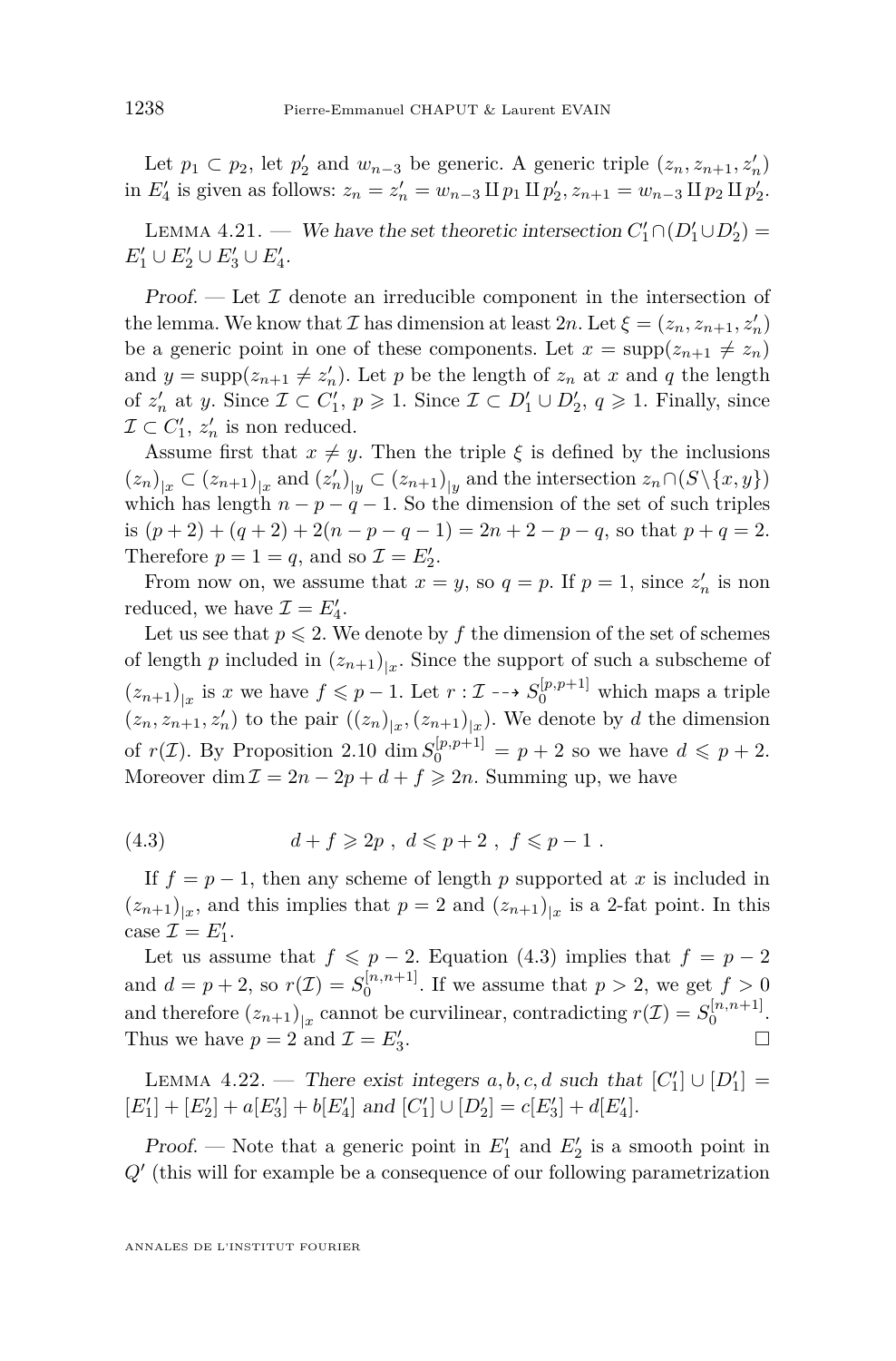<span id="page-39-0"></span>of *Q*<sup>0</sup> near such a point). Let us first compute the intersection number of  $C_1'$  and  $D_1'$  along  $E_1'$ . A generic point in  $C_1'$  resp.  $D_1', E_1'$  can be obtained by disjoint union of  $n-2$  distinct points and a generic point in the same variety in the case  $n = 2$ , thus it is enough to consider the case where *n* = 2. We consider the particular point  $\xi = (z_2, z_3, z_2')$  where  $z_2$  resp.  $z_3, z'_2$  is the subscheme of the plane defined by the equations  $(X, Y^2)$  resp.  $(X^2, XY, Y^2), (X^2, Y)$ . Note that the projection  $S^{[2]} \times S^{[3]} \times S^{[2]} \rightarrow S^{[2]} \times$  $S^{[2]}$  restricts to an isomorphism on its image in a neighborhood of  $\xi$  in  $Q'$ , since for  $\varepsilon = (y_2, y_3, y_2')$  in such a neighborhood,  $y_3$  is the scheme-theoretic union of  $y_2$  and  $y'_2$ . Thus  $Q'$  is locally isomorphic to the set of pairs  $(y_2, y'_2)$ of subschemes of length 2 which meet. Note that for both  $y_2$  and  $y_2'$  there is a unique line containing it. Moreover since all our intersection computations are invariant under translations, we may assume that the intersection point of these two lines is the origin.

We parameterize pairs of subschemes  $(y_2, y_2')$  near  $(z_2, z_2')$  such that these two lines meet at the origin by stating that  $y_2$  resp.  $y'_2$  corresponds to the ideal  $(X+aY, Y^2+bY+c)$  resp.  $(X^2+dX+e, Y+fX)$ . Then  $Q'$  is defined by the fact that the origin belongs to  $y_2$  and  $y'_2$ , namely by the equations  $c = e = 0$  (thus  $Q'$  is locally an affine space).

Inside this variety,  $C_1'$  resp.  $D_1'$  is defined by the fact that  $y_2'$  resp.  $y_2$  is non reduced. Thus it is defined by the equation  $d = 0$  resp.  $b = 0$ . We thus see that the intersection of  $C_1'$  and  $D_1'$  is transverse along a generic point in  $E'_1$ .

Around a generic point in  $E_2'$  things are easier because the projection  $Q' \rightarrow S^{[n+1]}, \xi \mapsto z_{n+1}$  is locally an isomorphism. Thus  $Q'$  is locally isomorphic to the product  $S^{[n-3]} \times S^{[2]} \times S^{[2]}$ , and  $(z_{n-3}, z_2, z'_2)$  in this product belongs to  $C_1'$  resp.  $D_1'$  if and only if  $z_2$  resp.  $z_2'$  is punctual. So the intersection  $C'_1 \cap D'_1$  is transverse at such a point.

Now the lemma follows from Lemma [4.21.](#page-38-0)  $\Box$ 

We have  $\pi_{13,*} [E_3'] = \pi_{13,*} [E_4'] = 0$  since the restriction of  $\pi_{13}$  to  $E_3'$  and *E*<sup> $\ell_4$ </sup> is proper and contractant. We have  $\pi_{13,*}[E_1'] = [F_1]$  and  $\pi_{13,*}[E_2'] =$ [*F*<sub>2</sub>]. Therefore this gives  $\rho^{\vee}\rho = [F_1] + [F_2] - 2n \, Id$ . Since by [\(4.2\)](#page-35-0),  $\rho \rho^{\vee} =$  $[F_1] + [F_2]$ , the proposition is proved.

### 4.4.3. The commutator  $[q_i, q_j]$

We can now compute the commutator  $[q_i, q_j]$  for all  $i, j$ .

LEMMA 4.23. — We have  $[q_{-1}, \rho] = 0$ .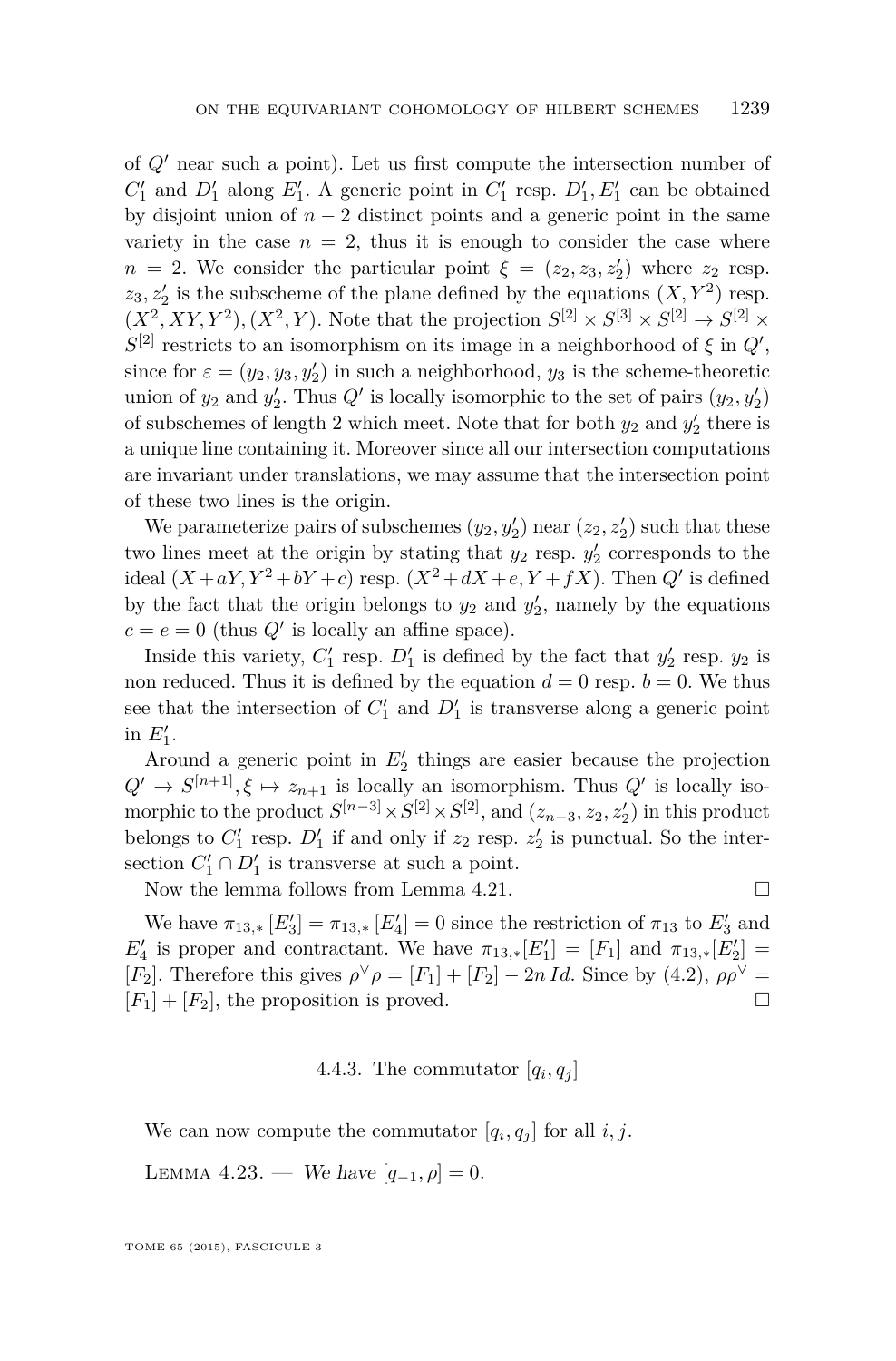<span id="page-40-0"></span>Proof. — First let us compute the correspondence *ρq*−1. Consider the product  $S^{[n]} \times S^{[n-1]} \times S^{[n]}$  and the natural projections on this product. Let  $C := \pi_{12}^{-1}(Q_{-1}^n) \cap \pi_{23}^{-1}(R^{n-1})$ . It is the closure of the set of triples  $(z_n, z_{n-1}, z'_n)$  with  $z_n$  reduced,  $z_{n-1} \subset z_n \cap z'_n$ , and  $z'_n$  having a point of length 2. Let  $F \subset S^{[n]} \times S^{[n]}$  be the closure of the set of pairs  $(z_n, z'_n)$  with  $z_n$ reduced,  $(z'_n)_{red} \subset z_n$  and  $z'_n$  having a point of length 2 and simple points otherwise. Since the restriction of  $\pi_{13}$  to *C* is birational, the morphism  $\rho q_{-1}$ is given by the correspondence *F*.

Now we compute the correspondence  $q_{-1}\rho$ . The corresponding intersection has been studied in the proof of Proposition [4.16.](#page-34-0) With these notations we have  $\pi_{23}^* [Q_{-1}^{n+1}] \cup \pi_{12}^* [R^n] = [C'_1] + 2[C'_2]$ . Moreover the restriction of  $\pi_{13}$ to  $C'_{1}$  is birational with image  $F$  and the restriction of  $\pi_{13}$  to  $C'_{2}$  is proper contractant. Thus the morphism  $q_{-1}\rho$  is also given by the correspondence *F*, and the lemma is proved. □

Recall the convention that  $q_0 = 0$ .

PROPOSITION 4.24. — Let *i* be arbitrary. We have  $[\rho, q_i] = |i| q_{i+1}$ .

Proof. — If  $i \geq 0$  this is Theorem [4.8.](#page-28-0) If  $i = -1$  this is Lemma [4.23.](#page-39-0) Let us assume that  $i = -j$  with  $j \ge 2$ . The Jacobi identity reads:

$$
[[q_{-j+1}, \rho^{\vee}], \rho] + [[\rho, q_{-j+1}], \rho^{\vee}] + [[\rho^{\vee}, \rho], q_{-j+1}] = 0.
$$

Theorem [4.8](#page-28-0) yields  $[q_{-j+1}, \rho^{\vee}] = (j-1)q_{-j}$ . We may assume by induction that  $[\rho, q_{-j+1}] = (j-1)q_{-j+2}$ . Finally by Proposition [4.16](#page-34-0) we have  $[[\rho^\vee, \rho], q_{-j+1}] = 2(j-1)q_{-j+1}$ . Thus we get:

$$
(j-1)[q_{-j},\rho] + (j-1)(j-2)q_{-j+1} + 2(j-1)q_{-j+1} = 0,
$$

hence the proposition is proved.

THEOREM  $4.25.$  — Let *i* and *j* be any integers. We have

$$
[q_i, q_{-j}] = \begin{cases} 0 & \text{if } i \neq j \\ \frac{i(-1)^{i+1}}{UV}Id & \text{if } i = j \end{cases}
$$

Proof. — Since  $q_{-i}$  is the adjoint of  $q_i$  and  $[q_i, q_{-j}] = 0$  if  $i \ge 0$  and  $j \le 0$ by Proposition [4.15,](#page-33-0) we may assume that  $i, j \geq 1$ . Moreover the proposition will be true if  $i = 1$  or  $j = 1$  by Proposition [4.14.](#page-32-0) Thus we assume  $i, j \ge 2$ . Once again we apply Jacobi identity:

(4.4) 
$$
[[\rho, q_{i-1}], q_{-j}] + [[q_{-j}, \rho], q_{i-1}] + [[q_{i-1}, q_{-j}], \rho] = 0.
$$

By induction we may assume that the commutator  $[q_{i-1}, q_{-i}]$  is given by the proposition. Therefore it is either 0 or a scalar; in both cases it will commute

$$
\Box
$$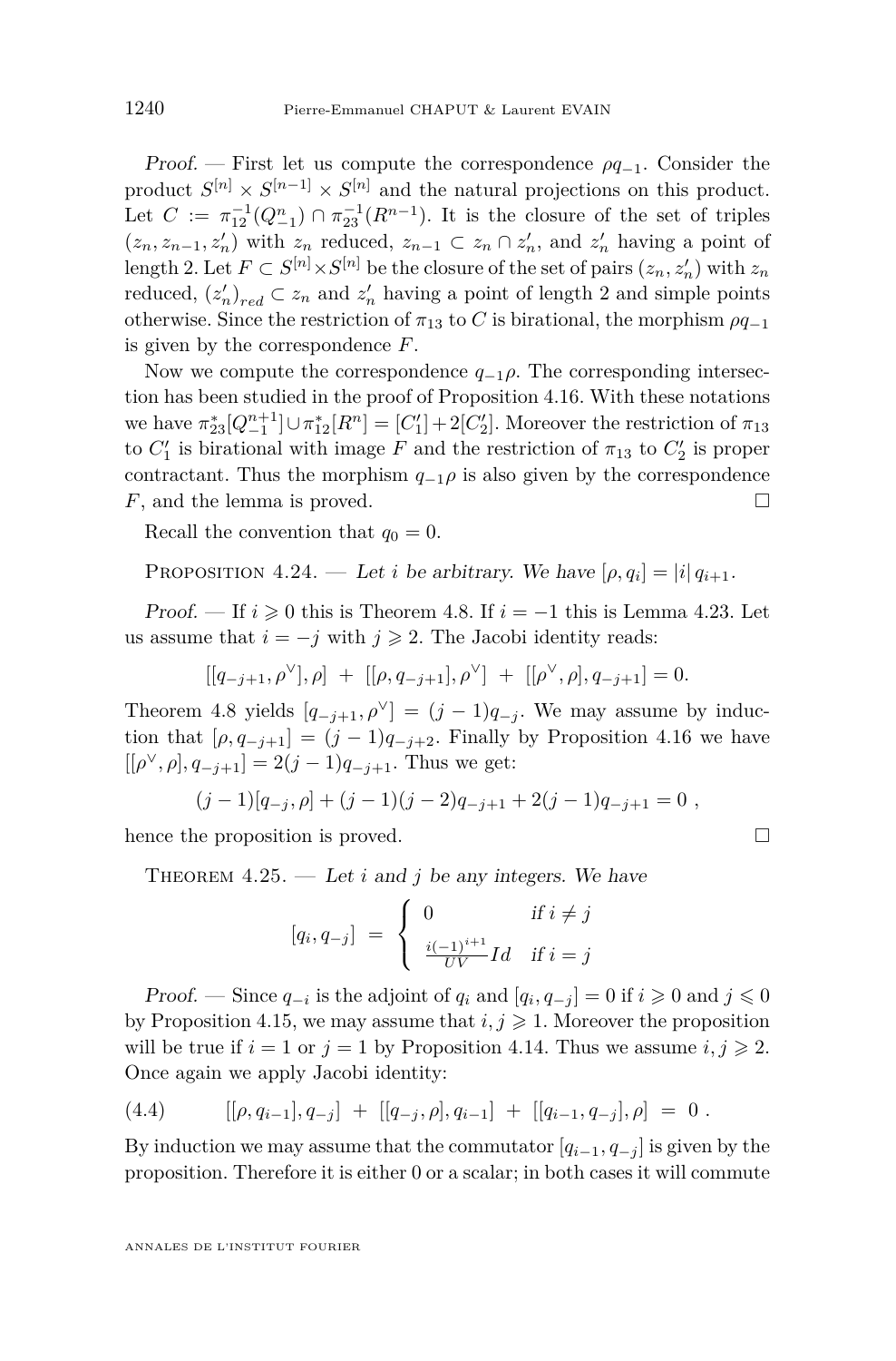<span id="page-41-0"></span>with  $\rho$ , so the last term vanishes. By Proposition [4.24,](#page-40-0)  $[q_{-i}, \rho] = -jq_{-i+1}$ and  $[\rho, q_{i-1}] = (i-1)q_i$ .

Therefore equation [\(4.4\)](#page-40-0) reads  $(i-1)[q_i, q_{-j}] = j[q_{-j+1}, q_{i-1}]$ . If  $i \neq j$ , the second term vanishes by induction and so  $[q_i, q_{-j}] = 0$ . If  $i = j$  we get  $[q_i, q_{-i}] = i \frac{(-1)^{i+1}}{UV} Id$  as we wanted to prove.

### **5. Class of the small diagonal**

Let  $\Delta_i$  be the locus in  $S^{[n]}$  where at least *i* points share the same support. In particular  $\Delta_2$  is the big diagonal, and  $\Delta_n$  is the small diagonal. In Corollary [4.4,](#page-27-0) we proved the equivariant formula for the big diagonal  $[\Delta_2] = -2c_1(\mathcal{O}^{[n]})$ , which is analogous to Lehn's formula valid in the classical setting. In this section, we prove an equivariant formula for the small diagonal.

THEOREM 5.1. — The *T*-equivariant class of  $\Delta_n$  is:  $[\Delta_n] = (-1)^{n-1} n c_{n-1}(\mathcal{O}^{[n]}).$ 

The projection from the equivariant Chow ring to the classical Chow ring gives obviously the analogous formula in the classical setting.

 $\bigoplus A^*_T(S^{[n]})$  denote  $([u^{[n]}])_n$ , where  $[\cdot]$  denotes total equivariant Chern Remark 5.2. — Given *u* an equivariant line bundle over *S*, let  $c(u) \in$ polynomial and  $u^{[n]}$  is the bundle over  $S^{[n]}$  tautologically defined by *u*. More generally we have the following formula:

$$
c(u) = \exp \left( \sum_{m \geq 1} \frac{(-1)^{m-1}}{m} q_m([u^{[1]}]) \right) \cdot \phi.
$$

In this formula,  $\phi$  denotes the fundamental class in  $S^{[0]}$  and the operators  $q_m([u^{[1]}]) = [u^{[1]}] \cdot q_m$  have been defined in Remark [3.2.](#page-22-0)

Proof. — This formula is Lehn's Theorem 4.6 [\[15\]](#page-50-0) and we explain why his proof is valid in our equivariant context. Lehn introduces the operator  $\mathfrak{C}(u) := c(u) \cdot q_1 \cdot c(u)^{-1}$  and shows [\[15,](#page-50-0) Theorem 4.2] that

$$
(5.1) \qquad \qquad \mathfrak{C}(u) = q_1(c(u)) + \rho .
$$

The proof of this theorem relies on the exact sequence [\[15,](#page-50-0) (11)] which is equivariant and his Lemma 3.9, for which we proved an equivariant version (Corollary [4.6\)](#page-27-0). Thus the relation (5.1) holds in the equivariant context. Lehn's proof of [\[15,](#page-50-0) Corollary 4.3] is purely algebraic and therefore we also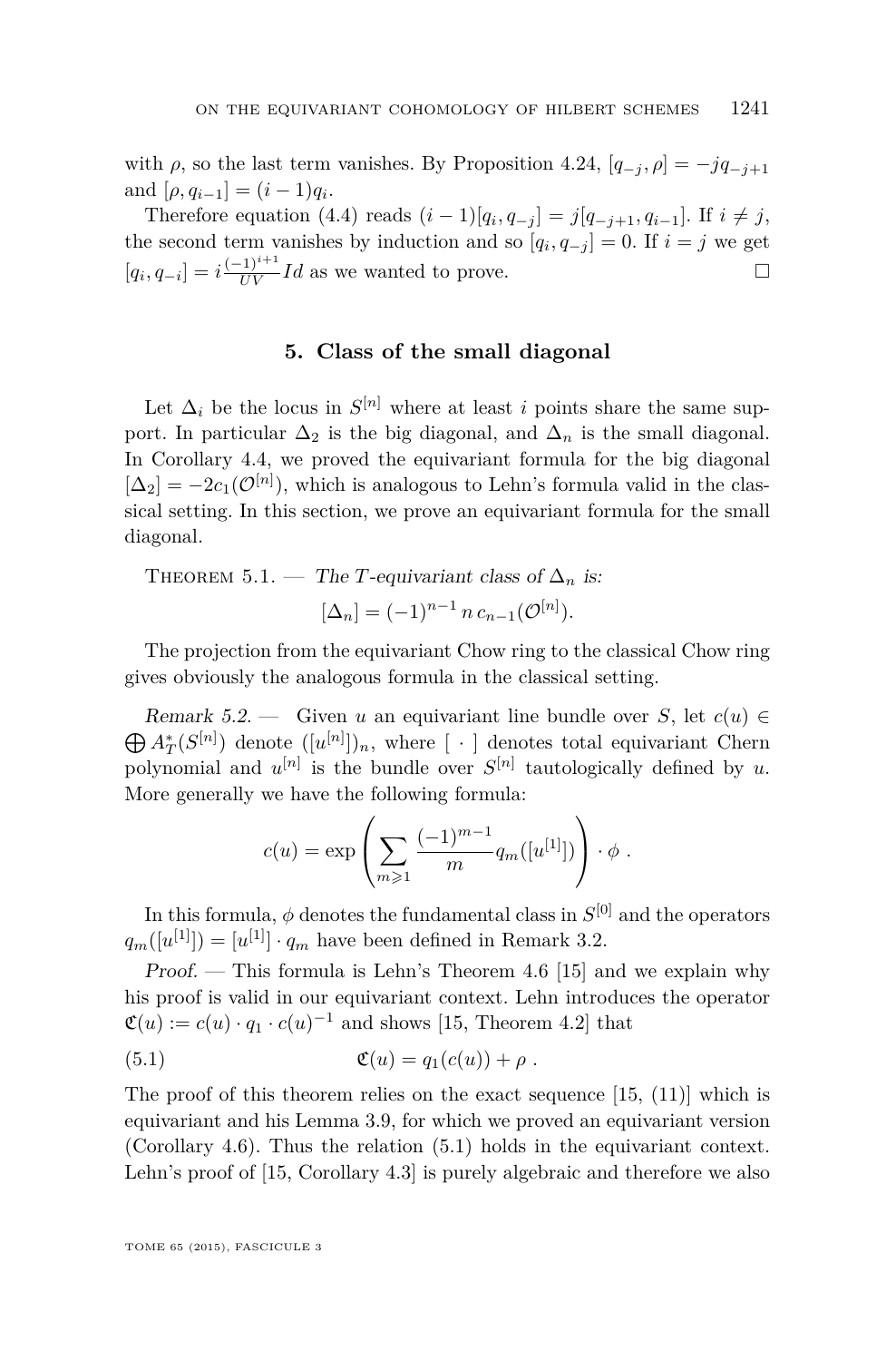<span id="page-42-0"></span>have  $c(u) = \exp(\mathfrak{C}(u)) \cdot \phi$ . Finally, the proof of [\[15,](#page-50-0) Theorem 4.6] uses this relation together with the commutation relations of  $q_i$  and  $\rho$ , which we also proved in Theorem [4.8.](#page-28-0)

We now give another proof of Theorem [5.1,](#page-41-0) as a straightforward consequence of an explicit expression of  $q_n$  (Theorem 5.3) which we believe is interesting in itself. The class  $[\Delta_n]$  is equal to  $q_n \cdot \phi$ .

Recall Notation [4.5.](#page-27-0) If  $\lambda \subset \mathbb{N}^2$  is a set of cardinal *n* and  $M: \{1, \ldots, n\} \to$  $\lambda$  is a bijection, let  $M^-$ : {1, ..., *n* − 1}  $\rightarrow \lambda \setminus M(n)$  be the restriction of *M* and  $M^+$ : {1, ...,  $n-1$ }  $\rightarrow \lambda \setminus M(1)$  the bijection defined by  $M^+(i)$  =  $M(i + 1)$ . Let  $w : \lambda \to \mathbb{Q}[U, V]$  be the map sending  $(a, b)$  to the linear form  $aU + bV$  corresponding to the weight of the monomial  $X^a Y^b$  for the *T*-action. Let

$$
P_M = \frac{(-1)^{n-1}}{(n-1)!} \sum_{i=1}^{i=n} (-1)^{i-1} {n-1 \choose i-1}
$$
  
× w(M(1)) ··· w(M(i-1))w(M(i+1)) ··· w(M(n))

if  $n > 1$  and  $P_M = 1$  if  $n = 1$ .

THEOREM  $5.3.$  — We have the relation

$$
\Delta_{q_n,\lambda,\mu} = \sum_M P_M \prod_{i=0}^{n-1} \Delta_{q_1,\lambda_i,\lambda_{i+1}} \quad ,
$$

where *M* runs through the standard skew Young diagrams of shape  $\mu \setminus \lambda$ , and  $\lambda_i$  is the partition defined by  $\lambda_i = \lambda \cup \{M(1), \ldots, M(i)\}.$ 

Note that  $\sum_M \prod_{i=0}^{n-1} \Delta_{q_1,\lambda_i,\lambda_{i+1}} = \Delta_{q_1^n,\lambda,\mu}$ . If  $\lambda$  is empty and *M* is a tableau of shape  $\mu$ , all the terms but the first in the sum defining  $P_M$  are zero, and  $P_M = \frac{(-1)^{n-1}}{(n-1)!} c_{n-1} (\mathcal{O}^{[n]})_{\text{fix}(\mu)}$ . Since  $S^{[n,n+1]}$  is irreducible and since the projection  $S^{[n,n+1]} \to S^{[n+1]}$  is proper, with a finite generic fiber of cardinal  $n+1$ , it follows that the fundamental class  $1_{S^{[n]}} \in A_T^*(S^{[n]})$  satisfies  $q_1(1_{S^{[n]}}) = (n+1)1_{S^{[n+1]}}$ , and by induction  $q_1^n(\phi) := q_1 \circ \cdots \circ q_1(\phi) = n! \in$  $A_T^*(S^{[n]})$ . Theorem [5.1](#page-41-0) is then a consequence of Theorem 5.3.

If  $M: \{1, \ldots, n\} \to \lambda$  is a standard skew young diagram of shape  $\lambda$ , define  $Q_M$  by  $Q_M = 1$  if  $n = 1$  and recursively by the formula  $Q_M =$  $\frac{1}{n-1}$  $\left(-w(M(n))Q_{M^{-}} + w(M(1))Q_{M^{+}}\right).$ 

ANNALES DE L'INSTITUT FOURIER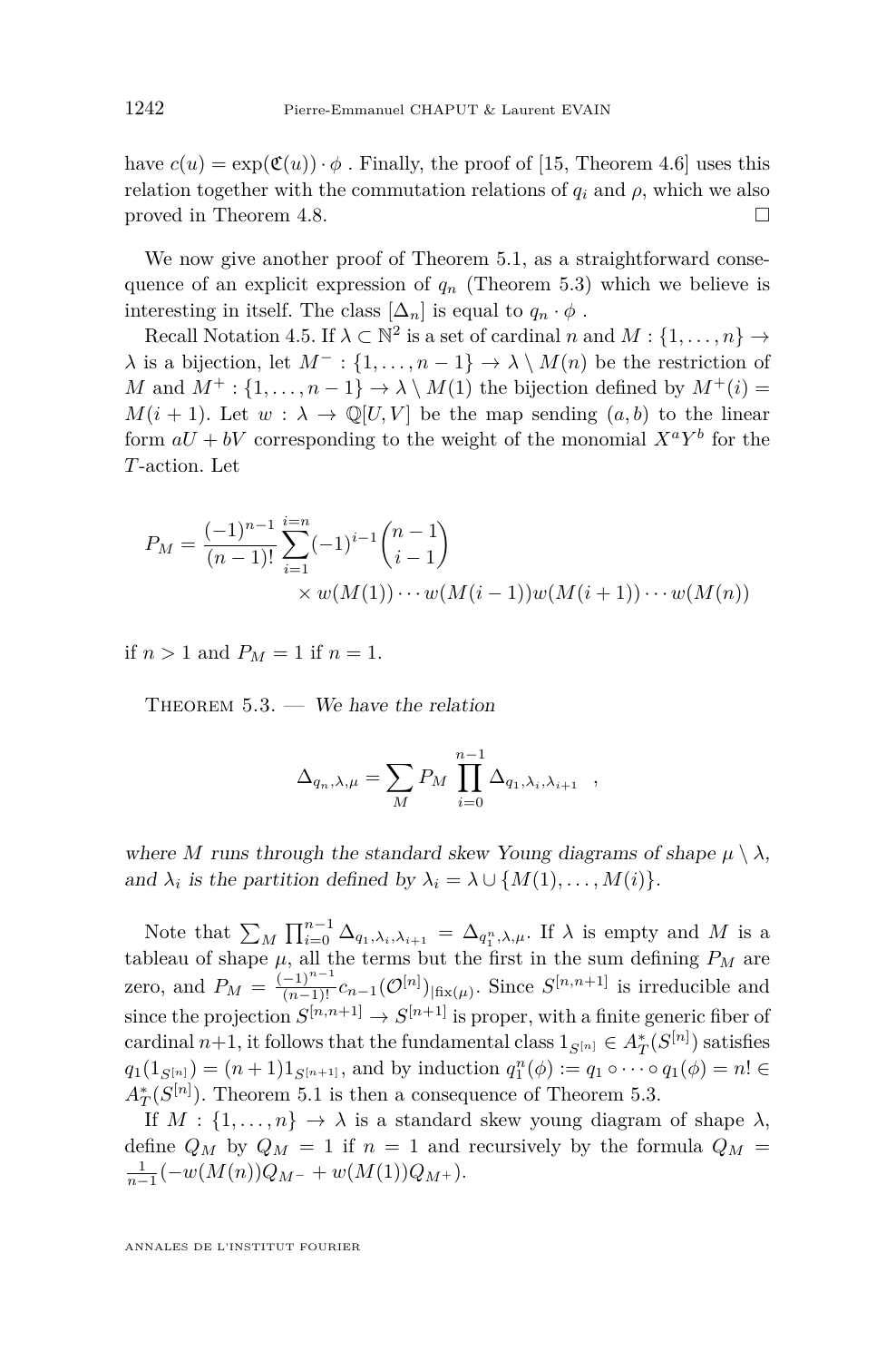<span id="page-43-0"></span>LEMMA 5.4. — For every standard skew Young diagram  $M$ : $\{1, \ldots, n\}$   $\rightarrow$  $λ$ ,  $P<sub>M</sub> = Q<sub>M</sub>$ .

Proof. — This is obvious if  $n = 1$  or  $n = 2$ . To simplify the notation, we denote  $w(M(k))$  by  $m_k$ . For *n* general, we have

$$
(n-1)Q_M = -m_n Q_{M-} + m_1 Q_{M+}
$$
  
\n
$$
= -m_n P_{M-} + m_1 P_{M+}
$$
  
\n
$$
= -\frac{(-1)^{n-2}}{(n-2)!} (m_n \sum_{i=1}^{i=n-1} (-1)^{i-1} {n-2 \choose i-1} m_1 \dots m_i \dots m_{n-1})
$$
  
\n
$$
+m_1 \sum_{i=2}^{i=n} (-1)^i {n-2 \choose i-2} m_2 \dots m_i \dots m_n)
$$
  
\n
$$
= \frac{(-1)^{n-1}}{(n-2)!} (\sum_{i=2}^{i=n-1} (-1)^{i-1} m_1 \dots m_i \dots m_n
$$
  
\n
$$
\times \left( {n-2 \choose i-1} + {n-2 \choose i-2} \right) + m_2 \dots m_n
$$
  
\n
$$
+(-1)^{n-1} m_1 \dots m_{n-1})
$$
  
\n
$$
= \frac{(-1)^{n-1}}{(n-2)!} \sum_{i=1}^{i=n} (-1)^{i-1} {n-1 \choose i-1} m_1 \dots m_i \dots m_n
$$
  
\n
$$
= (n-1)P_M
$$

LEMMA 5.5. — Let  $\lambda$  and  $\mu$  be two Young diagrams of cardinal *n* and  $n + 1$  with  $\lambda \subset \mu$ . Then  $\Delta_{\rho,\lambda,\mu} = -w(\mu \setminus \lambda) \Delta_{q_1,\lambda,\mu}$ .

*Proof.* — This is a direct consequence of the formula  $2\rho = \partial q_1 - q_1 \partial$  and the formula for *∂* given in Proposition [4.3.](#page-26-0) □

We now prove the formula for  $\Delta_{q_n,\lambda,\mu}$  from Theorem [5.3.](#page-42-0) The formula is clearly true for  $n = 1$ . Suppose that the formula for  $q_{n-1}$  is true. Since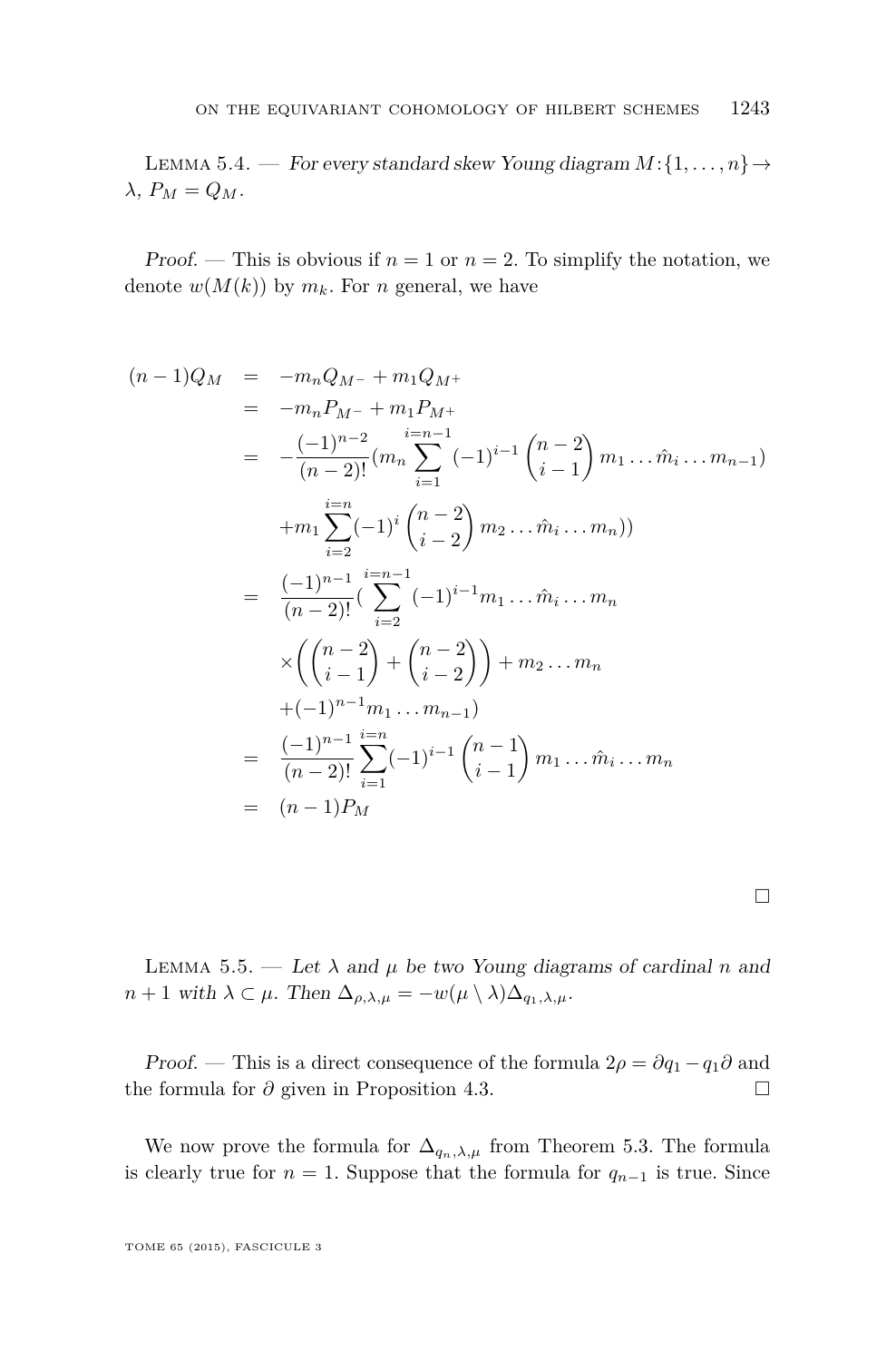$$
(n-1)q_n = \rho q_{n-1} - q_{n-1}\rho, \text{ we get:}
$$
\n
$$
(n-1)\Delta_{q_n,\lambda,\mu} = \sum_{p_n \in \text{Corners}(\mu)} \Delta_{q_{n-1},\lambda,\mu\backslash p_n} \Delta_{\rho,\mu\backslash p_n,\mu}
$$
\n
$$
- \sum_{p_1 \in \text{OutsideCorners}(\lambda) \cap \mu} \Delta_{q_{n-1},\lambda\cup\{p_1\},\mu}
$$
\n
$$
\text{Lemma 5.5} \sum_{p_n \in \text{Corners}(\mu)} -\Delta_{q_{n-1},\lambda,\mu\backslash p_n} \Delta_{q_1,\mu\backslash p_n,\mu} w(p_n)
$$
\n
$$
+ \sum_{p_1 \in \text{OutsideCorners}(\lambda) \cap \mu} \Delta_{q_1,\lambda,\lambda\cup p_1} w(p_1) \Delta_{q_{n-1},\lambda\cup\{p_1\},\mu}
$$
\n
$$
\text{induction} \sum_{p_1 \in \text{OutsideCorners}(\lambda) \cap \mu} (\prod_{p_1 \in \lambda} \Delta_{q_1,\lambda_j,\lambda_{j+1}}) (-w(M(n))P_{M-1})
$$
\n
$$
- \sum_{p_1 \in \mathcal{Q}_M} (\prod_{p_1 \in \lambda} \Delta_{q_1,\lambda_j,\lambda_{j+1}}) w(M(1))P_{M+1})
$$

$$
(n-1)
$$
  $\sum_{M \text{ standard } j=0} (\prod_{j=0} \Delta_{q_1,\lambda_j,\lambda_j})$ 

### **6. Base change formulas**

The goal of this section is to compute the base change formula from es to nak and its inverse (recall Section [3](#page-22-0) for the bases es and nak of *A*). In particular, we prove that in the classical setting, these two bases are equal up to a constant (Theorem [6.7\)](#page-49-0).

### **6.1. Equivariant operators** *qi,X*

The basis  $nak(\lambda)$  is defined using creation operators. The basis  $es(\lambda)$  is defined via a Bialynicki-Birula stratification. However, one can introduce operators  $q_{i,X}$  such that  $es(\lambda)$  is defined using creation operators too. The goal of this section is to introduce the operators  $q_{i,X}$  and to compute a base change inductive formula between  $q_{i,X}$  and  $q_i$  (Theorem [6.3\)](#page-46-0).

The operator  $q_{i,X}$  means "adding *i* points on a vertical line". More formally,  $q_{i,X}$ :  $A_K^*(S^{[n]}) \to A_K^*(S^{[n+i]})$  is defined by the Fourier transform along the correspondence  $Q_{i,X} \subset S^{[n]} \times S^{[n+i]}$ , where  $Q_{i,X}$  is the closure of the set of pairs  $(z_n, z_n \amalg x_i)$  where  $z_n \in S^{[n]}$ ,  $x_i \in S^{[i]}$ ,  $x_i$  is included in the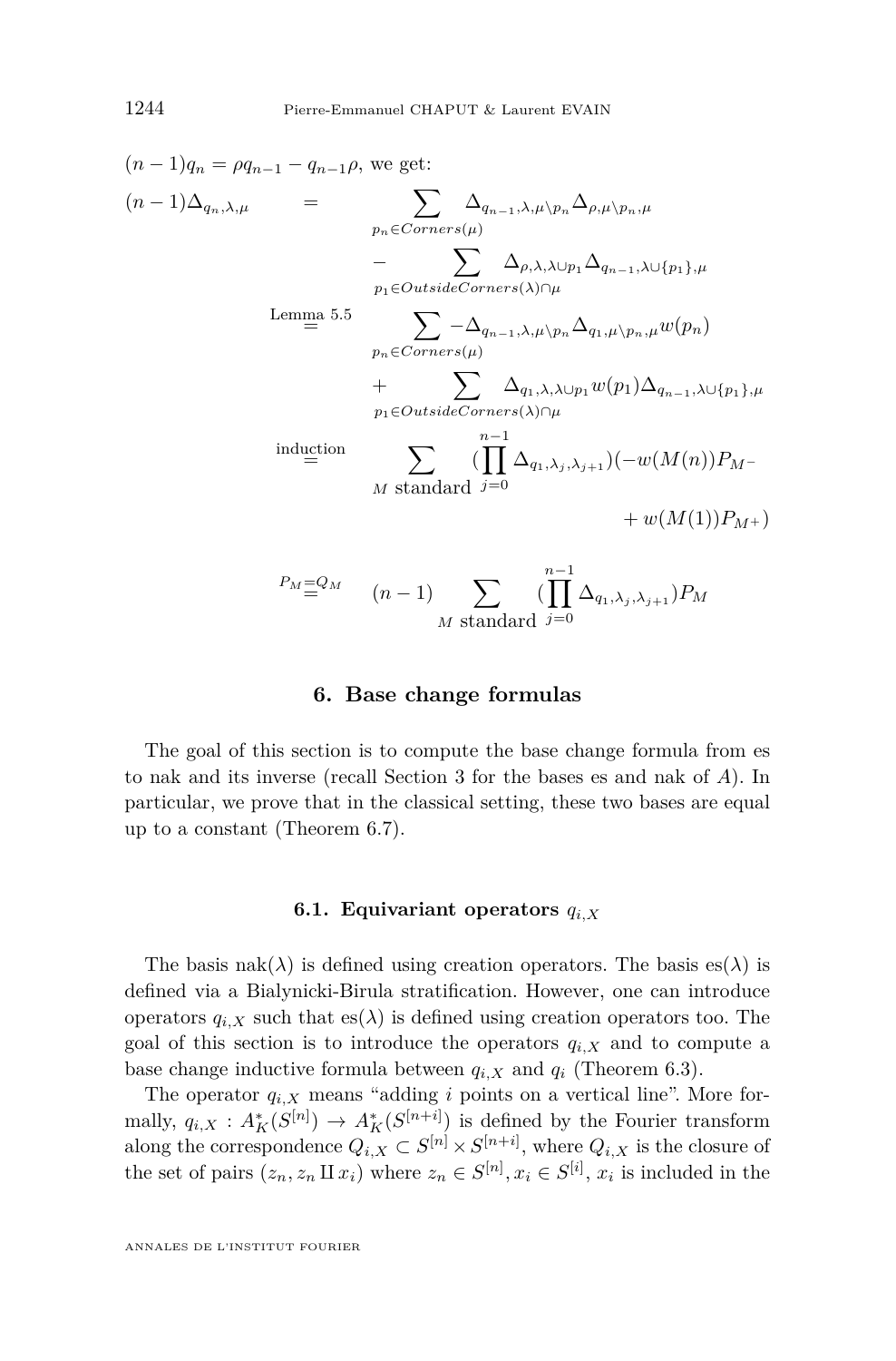vertical line  $\Delta_{x_0}$  with equation  $X = x_0$  for some  $x_0 \in k$ , and  $z_n$  and  $x_i$  have disjoint support. We denote by  $\pi_n: Q_{i,X} \to S^{[n]}$  resp.  $\pi_{n+i}: Q_{i,X} \to S^{[n+i]}$ the natural projections.

First of all these operators allow the computation of the Ellingsrud-Stromme cells:

PROPOSITION 6.1. — Let 
$$
\lambda = (\lambda_1, ..., \lambda_l)
$$
 be a partition. Then we have  
\n
$$
q_{\lambda_1, X} \circ \cdots \circ q_{\lambda_l, X}(\phi) = \prod_i (\lambda_i^{\vee} - \lambda_{i+1}^{\vee})! \cdot \text{es}_{\lambda}.
$$

Proof. — To prove this result by induction on *l*, it is enough to show that  $q_{i,X}(es_\lambda) = k \, es_\mu$ , where  $\mu$  is the partition obtained inserting one part equal to *i* in  $\lambda$  and *k* is the number of parts equal to *i* in  $\mu$ .

To this end we apply the definition of  $q_{i,X}$ . For  $n = |\lambda|$ , we have  $q_{i,X}(\text{es}_{\lambda}) = \pi_{n+i,*}\pi_n^*(ES_{\lambda})$ . Recall that the Bialynicki-Birula cell decomposition by  $ES_{\lambda}$  is associated to the injection  $k^* \to T$ ,  $t \mapsto (t^{-1}, t^{-d})$ . Let  $(z_n, z_{n+i})$  be a point belonging to  $\pi_n^{-1}(ES_\lambda)$ , and assume that  $z_n$  resp.  $z_{n+i}$ belongs to the open cell corresponding to the partition  $\lambda'$  resp.  $\mu'$ . We claim that  $l(\mu') \leq l(\lambda) + 1$ . In fact, since the whole construction is  $k^*$ -invariant, we also have  $(x_{\lambda}, x_{\mu}) \in \pi_n^{-1}(ES_{\lambda})$ . On the other hand, for a generic  $(z_n, z_{n+i}) \in \pi_n^{-1}(ES_\lambda)$ , there exists  $x \in k$  such that  $(X-x) \cdot I(z_n) \subset I(z_{n+i})$ and thus we get  $X \cdot I(x_{\lambda'}) \subset I(x_{\mu'})$ . Therefore  $l(\mu') \leq l(\lambda') + 1$ . Since  $x_{\lambda'} \in ES_{\lambda}, l(\lambda') \leq l(\lambda)$ , thus  $l(\mu') \leq l(\lambda) + 1$ .

Now, given such  $\mu'$ , we have  $\dim(ES_{\mu'}) \leq n + l(\lambda) + i + 1$ . In fact, the dimension of  $ES_{\lambda}$  is equal to  $n + l(\lambda)$ . Let *C* be a component of  $\pi_n^{-1}(ES_{\lambda})$ . The dimension of *C* is at least  $n + l(\lambda) + i + 1$ . Thus, if the restriction  $C \rightarrow$  $ES_{\mu'}$  is not dominant, it is contractant and it follows that  $\pi_{n+i,*}[C] = 0$ . If it is dominant, then arguing on the generic points the only possibility is that  $\mu' = \mu$  and that *C* is the component which is the closure of the set of points  $(z_n, z_{n+i})$  with  $z_n$  generic in  $ES_\lambda$  and  $z_{n+i}$  obtained adding *i* points on a vertical line to  $z_n$ . Let  $C$  be this component.

The morphism  $\pi_n : C \to ES_\lambda$  is submersive at a generic point in *C*, so *C* is a reduced component of  $\pi_n^{-1}(ES_\lambda)$ , thus  $\pi_{n+i,*}\pi_n^*[ES_\lambda] = \pi_{n+i,*}[C]$ .

Moreover, given a generic element  $z_{n+i} \in ES_\mu$ , there are *k* vertical lines containing exactly *i* points. Thus there are *k* couples  $(z_n, z_{n+i})$  in the fiber  $q^{-1}(z_{n+i})$ : *z<sub>n</sub>* is obtained from *z*<sub>*n*+*i*</sub> removing one of these lines. Thus the restriction of  $\pi_{n+i}$  to *C* has degree *k* with image  $ES_\mu$ , which proves the claim.  $\Box$ 

Let  $\Delta := \Delta_0$  denote the vertical line with equation  $X = 0$ . Let  $S_{\Delta}^{[n]}$ ∆ denote the subvariety of  $S^{[n]}$  parameterizing subschemes with support included in  $\Delta$ . If  $\lambda$  is a partition of weight *n* and length *l*, let  $S_{\Delta,\lambda}^{[n]}$  denote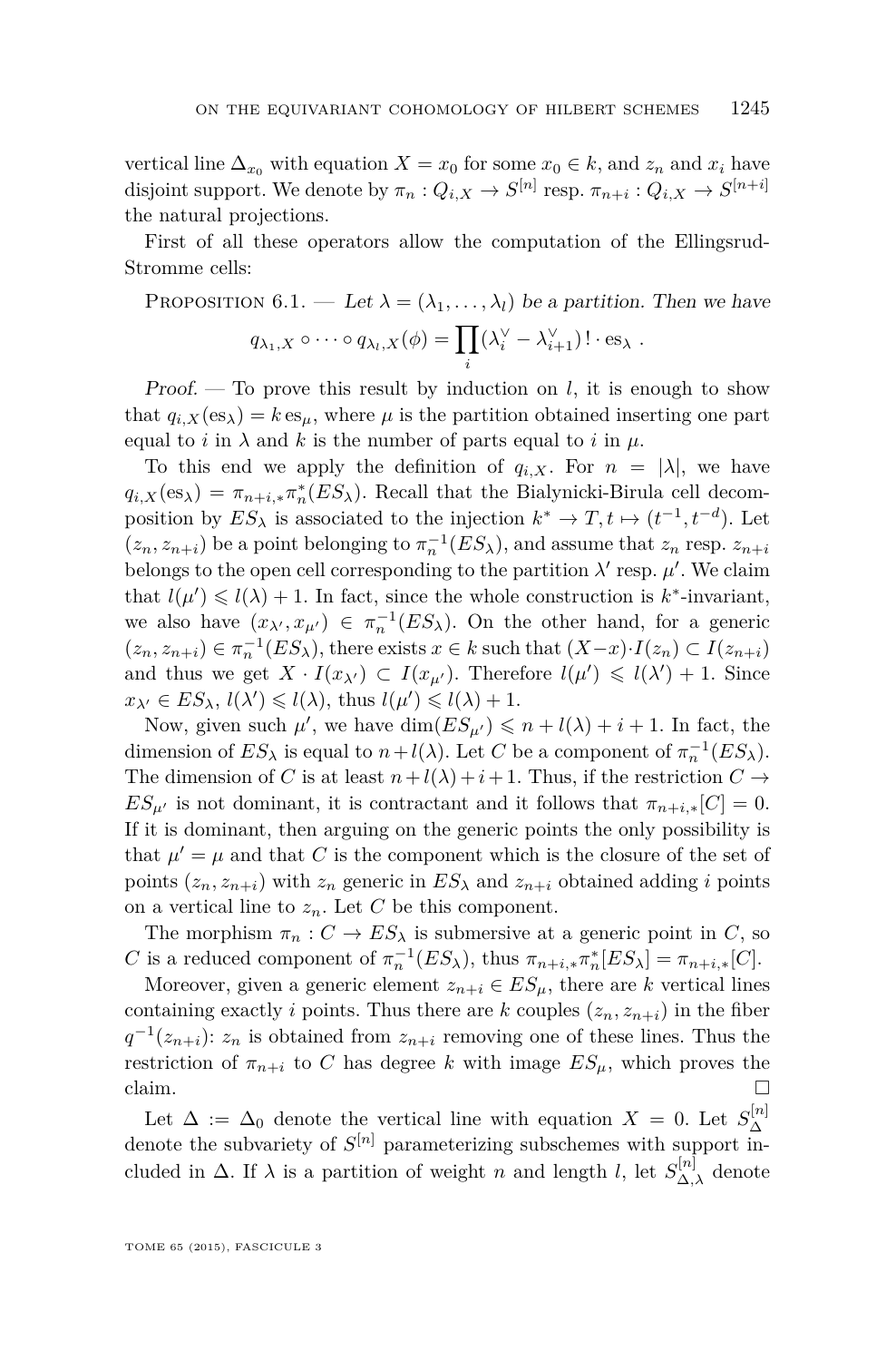<span id="page-46-0"></span>the closure in  $S_{\Delta}^{[n]}$  of the variety of schemes  $z = z_1 \amalg \cdots \amalg z_l$ , where  $z_i$  has length  $\lambda_i$  and is supported on one point in  $\Delta$ . The varieties  $S_{\Delta,\lambda}^{[n]}$  are special cases of the Lagrangians considered by Grojnowski and Nakajima [\[16\]](#page-50-0).

PROPOSITION 6.2. — The varieties  $S_{\Delta,\lambda}^{[n]}$  are the irreducible components of  $S_{\Delta}^{[n]}$ , which is therefore equidimensional of dimension *n*.

Proof. — Let  $\lambda$  be a partition of weight *n* and length *l*, and let *i* such that  $1 \leq i \leq n$ . The variety parameterizing schemes of length  $\lambda_i$  supported on one fixed point is irreducible by [\[2,](#page-49-0) [8\]](#page-50-0). Thus so is the variety parameterizing schemes of length  $\lambda_i$  supported on one point in  $\Delta$ . Thus each  $S_{\Delta,\lambda}^{[n]}$  is irreducible of dimension *n*. Since we have  $S_{\Delta}^{[n]} = \bigcup_{\lambda} S_{\Delta,\lambda}^{[n]}$ , the proposition is proved.

THEOREM  $6.3.$  — We have the following formula:

$$
i q_{i,X} = (-1)^{i+1} q_i + U \cdot \sum_{j=1}^{i-1} (-1)^j q_j \circ q_{i-j,X}
$$

With the help of this theorem one can compute all the operators  $q_{i,X}$  by induction on *i*.

To prove the theorem we define auxiliary operators. For  $i \geq 0$  and  $j \geq 2$ let  $q_{i,j,X}$  be the operator corresponding to "adding *i* points on a same vertical line plus one punctual scheme of length *j* whose support is on this line". Formally,  $q_{i,j,X}$  is defined by an incidence  $Q_{i,j,X}$  in  $S^{[n]} \times S^{[n+i+j]}$ where a generic point in  $Q_{i,j,X}$  is of the form  $(z_n, z_n \amalg \{x_1, \ldots, x_i\} \amalg t_j)$ where the  $x_k$ 's are distinct points on a vertical line  $\Delta$  not meeting  $z_n$  and *t<sub>j</sub>* is a length *j* punctual scheme supported on  $\Delta \setminus \{x_1, \ldots, x_i\}$ . Let us moreover use the convention that  $q_{i,1,X} = (i+1)q_{i+1,X}, q_{-1,j,X} = 0$ , and  $q_{0,X} = -1/U$ .

The theorem is a consequence of the following proposition because this proposition implies that the right hand side is equal to  $q_{i-1,1,X} = iq_{i,X}$ .

PROPOSITION 6.4.  $\text{For } i \geqslant 0 \text{ and } j \geqslant 1$ , we have the following relation  $\inf A_T^*(S^{[n]} \times S^{[n+i]})$ :

$$
-U q_j \circ q_{i,X} = q_{i,j,X} + q_{i-1,j+1,X}
$$

Proof.  $\overline{\phantom{a}}$  If  $i=0$  then the proposition is just formal thanks to the conventions we made above. Let us assume that  $i > 0$ . Let  $\Delta$  be the line in *S* with equation *X* = 0. Let  $Q_j$ (−*U*) ⊂  $Q_j$  denote the divisor containing the set of pairs  $(z_n, z_{n+j})$  in  $Q_j$  with  $s(z_n, z_{n+j}) \in \Delta$ , where *s* is the mor-phism of Remark [3.2.](#page-22-0) We have in  $A_T^*(S^{[n]} \times S^{[n+j]})$  the relation  $[Q_j(-U)] =$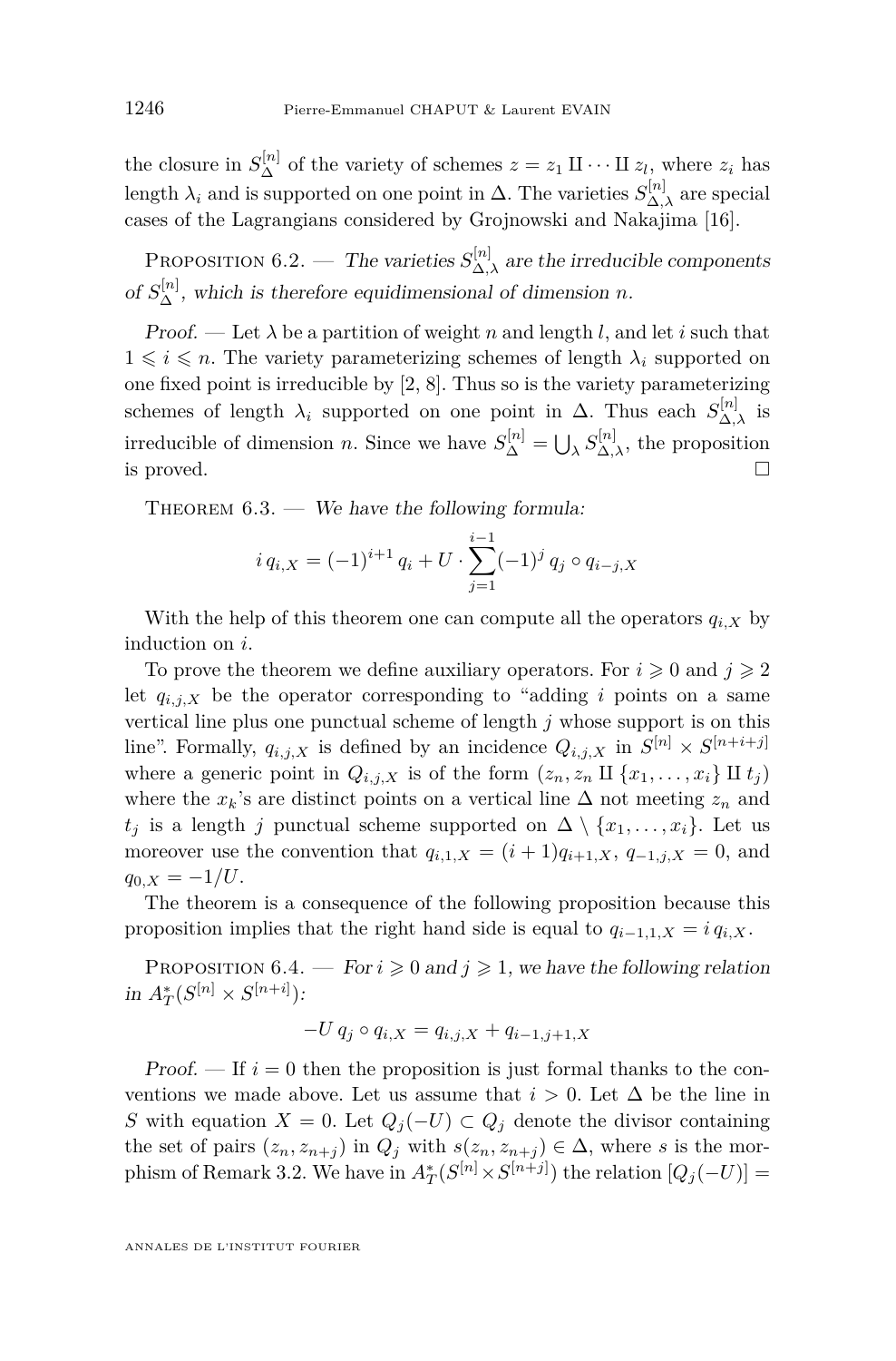$s^*[\Delta] = -U \cdot [Q_j]$ . Similarly there is a morphism  $x: Q_{i,X} \to \mathbb{A}^1$ , mapping a pair  $(z_n, z_{n+i})$  to the common *X*-coordinate of the points in  $z_{n+i} \setminus z_n$ . Thus we use similar notations and define  $Q_{i,X}(-U) := x^{-1}(0) \subset Q_{i,X}$ . In the Chow ring,  $[Q_{i,X}(-U)] = -U[Q_{i,X}].$ 

Consider the product  $S^{[n]} \times S^{[n+i]} \times S^{[n+i+j]}$  and the projections  $\pi_a, \pi_{ab}$ . Let *I* be the intersection  $\pi_{12}^{-1}(Q_{i,X}(-U)) \cap \pi_{23}^{-1}(Q_j(-U))$ . Every proper component of *I* has dimension  $2n + i + j$ .

Let *C* be a component of *I* which contributes to the composition  $q_i \circ q_{i,X}$ , ie. a component with  $\pi_{13,*}[C] \neq 0$ . Our first task is to prove that for a generic element  $(z_n, z_{n+i}, z_{n+i+j})$  of *C*, the support of  $z_n$  is disjoint from ∆.

If  $z \subset S$  is a subscheme of dimension 0, we denote by  $z_{\Delta}$  the union of the components of *z* supported on  $\Delta$ . Let  $I_k$  be the locally closed set of pairs  $(z_n, z_{n+i+j})$  in  $S^{[n]} \times S^{[n+i+j]}$  such that the length of  $(z_n)_{\Delta}$  is *k*, and  $z_{n+i+j} \supset z_n \cap (S \setminus \Delta)$ , the support of  $\mathcal{O}_{z_{n+i+j}} / \mathcal{O}_{z_n} \cap (S \setminus \Delta)$  is included in  $\Delta$ . Then  $I_k$  is birational to  $S_{\Delta}^{[k]} \times S^{[n-k]} \times S_{\Delta}^{[k+i+j]}$ , and thus has dimension  $2n + i + j$ .

We denote by *k* the integer such that for a generic triple  $(z_n, z_{n+i}, z_{n+i+j})$ in *C*, the length of  $(z_n)$ <sup>*A*</sup> is *k*. Since,  $\pi_{13}(C) \subset \overline{I}_k$ , dim  $\pi_{13}(C) \leq 2n + i + j$ . Moreover, if  $k > 0$ , since  $z_{n+i+j}$  has to contain  $z_n$ ,  $\pi_{13}(C)$  cannot contain  $I_k$ , and thus dim  $\pi_{13}(C) < 2n + i + j$ . Since  $\pi_{13}$  is proper we deduce that  $\pi_{13,*}[C] = 0$  in this case.

Let us now assume that  $\dim \pi_{13}(C) = 2n + i + j$ . We thus have  $k = 0$  and dim  $C = 2n+i+j$ . For a generic element  $(z_n, z_{n+i}, z_{n+i+j})$  in  $C$ ,  $(z_{n+i+j})_{\Delta}$ has length  $i+j$ , thus we have a well-defined rational map  $C \dashrightarrow S_{\Delta}^{[i+j]}$ , with 2*n*-dimensional fibers. Let *D* be the closure of the image of this rational map. Since dim  $D = i + j$ , *D* is a component of  $S_{\Delta}^{[i+j]}$ ; let us denote  $\lambda$  the partition such that  $D = S_{\Delta,\lambda}^{[i+j]}$ . By definition of *I*,  $\lambda$  must be dominated by the partition  $(j, 1^i)$ . It is clear that *D* can contain  $S_{\Delta \mu}^{[i+j]}$  $\Delta, \mu$  only if  $\mu = (j, 1^i)$ or  $\mu = (j+1, 1^{i-1})$ . Therefore *I* has exactly two components which are not contracted by  $\pi_{13}$ .

To describe these components let us consider some subschemes  $z_n, x_{i-1}$ ,  $x_i, p_j, p_{j+1}$  satisfying the following conditions. The lengths of these subschemes are given by their indices. The support of  $z_n$  does not meet  $\Delta$ , whereas the other subschemes have support included in  $\Delta$ . The subschemes  $p_j, p_{j+1}$  are punctual whereas  $x_{i-1}$  and  $x_i$  are reduced. Finally  $p_j \subset p_{j+1}$ ,  $x_{i-1} \subset x_i$ , and the support of  $p_{j+1}$  is not included in  $x_i$ . With these conditions let  $I_1$  resp.  $I_2$  be the closure of the set of triples  $(z_n, z_{n+i}, z_{n+i+j})$ where  $z_{n+i} = z_n \amalg x_i$  and  $z_{n+i+j} = z_n \amalg x_i \amalg p_j$  resp.  $z_{n+i+j} = z_n \amalg x_{i-1} \amalg$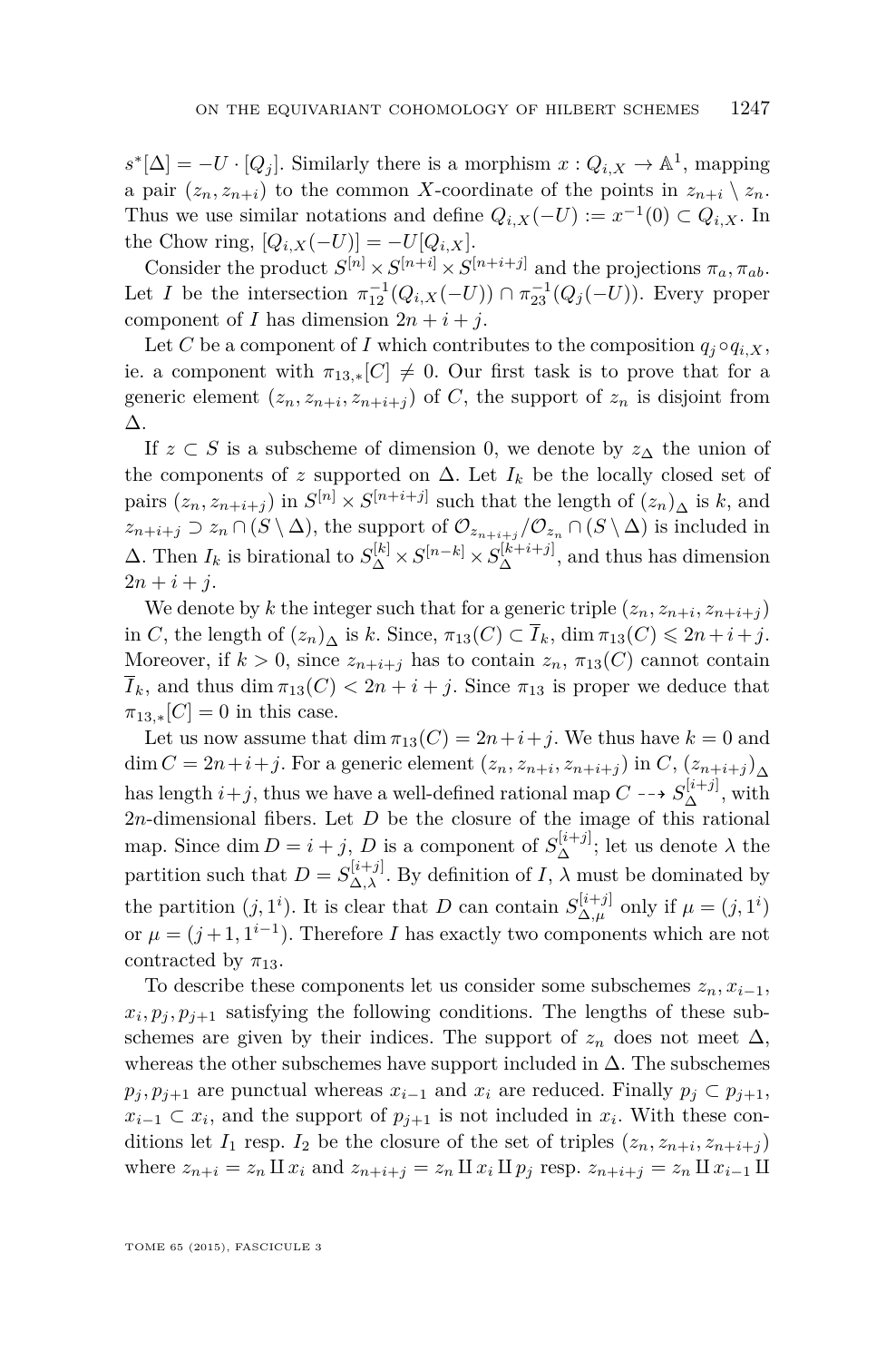$p_{j+1}$ . The restriction of  $\pi_{13}$  to  $I_2$  is birational with image  $Q_{i-1,j+1,X}(-U)$ . We have  $\pi_{13}(I_1) = Q_{i,j,X}(-U)$ . If  $j > 1$  then the restriction of  $\pi_{13}$  to  $I_1$  is birational whereas if  $j = 1$  it has degree  $i + 1$ . In view of our convention for  $q_{i,1,X}$ , this proves the proposition.

### **6.2. Base change formulas**

DEFINITION 6.5. — If  $\lambda \in \mathcal{P}_n$  is a partition, we define the operators  $q_{\lambda} = \prod_{i \in \lambda} q_i, q_{\lambda, X} = \prod_{i \in \lambda} q_{i, X}$ , and the constant  $z_{\lambda} = \prod_{i \in \lambda} \prod_{i} (\lambda_i^{\vee} - \lambda_{i+1}^{\vee})!$ . Let  $j \in \lambda$ . With the notation with multiplicity  $\lambda = (1^{\alpha_1}, \ldots, r^{\alpha_r}),$  we denote by  $\lambda \setminus j$  the partition  $(1^{\alpha_1}, \ldots, j^{\alpha_j-1}, \ldots, r^{\alpha_r})$ , with multiplicity one less for *j*. We let  $t_{\lambda} = \sum_{j \in \lambda} \frac{j}{(\alpha_j - 1)!}$  $\frac{(l(\lambda)-1)!}{\prod_{i\neq j}(\alpha_i!)}$  and  $u_{\lambda} = \prod_i (\lambda_i^{\vee} - \lambda_{i+1}^{\vee})!$ .

By definition of  $q_{\lambda}$  and  $q_{\lambda}$ , x, the base change formulas from  $q_{\lambda}$  to  $q_{\lambda}$ , x are determined by the decomposition of  $q_n$  in terms of the operators  $q_{\lambda,X}$  and similarly for the inverse base change. In particular, the following theorem gives a full base change at the level of operators. Since  $es(\lambda) = \frac{1}{u_{\lambda}} q_{\lambda,X}(\phi)$ and since nak( $\lambda$ ) =  $q_{\lambda}(\phi)$  the theorem applied to the vacuum also yields the corresponding base changes between  $es(\lambda)$  and nak( $\lambda$ ).

THEOREM 6.6.

$$
q_{i,X} = (-1)^{i+1} \sum_{|\lambda|=i} z_{\lambda}^{-1} U^{l(\lambda)-1} q_{\lambda}
$$

$$
q_i = (-1)^{i+1} \sum_{|\lambda|=i} t_{\lambda} U^{l(\lambda)-1} q_{\lambda,X}
$$

Proof. — By induction, the case  $i = 1$  being obvious.

$$
i q_{i,X}
$$
\n
$$
\text{Theorem 6.3}
$$
\n
$$
(-1)^{i+1} q_i + U \sum_{j=1}^{i-1} (-1)^j q_j \circ q_{i-j,X}
$$
\n
$$
\text{induction hypothesis}
$$
\n
$$
(-1)^{i+1} q_i + \sum_{j=1}^{i-1} (-1)^j U (-1)^{i-j+1}
$$
\n
$$
\times \sum_{|\lambda|=i-j} z_{\lambda}^{-1} U^{l(\lambda)-1} q_j \circ q_{\lambda}
$$
\n
$$
= (-1)^{i+1} q_i + (-1)^{i+1} \sum_{|\mu|=i, l(\mu)>1} c_{\mu} q_{\mu}
$$

with

$$
c_{\mu} = \sum_{j \in \mu} z_{\mu \backslash j}^{-1} U^{l(\mu)-1}
$$

ANNALES DE L'INSTITUT FOURIER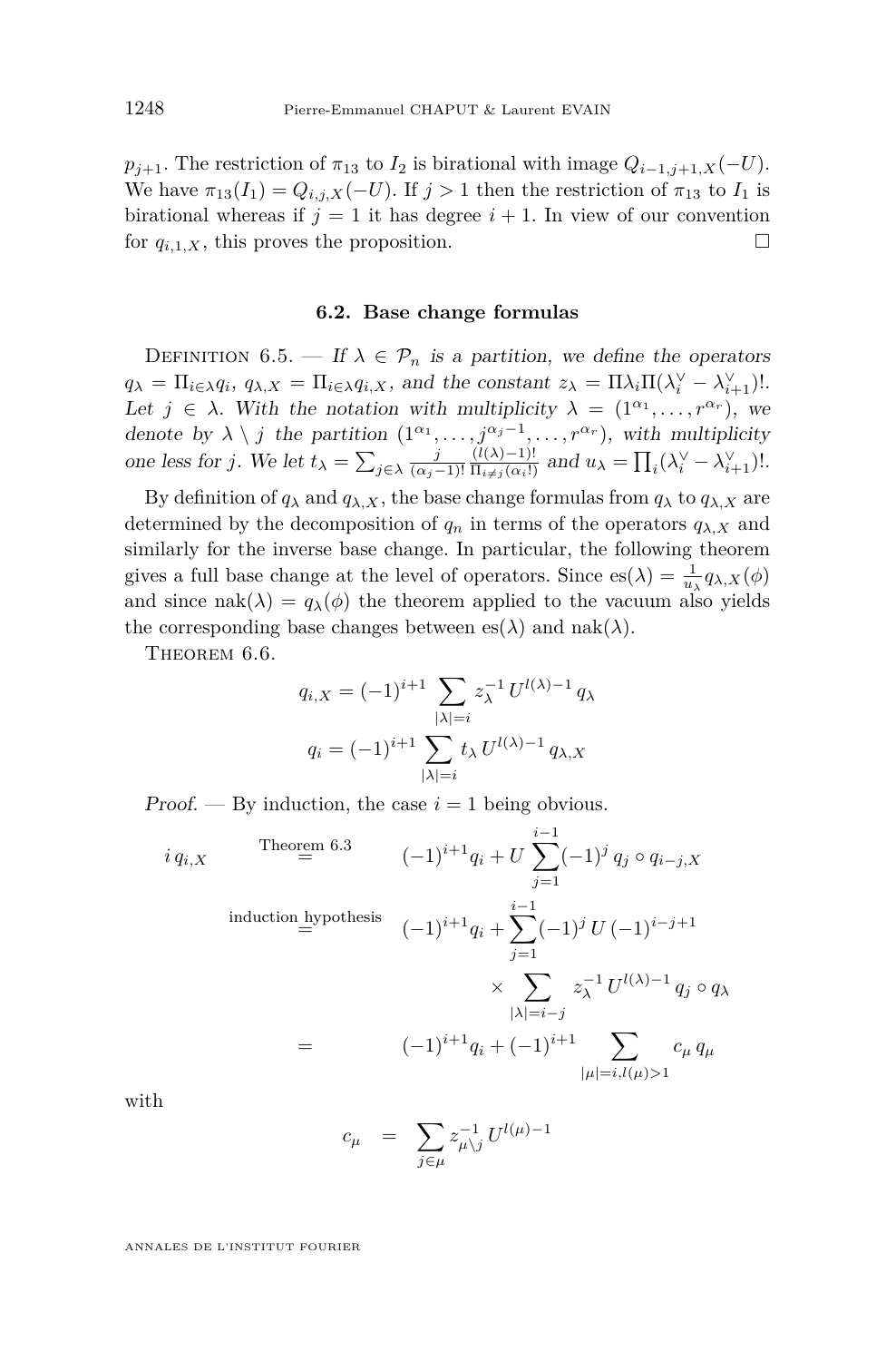<span id="page-49-0"></span>Since  $\sum_{j\in\mu}\frac{z_{\mu}}{z_{\mu\lambda}}$  $\frac{z_{\mu}}{z_{\mu\setminus j}} = |\mu|$ , we obtain  $c_{\mu} = |\mu| (-1)^{|\mu|+1} z_{\mu}^{-1} U^{l(\mu)-1}$ , as required for the induction.

The proof of the second formula is similar : the difficulty is to guess the formula for *q<sup>i</sup>* , then the induction is straightforward. Indeed, we start with the formula of theorem [6.3](#page-46-0)  $(-1)^{i+1}q_i = -iq_{i,X} + U \sum_{j=1}^{i-1} (-1)^j q_j \circ q_{i-j,X}$ , and we replace  $q_j$  on the right hand side by the induction formula. With the value of  $t_{\lambda}$  in the definition above and the the formula for  $q_i$ , the induction follows.

 $\Box$ 

We now project the previous theorem from the equivariant Chow ring to the classical Chow ring. All the constructions made so far in the equivariant setting can be realized in the classical setting. We denote by  $q_n^{cla}$  and  $q_{n,X}^{cla}$ the corresponding operators on the classical Chow ring. Similarly, we denote by nak<sup>*cla*</sup>( $\lambda$ ) and es<sup>*cla*</sup>( $\lambda$ ) the bases of the classical Chow ring induced by these operators.

THEOREM 6.7.

$$
q_n^{cla} = (-1)^{n+1} n q_{n,X}^{cla}
$$

$$
\text{nak}^{cla}(\lambda) = (-1)^{|\lambda|+l(\lambda)} \left(\prod_{i \in \lambda} i\right) \text{es}^{cla}(\lambda)
$$

Proof. — In the classical setting,  $U = 0$  and the first formula for the operators is the projection of the corresponding formula in the equivariant setting. Applying the operators to the vacuum yields the second formula. П

### BIBLIOGRAPHY

- [1] A. Białynicki-Birula, "Some properties of the decompositions of algebraic varieties determined by actions of a torus", Bull. Acad. Polon. Sci. Sér. Sci. Math. Astronom. Phys. **24** (1976), no. 9, p. 667-674.
- [2] J. BRIANÇON, "Description de  $Hilb<sup>n</sup>C{x,y}$ ", Invent. Math. **41** (1977), no. 1, p. 45-89.
- [3] M. Brion, "Equivariant Chow groups for torus actions", Transform. Groups **2** (1997), no. 3, p. 225-267.
- [4] M. Bulois & L. Evain, "Nested punctual Hilbert schemes and commuting varieties of parabolic subalgebras", <http://arxiv.org/abs/1306.4838>.
- [5] P.-E. CHAPUT & L. EVAIN, "On the equivariant cohomology of Hilbert schemes of points in the plane", <http://arxiv.org/abs/1205.5470>.
- [6] J. Cheah, "Cellular decompositions for nested Hilbert schemes of points", Pacific J. Math. **183** (1998), no. 1, p. 39-90.
- [7] D. Edidin & W. Graham, "Localization in equivariant intersection theory and the Bott residue formula", Amer. J. Math. **120** (1998), no. 3, p. 619-636.